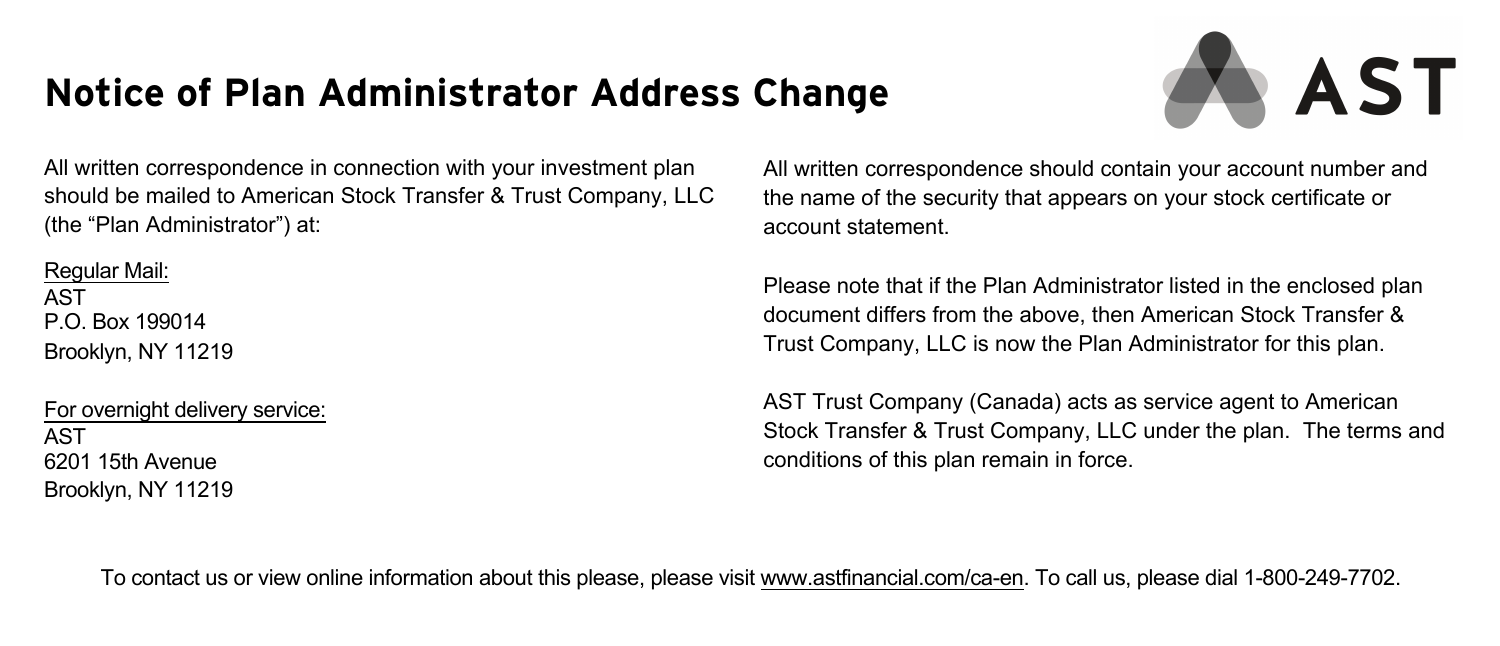# III Manulife Financial

# **MANULIFE FINANCIAL CORPORATION**

**DIVIDEND REINVESTMENT AND SHARE PURCHASE PLAN FOR U.S. SHAREHOLDERS**

**20,000,000 Common Shares**

# **PROSPECTUS**

**MAY 7, 2009**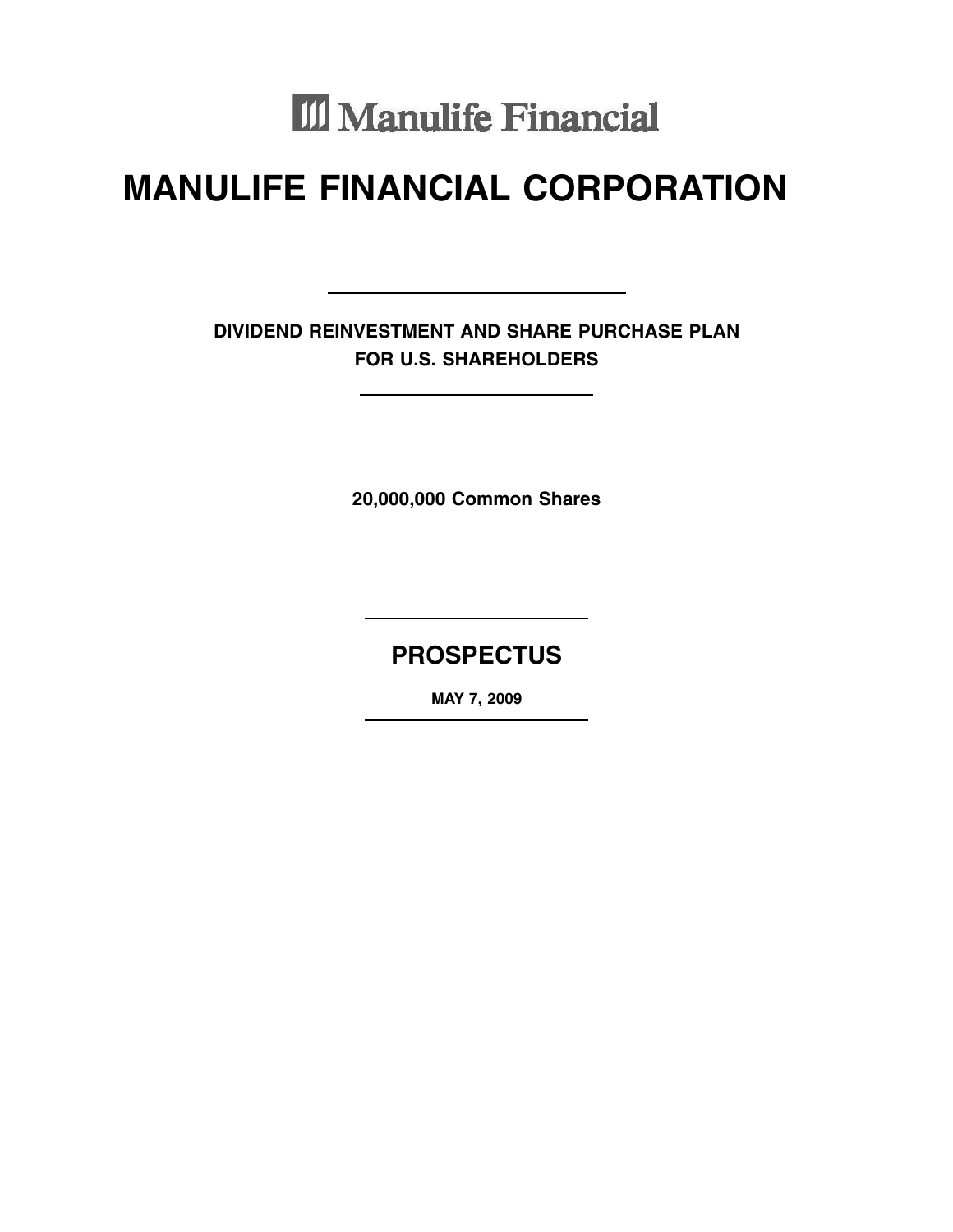# III Manulife Financial **MANULIFE FINANCIAL CORPORATION**

# **DIVIDEND REINVESTMENT AND SHARE PURCHASE PLAN FOR U.S. SHAREHOLDERS**

20,000,000 Common Shares

This prospectus relates to common shares that Manulife Financial Corporation, which we refer to as MFC, may offer and sell from time to time to our shareholders who are resident in the United States or who are U.S. persons as defined in Regulation S under the U.S. Securities Act of 1933, as amended, or the Securities Act, and which we refer to collectively as U.S. shareholders, pursuant to the Manulife Financial Corporation Dividend Reinvestment and Share Purchase Plan for U.S. Shareholders, which we refer to as the Plan. *The Plan replaces the Investor Services Program for U.S. Resident Shareholders of Manulife Financial Corporation, which has been terminated, and participants who reinvested dividends under that program as of May 7, 2009 are automatically enrolled in the reinvestment of dividends under this Plan*. Participants should retain this prospectus for future reference.

# **PLAN HIGHLIGHTS**

The Plan offers our U.S. shareholders a cost-effective and convenient means to purchase our common shares through the reinvestment on a regular basis of dividends paid on our common shares, and through optional cash purchases of additional common shares. The Plan allows U.S. shareholders to:

- Automatically reinvest in additional common shares of MFC all or part of the cash dividends, less any applicable Canadian withholding tax, paid on the MFC common shares they hold, without paying any brokerage commissions or trading and transaction fees and, at certain times, at a discount to the market price of up to 5%;
- Purchase additional common shares of MFC through optional cash payments on dates when we pay cash dividends on our common shares, without paying any brokerage commissions or trading and transaction fees;
- Deposit common shares with the Plan Administrator for safekeeping; and
- Sell the common shares they hold in the Plan.

Common shares purchased pursuant to the Plan will, at our election, be purchased either on the open market or directly from us. The price for common shares purchased under the Plan will be calculated according to the terms of the Plan as described in this prospectus. The amount of any cash dividends paid in respect of common shares of U.S. residents will be subject to, and before reinvestment will be reduced by, any applicable Canadian withholding tax, which as of the date of this prospectus is equal to 15% of the gross dividend amount for U.S. residents who meet certain criteria. See "Canadian Federal Income Tax Considerations" for more information.

# **Investing in our common shares involves risks. You should consider certain risk factors before enrolling in the Plan. See "Risk Factors" on page 2 of this prospectus and in the documents incorporated by reference in this prospectus for more information.**

Our common shares are listed for trading principally on the Toronto Stock Exchange, or the TSX, and the New York Stock Exchange, or the NYSE, in each case under the symbol "MFC." On May 6, 2009, the last reported sales price of our common shares was Cdn\$22.74 on the TSX and \$19.54 on the NYSE.

*Neither the Securities and Exchange Commission nor any state securities commission has approved or disapproved of these securities or determined if this prospectus is truthful or complete. Any representation to the contrary is a criminal offense.*

The date of this prospectus is May 7, 2009.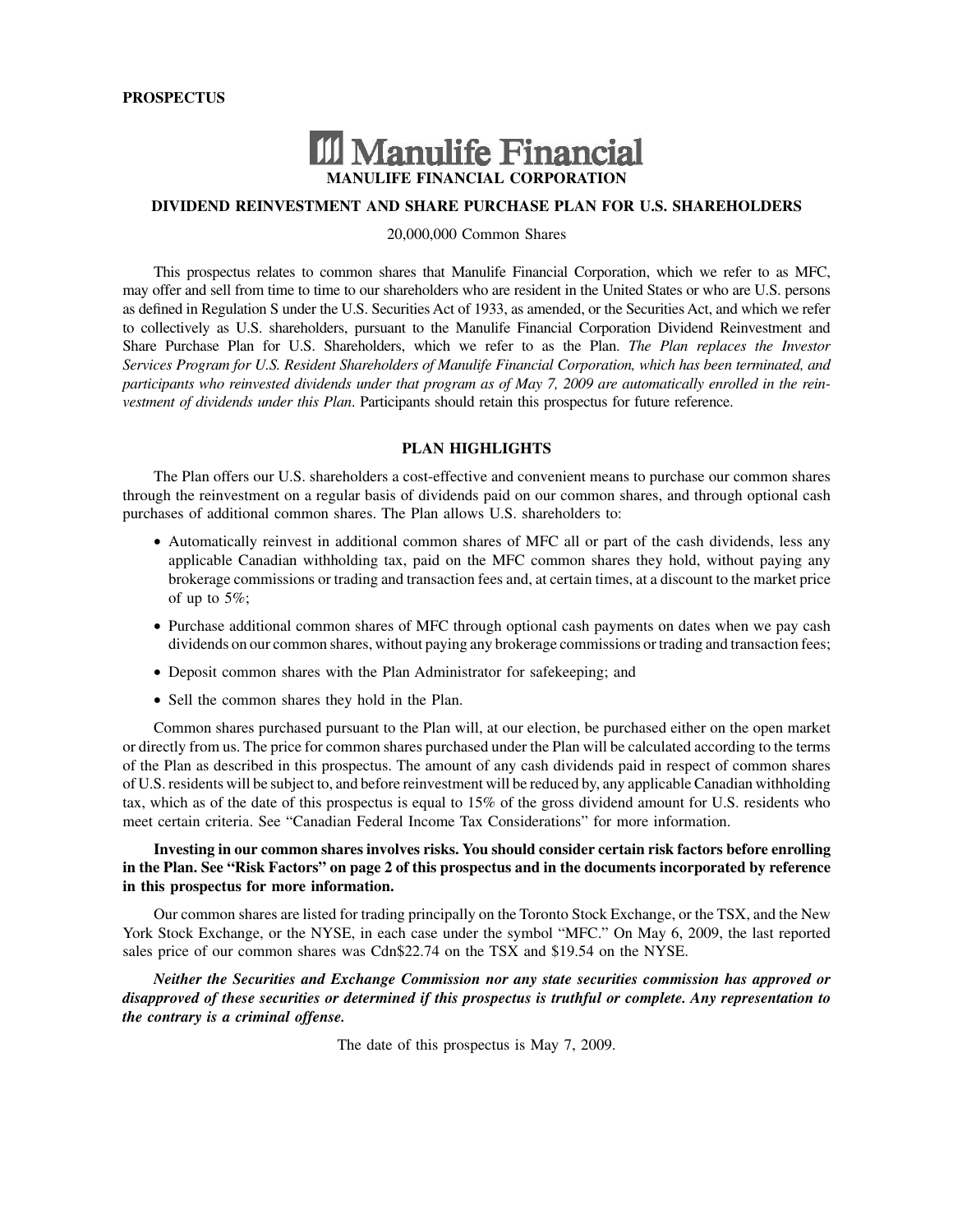# **TABLE OF CONTENTS**

| 1.  |                                                                                                     |
|-----|-----------------------------------------------------------------------------------------------------|
| 2.  |                                                                                                     |
| 3.  |                                                                                                     |
| 4.  |                                                                                                     |
| 5.  |                                                                                                     |
| 6.  |                                                                                                     |
| 7.  |                                                                                                     |
| 8.  |                                                                                                     |
| 9.  |                                                                                                     |
| 10. |                                                                                                     |
| 11. | How do I participate in the Plan if my common shares are held in "street name," which means that    |
| 12. |                                                                                                     |
| 13. |                                                                                                     |
| 14. |                                                                                                     |
| 15. |                                                                                                     |
|     | 8                                                                                                   |
|     | 17. What are my options for making additional cash purchases of common shares once I am enrolled in |
|     |                                                                                                     |
| 19. | Will my optional cash payments be used to purchase shares if MFC does not pay a dividend? 10        |
| 20. |                                                                                                     |
| 21. |                                                                                                     |
| 22. | May I enroll, view my account information and execute transactions online? 12                       |
| 23. |                                                                                                     |
| 24. |                                                                                                     |
|     |                                                                                                     |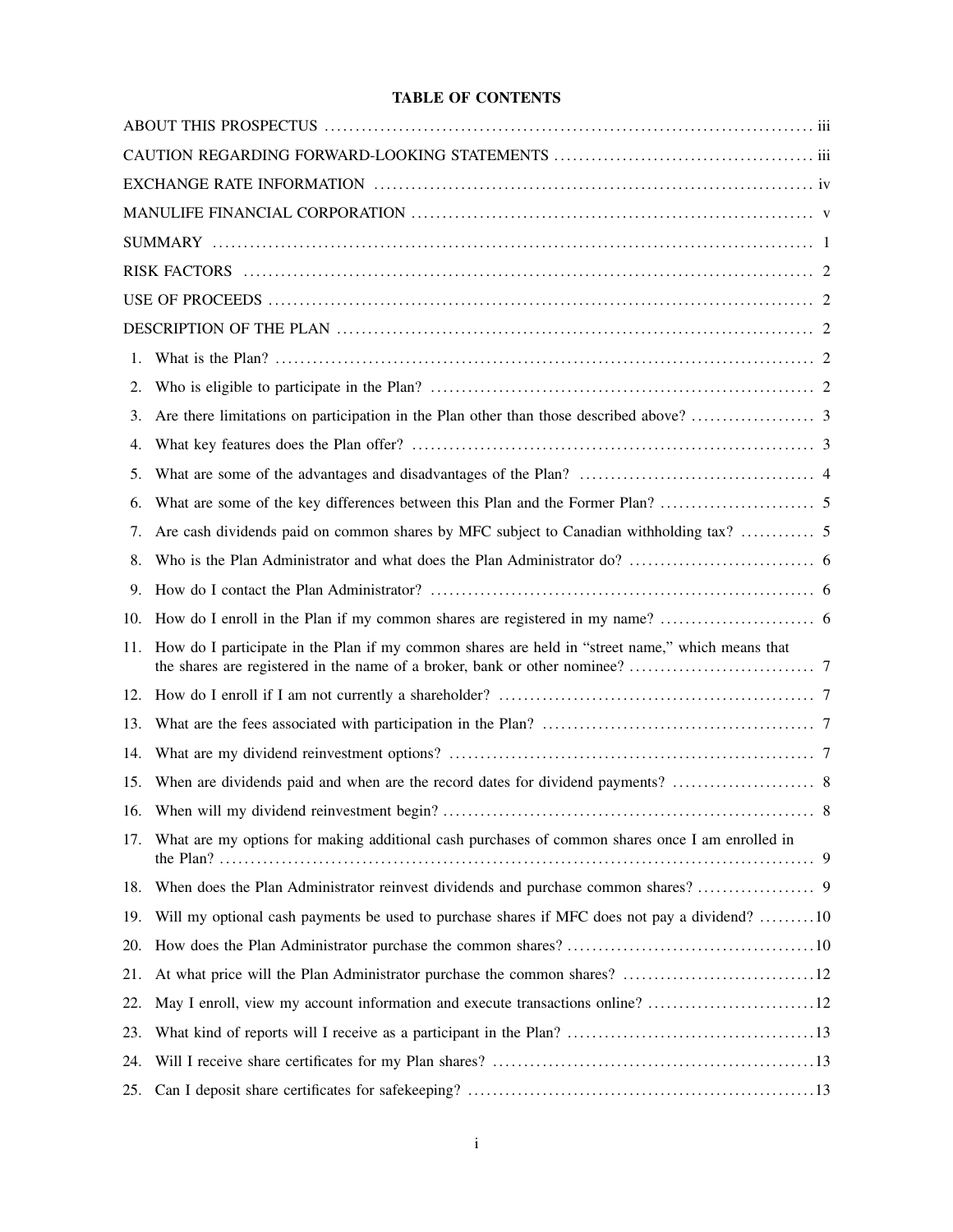| 27. |                                                                                                      |
|-----|------------------------------------------------------------------------------------------------------|
| 28. | What happens if I sell or transfer all of the common shares registered in my name and held by me? 15 |
| 29. | What happens if MFC declares a dividend payable in common shares or declares a stock split? 15       |
| 30. | How will my common shares held by the Plan Administrator be voted at meetings of MFC                 |
| 31. |                                                                                                      |
| 32. |                                                                                                      |
|     |                                                                                                      |
|     |                                                                                                      |
|     |                                                                                                      |
|     |                                                                                                      |
|     |                                                                                                      |
|     |                                                                                                      |
|     |                                                                                                      |
|     |                                                                                                      |
|     |                                                                                                      |
|     |                                                                                                      |
|     |                                                                                                      |
|     |                                                                                                      |
|     |                                                                                                      |
|     |                                                                                                      |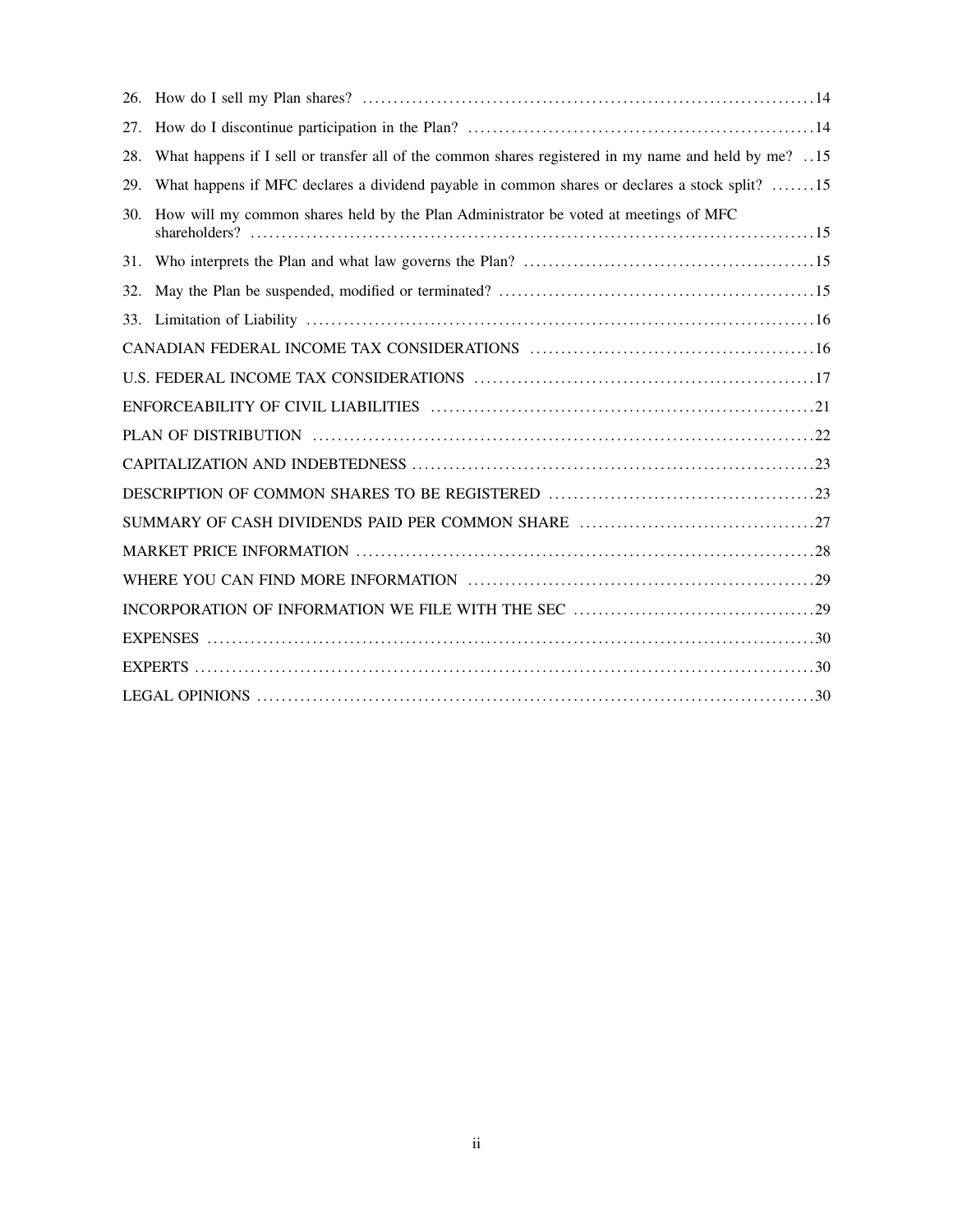#### **ABOUT THIS PROSPECTUS**

This prospectus is part of a registration statement that we have filed with the U.S. Securities and Exchange Commission, which we refer to as the SEC, relating to our common shares to be offered and sold pursuant to the Plan. This prospectus does not include all of the information in the registration statement, certain parts of which are omitted in accordance with the rules and regulations of the SEC. The rules of the SEC allow us to incorporate by reference information into this prospectus. The information incorporated by reference is considered to be a part of this prospectus, and certain information that we file later with the SEC will automatically update and supersede this information. See "Incorporation of Information We File with the SEC." The registration statement containing this prospectus, including exhibits to the registration statement, together with the documents incorporated by reference in this prospectus, provides additional information about us, the Plan and the common shares offered. Before you invest, you should read this prospectus together with the information incorporated by reference and the additional information described below under the heading "Where You Can Find More Information." You should refer to the registration statement and the exhibits to the registration statement for further information.

No person has been authorized to provide any information or to make any representation, other than those contained or incorporated by reference in this prospectus, and, if given or made, such information or representation must not be relied upon as having been authorized by MFC. Neither the delivery of this prospectus nor any sale made pursuant to this prospectus shall under any circumstances create any implication that there has been no change in the affairs of MFC since the date of this prospectus or that the information contained or incorporated by reference in this prospectus is correct as of any time subsequent to the date of such information. This prospectus does not constitute an offer to sell or a solicitation of an offer to buy any securities by anyone in any jurisdiction in which such offer or solicitation is not authorized or in which the person making such offer or solicitation is not qualified to do so or to any person to whom it is unlawful to make such offer or solicitation.

In this prospectus, unless otherwise specified or the context otherwise requires, references to "MFC," "Manulife," "the company," "we," "our," "ours" and "us" refer to MFC. Unless otherwise specified, financial information of MFC included and incorporated by reference in this prospectus is prepared using generally accepted accounting principles in Canada, which we refer to as Canadian GAAP.

# **CAUTION REGARDING FORWARD-LOOKING STATEMENTS**

This prospectus and the documents incorporated by reference contain forward-looking statements within the meaning of the "safe harbour" provisions of Canadian provincial securities laws and the U.S. Private Securities Litigation Reform Act of 1995. These forward-looking statements relate to, among other things, MFC's objectives, goals, strategies, intentions, plans, beliefs, expectations and estimates, and can generally be identified by the use of words such as "may", "will", "could", "should", "would", "suspect", "outlook", "expect", "intend", "estimate", "anticipate", "believe", "plan", "forecast", "objective", "continue" and "endeavour" (or the negative thereof) and words and expressions of similar import, and include statements concerning possible or assumed future results of MFC. Although MFC believes that the expectations reflected in such forward-looking statements are reasonable, such statements involve risks and uncertainties, and undue reliance should not be placed on such statements. Certain material factors or assumptions are applied in making forward-looking statements, and actual results may differ materially from those expressed or implied in such statements.

Important factors that could cause actual results to differ materially from expectations include but are not limited to:

- general business and economic conditions (including but not limited to performance of equity markets, interest rate fluctuations, currency rates, investment losses and defaults, movements in credit spreads, market liquidity and creditworthiness of guarantors and counterparties);
- level of competition and consolidation;
- changes in laws and regulations;
- liquidity of MFC including the availability of financing to satisfy existing financial liabilities on their expected maturity dates when required;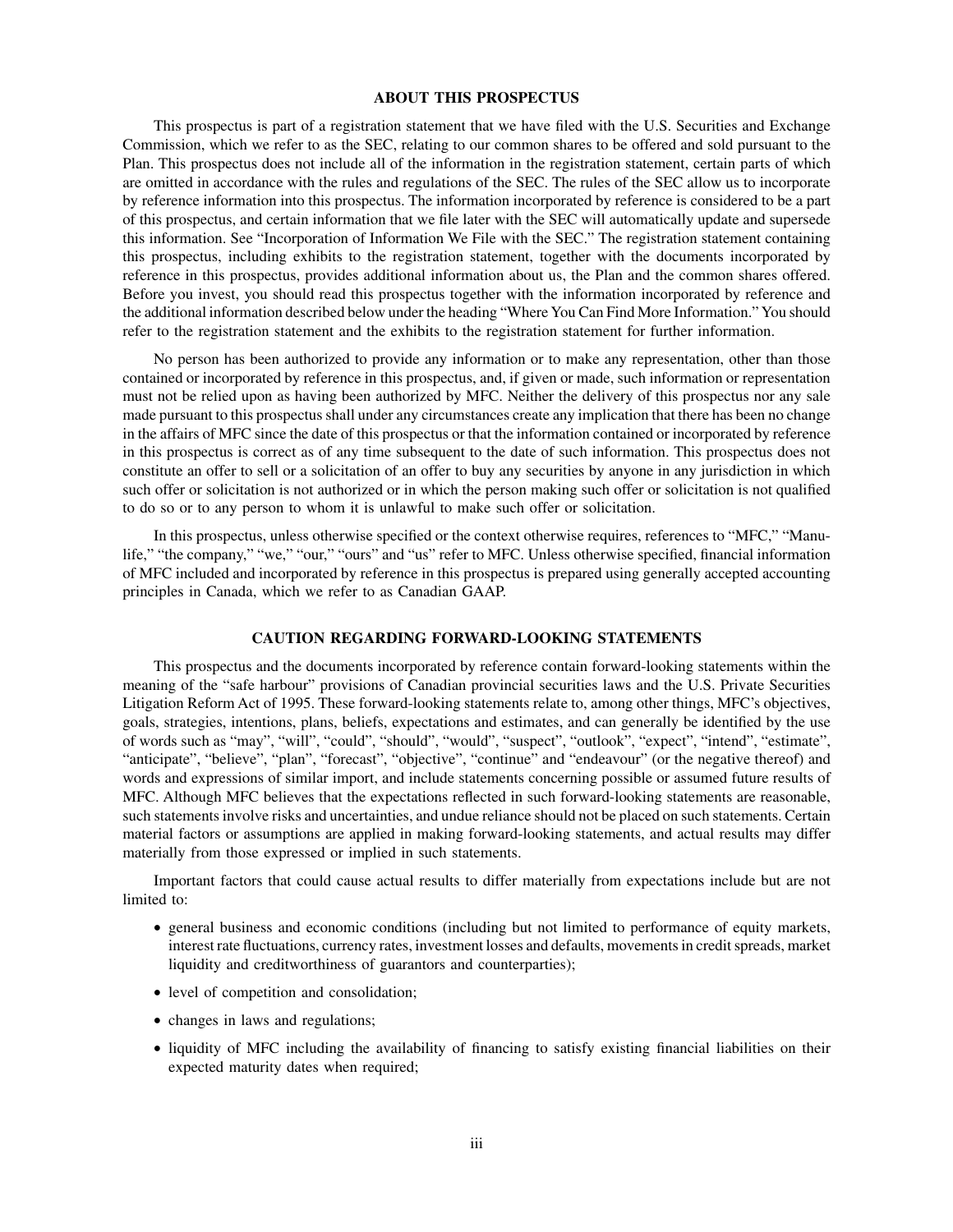- accuracy of information received from counterparties and the ability of counterparties to meet their obligations;
- accuracy of accounting policies and actuarial methods used by MFC;
- ability to maintain MFC's reputation;
- legal and regulatory proceedings;
- the ability to adapt products and services to the changing market;
- the ability to implement effective hedging strategies;
- the ability to attract and retain key executives;
- the ability to complete acquisitions including the availability of equity and debt financing when required for this purpose;
- the ability to execute strategic plans;
- the disruption of or changes to key elements of MFC's or public infrastructure systems; and
- environmental concerns.

Additional information about material factors that could cause actual results to differ materially from expectations and about material factors or assumptions applied in making forward-looking statements may be found in this prospectus under "Risk Factors" as well as under "Risk Factors" in MFC's most recent annual information form (which is contained in MFC's most recent annual report filed with the SEC), under "Risk Management" and "Critical Accounting and Actuarial Policies" in the management's discussion and analysis in MFC's most recent annual and interim reports, in the "Risk Management" note to the consolidated financial statements in MFC's most recent annual and interim reports, and elsewhere in MFC's filings with Canadian and U.S. securities regulators. MFC does not undertake to update any forward-looking statement that is contained in this prospectus or the documents incorporated by reference in this prospectus except as required by law.

# **EXCHANGE RATE INFORMATION**

We publish our consolidated financial statements in Canadian dollars. Unless otherwise specified, all dollar amounts contained in this prospectus are expressed in U.S. dollars, and references to "dollars" or "\$" are to U.S. dollars and all references to "Cdn\$" are to Canadian dollars.

The noon rate of exchange for one Canadian dollar to U.S. dollars as certified for customs purposes by the Federal Reserve Bank of New York, which we refer to as the Federal Reserve Bank of New York noon rate, on May 6, 2009 was Cdn\$1.00 = \$0.8528.

The following table sets forth: (i) the rates of exchange for Canadian dollars, expressed in U.S. dollars, in effect at the end of the periods indicated; (ii) the average of the exchange rates in effect on the last day of each month during such periods; (iii) the low rate of exchange in effect during such periods; and (iv) the high rate of exchange in effect during such periods, such rates in each case based on the Federal Reserve Bank of New York noon rate. The average rate means the average of the exchange rates on the last day of each month during a year.

|                                                                 | Year ended December 31, |        |        |        |        |
|-----------------------------------------------------------------|-------------------------|--------|--------|--------|--------|
|                                                                 | 2008                    | 2007   | 2006   | 2005   | 2004   |
| End of period $\dots \dots \dots \dots \dots \dots \dots \dots$ | 0.8170                  | 1.0120 | 0.8582 | 0.8579 | 0.8310 |
|                                                                 | 0.9431                  | 0.9361 | 0.8821 | 0.8262 | 0.7701 |
| Low for the period $\dots\dots\dots\dots\dots\dots\dots\dots$   | 0.7710                  | 0.8437 | 0.8528 | 0.7872 | 0.7158 |
| High for the period $\dots\dots\dots\dots\dots\dots\dots\dots$  | 1.0291                  | 1.0908 | 0.9100 | 0.8690 | 0.8493 |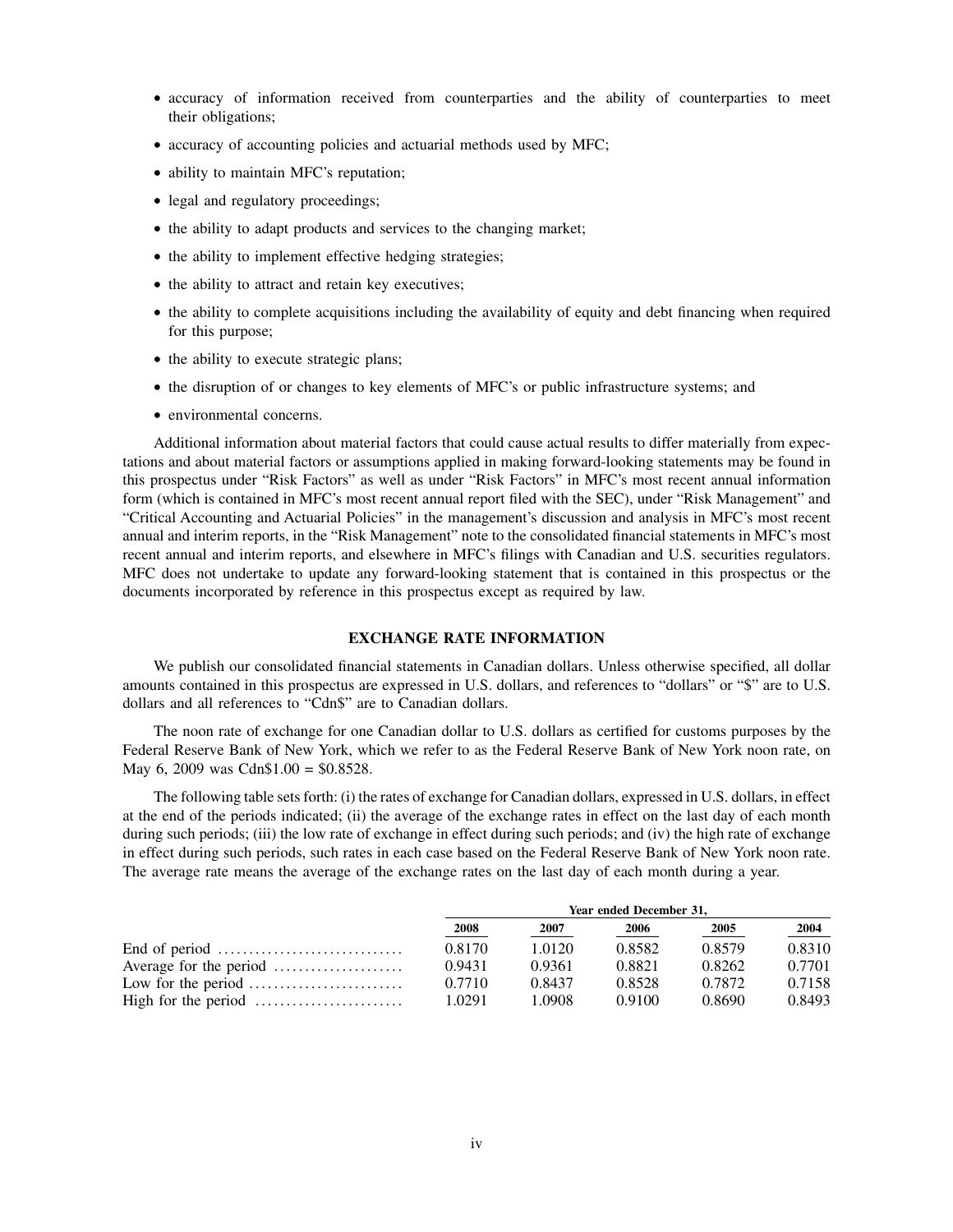# **MANULIFE FINANCIAL CORPORATION**

MFC provides a wide range of financial products and services, including individual life and long-term care insurance, group life and health insurance, pension products, annuities and mutual funds. These services are provided to individual and group customers in the United States, Canada, Asia and Japan. Funds under management by MFC were Cdn\$404 billion as at December 31, 2008. MFC also provides investment management services with respect to MFC's general fund assets, segregated fund assets and mutual funds, as well to institutional investment customers. MFC also offers reinsurance services, primarily life and accident and health reinsurance, specializing in retrocession.

As of December 31, 2008, MFC operated in 19 countries and territories worldwide. MFC's business is organized into four operating divisions: U.S. Division, Canadian Division, Asia and Japan Division and Reinsurance Division. In addition, asset management services are provided by MFC's Investment Division, operating as MFC Global Investment Management. Each division has profit and loss responsibility and develops products, services, distribution and marketing strategies based on the profile of its business and the needs of its market. The U.S. Division is comprised of two reporting segments: U.S. Insurance and U.S. Wealth Management. The external asset management business of the Investment Division is reported under the Corporate and Other reporting segment.

MFC was incorporated under the *Insurance Companies Act* (Canada), or the ICA, in 1999 for the purpose of becoming a holding company of The Manufacturers Life Insurance Company, which we refer to as MLI and which was founded in 1887. As a mutual life insurance company, MLI had no common shareholders and its board of directors was elected by its participating policyholders. In September 1999, MLI implemented a plan of demutualization and converted into a life insurance company with common shares and became a wholly-owned subsidiary of MFC. Following completion of MFC's merger with John Hancock Financial Services, Inc., which we refer to as John Hancock, in April 2004, MLI and John Hancock became sister companies. MFC owns all of the outstanding common shares of MLI and indirectly owns all of the outstanding shares of common stock of John Hancock. MFC's head office and registered office is located at 200 Bloor Street East, Toronto, Ontario, Canada M4W 1E5 (Tel. No. 416-926-3000).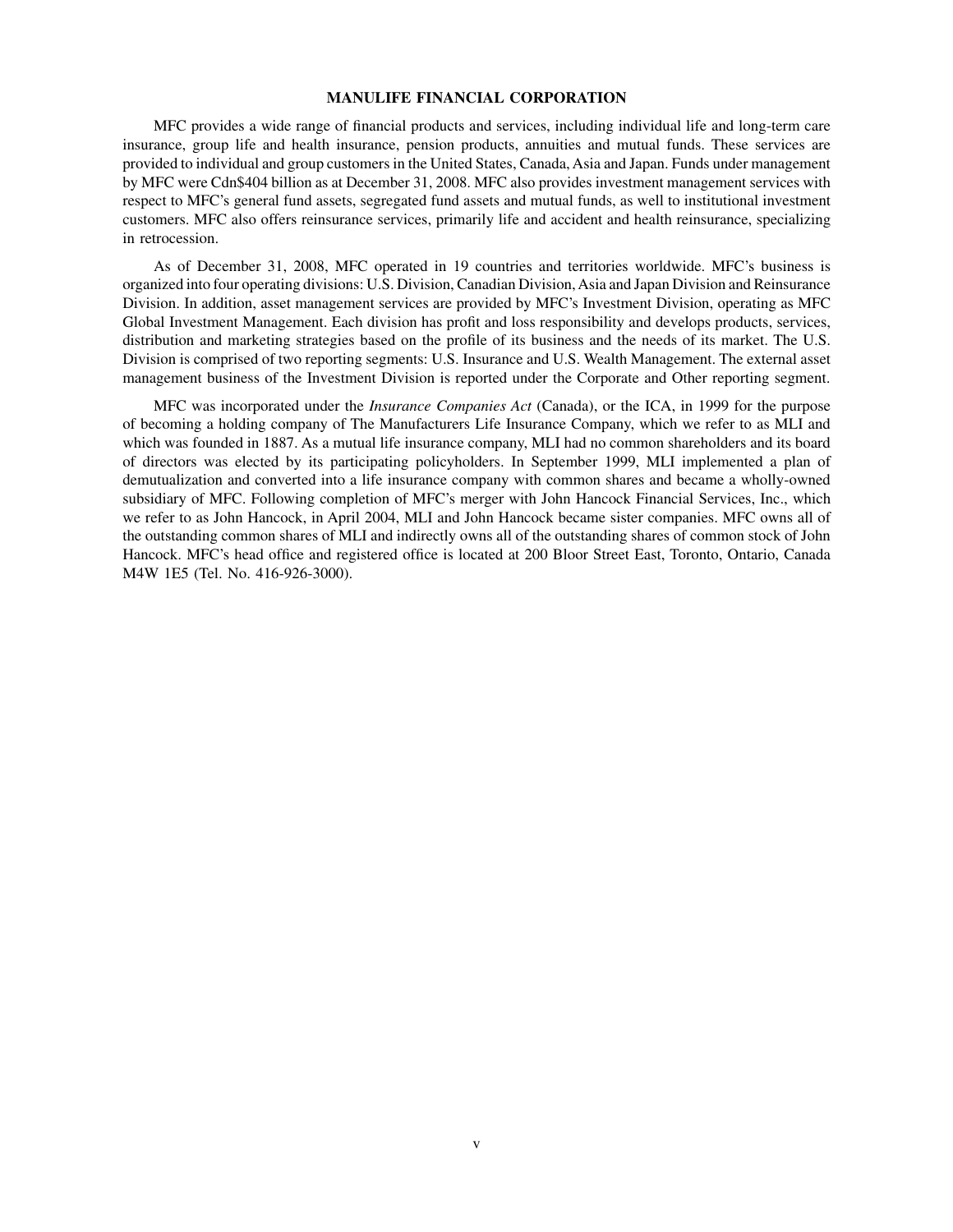# **SUMMARY**

*This summary highlights information contained elsewhere in this prospectus and may not contain all of the information that you should consider before deciding to participate in the Plan. We urge you to read this entire prospectus carefully, including the risks described under "Risk Factors" and in any documents incorporated by reference into this prospectus. For a detailed description of the Plan, see "Description of the Plan."*

The Plan allows our U.S. shareholders to increase their holdings of our common shares by reinvesting the cash dividends paid on the common shares they hold and by making optional cash purchases of additional common shares. The Plan replaces the Investor Services Program for U.S. Resident Shareholders of Manulife Financial Corporation, which we refer to as the Former Plan.

*Eligibility***.** The Plan is open to our shareholders who are resident in the United States or are U.S. persons and hold at least one whole common share in MFC.

*Participants in the Former Plan***.** If you reinvested dividends under the Former Plan as of May 7, 2009, the date on which this Plan became effective, you are automatically enrolled in the reinvestment of dividends under this Plan in the same manner and to the same extent that you reinvested dividends in the Former Plan, and no further action on your part is required to reinvest your dividends under this Plan. You may at any time change or terminate your reinvestment of dividends in accordance with the terms of the Plan. This prospectus describes important differences between this Plan and the Former Plan, including changes with respect to optional cash purchases.

# *Plan highlights.*

- Automatic dividend reinvestment. U.S. shareholders may automatically reinvest in additional common shares of MFC all or part of any cash dividends, less any applicable Canadian withholding tax, paid on the common shares they hold, at certain times at a discount to be determined by us to the market price of up to 5%.
- Optional cash purchases. U.S. shareholders who reinvest their dividends under the Plan may also make optional cash purchases of our common shares. These purchases may be made on each date on which we pay cash dividends on our common shares.
- Sell shares. Plan participants may elect at any time to sell some or all of their common shares held by the Plan Administrator by submitting a request and other required information to the Plan Administrator.
- Share safekeeping. Plan participants may deposit the common share certificates for any or all of the common shares they own with the Plan Administrator for safekeeping at no charge.

*Source and price of common shares.* Common shares purchased under the Plan will be purchased, at our election, either on the open market or directly from us. The price for common shares purchased under the Plan will be calculated according to the terms of the Plan as described in this prospectus.

*Fees.*We will be responsible for all administrative costs of the Plan and any brokerage commissions and trading and transaction fees and other expenses incurred by the Plan Administrator in connection with the reinvestment of dividends and optional cash purchases. Plan participants will be responsible for certain other fees and expenses as described in this prospectus.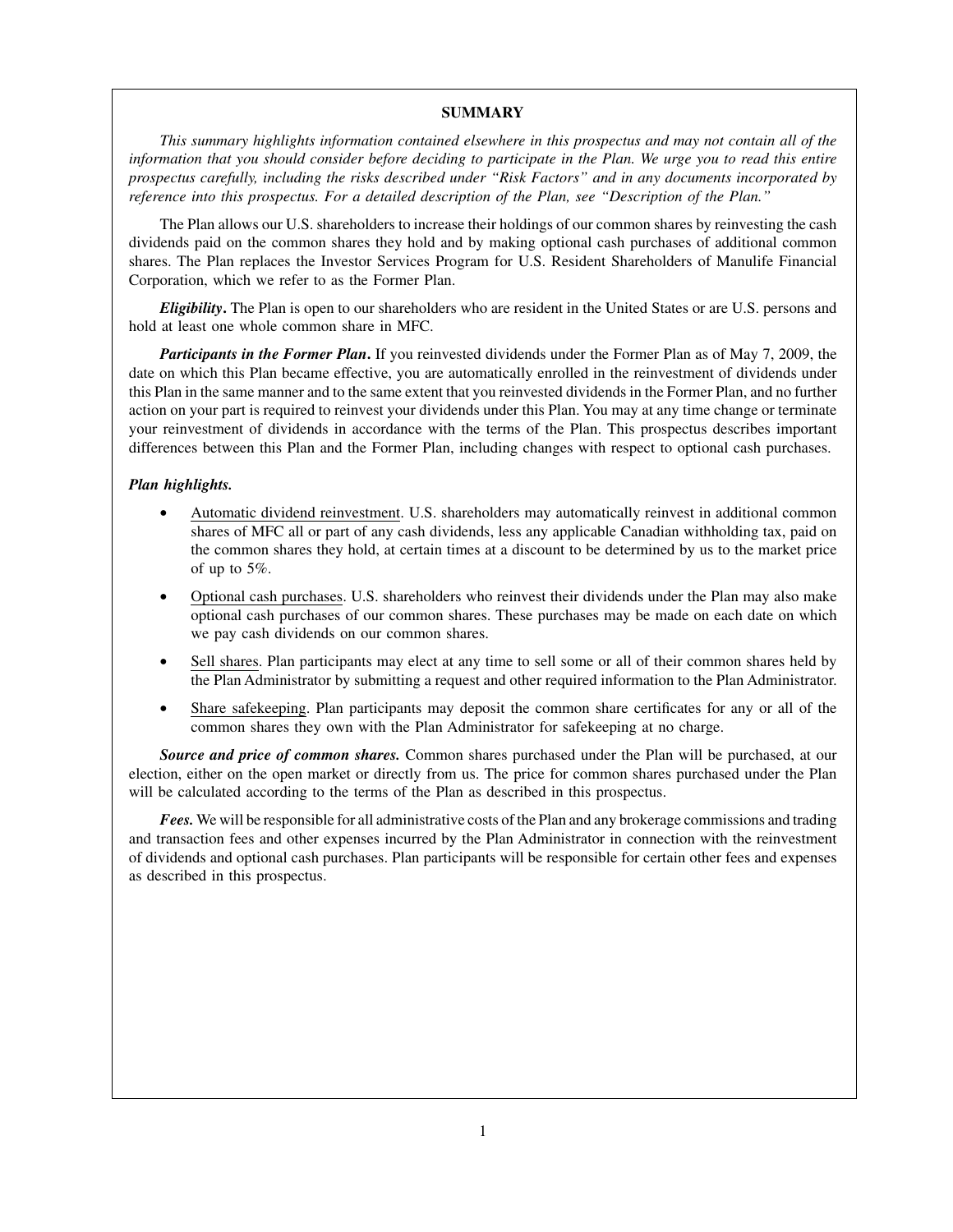#### **RISK FACTORS**

Before you decide to participate in the Plan and invest in our common shares, you should be aware of the following material risks in making such an investment. You should consider carefully this risk factor together with all risk factors and information included or incorporated by reference in this prospectus, including the risk factors contained in our most recent annual report filed with the SEC, before you decide to participate in the Plan and purchase our common shares. In addition, you should consult your own financial, tax and legal advisors before making an investment in our common shares.

# **Risks Related to the Plan**

**You will not know the price of the common shares you are purchasing or selling under the Plan at the time you elect to reinvest your dividends, purchase additional common shares or instruct the Plan Administrator to sell your shares.**

The price of our common shares may fluctuate between the time you decide to reinvest in, purchase or sell common shares under the Plan and the time of the actual reinvestment, purchase or sale. In addition, during this time period, you may become aware of additional information that might affect your investment decision.

The Bank of New York Mellon, which we refer to as the Plan Administrator, administers the Plan along with its affiliate BNY Mellon Shareowner Services. If you instruct the Plan Administrator to sell common shares under the Plan, you will not be able to direct the date, time or price at which your common shares are sold. The price of our common shares may decline between the time you decide to sell your common shares and the time of actual sale.

#### **USE OF PROCEEDS**

We will receive proceeds from the sale of common shares that the Plan Administrator purchases directly from us. We will not receive proceeds from the sale of common shares that the Plan Administrator purchases on the open market. We intend to use the proceeds we receive from the sale of common shares offered by this prospectus for general corporate purposes.

# **DESCRIPTION OF THE PLAN**

This prospectus, including the following questions and answers, explains and constitutes the Plan, as authorized in resolutions adopted by our board of directors. This Plan replaces the Former Plan, and this prospectus constitutes notice of termination of the Former Plan. *If you reinvested dividends under the Former Plan as of May 7, 2009, the date on which this Plan became effective, you are automatically enrolled in the reinvestment of dividends under this Plan in the same manner and to the same extent that you reinvested dividends under the Former Plan, and no further action on your part is required to reinvest your dividends under this Plan.* However, you may at any time change or terminate your participation, in accordance with the terms of the Plan as described below.

#### *1. What is the Plan?*

The Plan enables our shareholders who are resident in the United States or who are U.S. persons, as that term is defined in Regulation S of the Securities Act, which we refer to collectively as U.S. shareholders, to increase their holdings of our common shares. Participants may purchase our common shares with the cash dividends, if any, paid on the common shares they hold, less any applicable Canadian withholding tax, and may also make optional cash purchases of additional common shares.

# *2. Who is eligible to participate in the Plan?*

The Plan is available to our registered shareholders who are resident in the United States or are U.S. persons, and who hold at least one whole common share in MFC. Non-registered beneficial U.S. shareholders may also participate but should contact their bank, broker or other nominee to determine the procedures for participation in the Plan.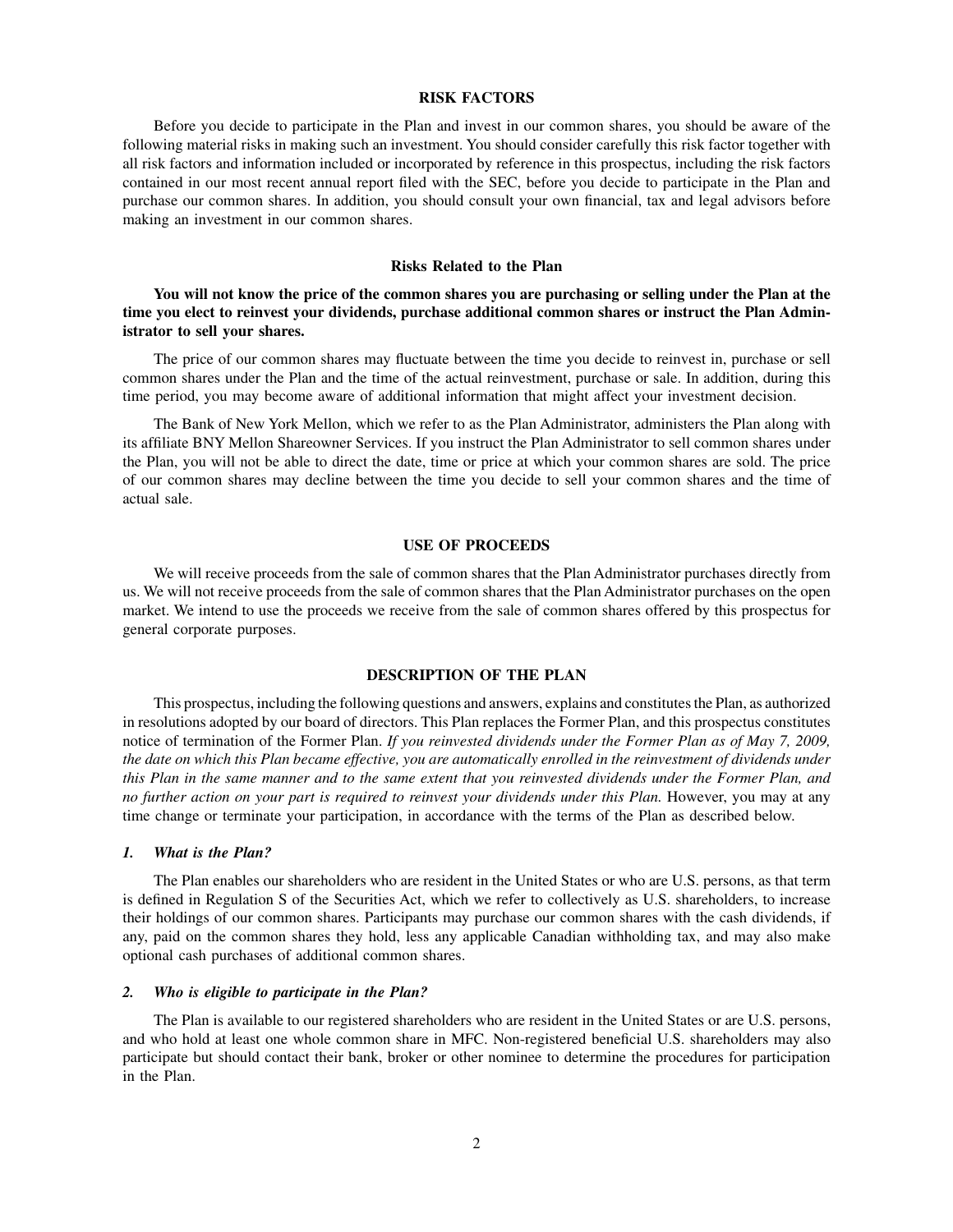If you live outside the United States and are a U.S. shareholder, you may participate in the Plan provided that you determine there are no laws or governmental regulations that would prohibit your participation in the Plan. U.S. shareholders who hold their common shares outside of the United States will be required to transfer their shares to a U.S. registry prior to participation in the Plan. We reserve the right to terminate the participation of any shareholder if we deem it advisable under any laws or regulations. If you are not a U.S. shareholder, you may be eligible to participate in a separate but similar plan that we have established for our Canadian shareholders.

Registered shareholders hold common shares in their own name, either in the form of a share certificate or in non-certificated, book-entry form. Non-registered beneficial shareholders hold their common shares through a bank, broker or other nominee, such as a financial institution, and have not been issued share certificates in their own name.

A non-shareholder must first become either a registered shareholder or a non-registered beneficial shareholder of at least one whole common share in MFC before becoming eligible to participate in the Plan.

The Plan is designed for long-term investors who wish to invest and build their ownership in our common shares over time. The Plan is not intended to provide holders of our common shares with a mechanism for generating assured short-term profits through rapid turnover of shares acquired at a discount.We may terminate the participation in the Plan of any person, organization or other entity if we believe such person, organization or other entity has established a series of related accounts for the purpose of conducting arbitrage operations and/or exceeding the optional cash purchase limit or is engaging in other activity detrimental to us.

## *3. Are there limitations on participation in the Plan other than those described above?*

We reserve the right to modify, suspend or terminate participation by a shareholder who we believe is using the Plan for purposes inconsistent with its intended purpose. We may, in our sole discretion, determine from time to time that any shareholder or group of shareholders may not participate or continue to participate in the Plan. Without limitation, we may deny the right to participate in the Plan to any shareholder if we have reason to believe that such shareholder has been engaging in market activities, or has been artificially accumulating our securities, for the purpose of taking undue advantage of the Plan to our detriment. We may also deny the right to participate in the Plan to any shareholder who enrolls only part of their common shares in the Plan and is not registered for the direct deposit payment of cash dividends paid on common shares not enrolled in the Plan.

#### *4. What key features does the Plan offer?*

**Automatic dividend reinvestment**. By enrolling in the Plan, you can increase your holdings of our common shares through the automatic reinvestment of the cash dividends, if any, paid on the common shares you hold, less any applicable Canadian withholding tax. You can elect to reinvest dividends paid on all or a portion of the common shares you hold. You can receive by check any portion of cash dividends not reinvested by you. See *"14. What are my dividend reinvestment options?"*

**Optional cash purchases**. As long as you continue to reinvest dividends under the Plan, you may purchase additional common shares on any Dividend Payment Date, as defined below under *"15. When are dividends paid and when are the record dates for dividend payments?"* If you reinvested dividends under the Former Plan as of May 7, 2009, you are immediately eligible to make optional cash purchases of additional common shares. If you did not reinvest dividends under the Former Plan as of May 7, 2009, you will be eligible to make optional cash purchases on the Dividend Payment Date immediately following the first Dividend Payment Date on which you reinvested under the Plan cash dividends paid on all or a portion of the common shares you hold. You can increase your holdings of our common shares by making optional cash purchases of additional shares in amounts of \$50 or more, up to a maximum of \$250,000 in one calendar year. Optional cash purchases may be made only by personal check, which must be received by the Plan Administrator no more than thirty (30) days and at least one (1) day prior to the next Dividend Payment Date, and must be accompanied by the transaction stub attached to your Plan, or Former Plan, statement, as the case may be. See *"17. What are my options for making additional cash purchases of common shares once I am enrolled in the Plan?"*

**Sell common shares**. You may elect at any time to sell some or all of your common shares held by the Plan Administrator, in accordance with the terms of the Plan, by submitting a request and other required information to the Plan Administrator. See *"26. How do I sell my Plan shares?"*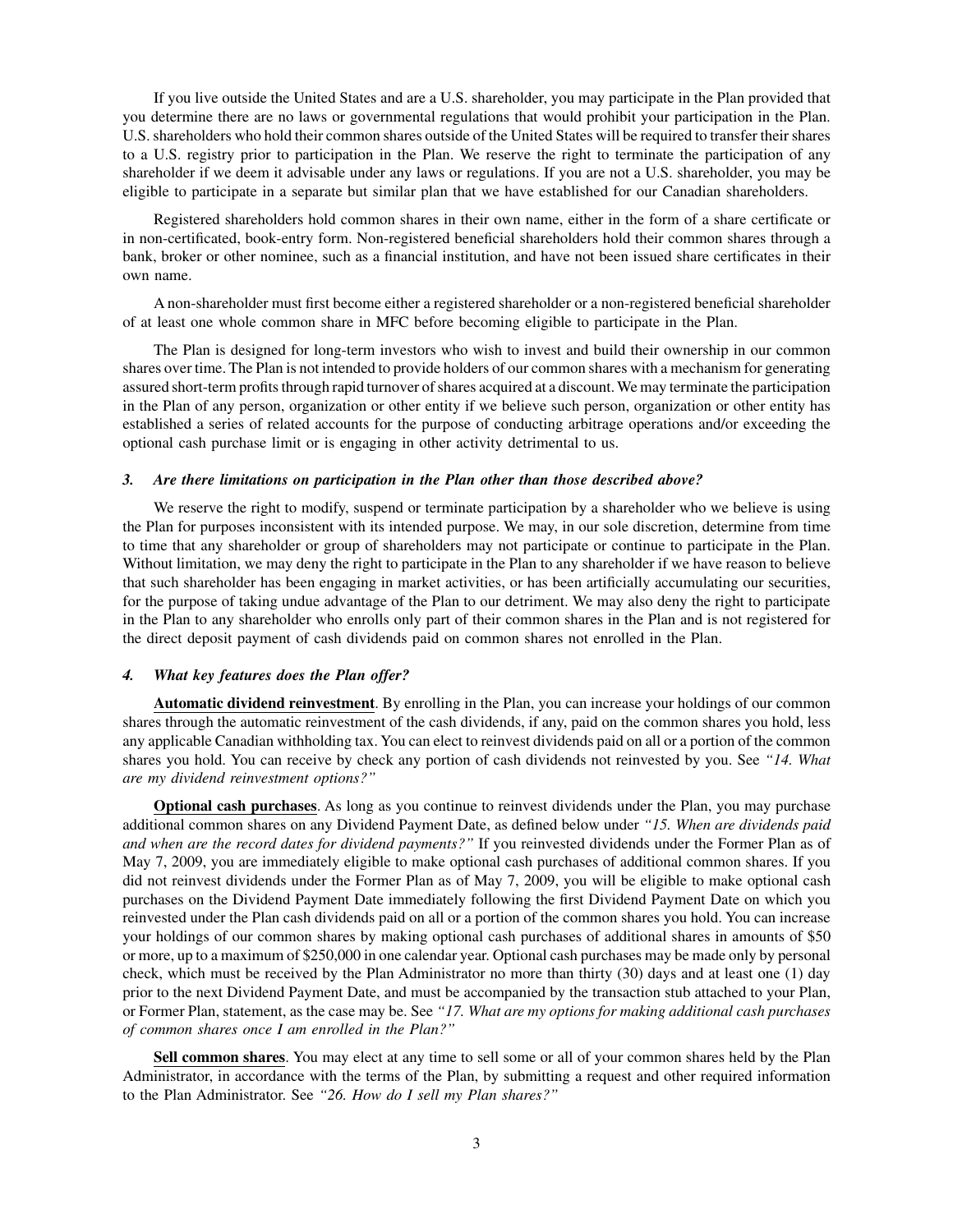**Share safekeeping**. You may deposit the common share certificates for any or all of the common shares of MFC you own with the Plan Administrator for safekeeping. Common shares that you purchase under the Plan will be maintained in your Plan account in non-certificated, book-entry form for safekeeping. Only common shares held in safekeeping may be sold through the Plan. See *"25. Can I deposit share certificates for safekeeping?"*

**Online transactions**. You may execute some of your Plan transactions online. See *"22. May I enroll, view my account information and execute transactions online?"*

We will be responsible for all administrative costs of the Plan and any brokerage commissions and trading and transaction fees or other expenses incurred by the Plan Administrator in connection with the reinvestment of dividends and optional cash purchases. Plan participants will be responsible for certain other fees and expenses. See *"13. What are the fees associated with participation in the Plan?"*

# *5. What are some of the advantages and disadvantages of the Plan?*

Before deciding whether to participate in the Plan, you should consider the following advantages and disadvantages of the Plan, together with the other information about us and the Plan contained in this prospectus and incorporated by reference to other documents we have filed separately with the SEC.

# **Advantages**

- The Plan provides participants with the opportunity to automatically reinvest in additional common shares of MFC the cash dividends, if any, paid on all or a portion of the common shares they hold, less any applicable Canadian withholding tax.
- The Plan also allows participants who reinvest dividends paid on all or a portion of the common shares they hold to make optional cash purchases of additional common shares.
- Common shares acquired through the Plan with reinvested cash dividends may, at our election, be purchased at a discount to the market price of up to 5% when the common shares are purchased from us as compared to when they are purchased on the open market.
- Dividends and optional cash purchases can be fully invested in additional common shares because the Plan permits fractional shares to be credited to your account. Dividends on fractional shares may also be reinvested in additional common shares.
- Participants will not have to pay any brokerage commissions or trading or transaction fees incurred by the Plan Administrator in connection with the reinvestment of dividends or optional cash purchases under the Plan.
- At any time, participants may direct the Plan Administrator to sell or transfer all or a portion of the common shares held in their Plan accounts, in accordance with the terms of the Plan and subject to applicable trading and transaction fees and transfer taxes, if any, for which participants will be responsible.
- Participants may deposit the share certificates for any or all of the common shares they own with the Plan Administrator for safekeeping at no charge, insuring participants' protection against the loss, theft or destruction of the certificates representing their common shares.
- Participants will simplify their recordkeeping by receiving periodic Plan account statements that will reflect all current activity in their Plan accounts, including dividend reinvestments, optional cash purchases, sales and latest balances.

# **Disadvantages**

Because the purchase price for common shares purchased under the Plan directly from us (rather than on the open market) will be based on the market price of our common shares on the TSX over the five (5) trading days preceding the Dividend Payment Date, it is possible that the actual price participants pay for common shares acquired from us under the Plan may be higher than the price at which the common shares could have been purchased in the open market on the Dividend Payment Date.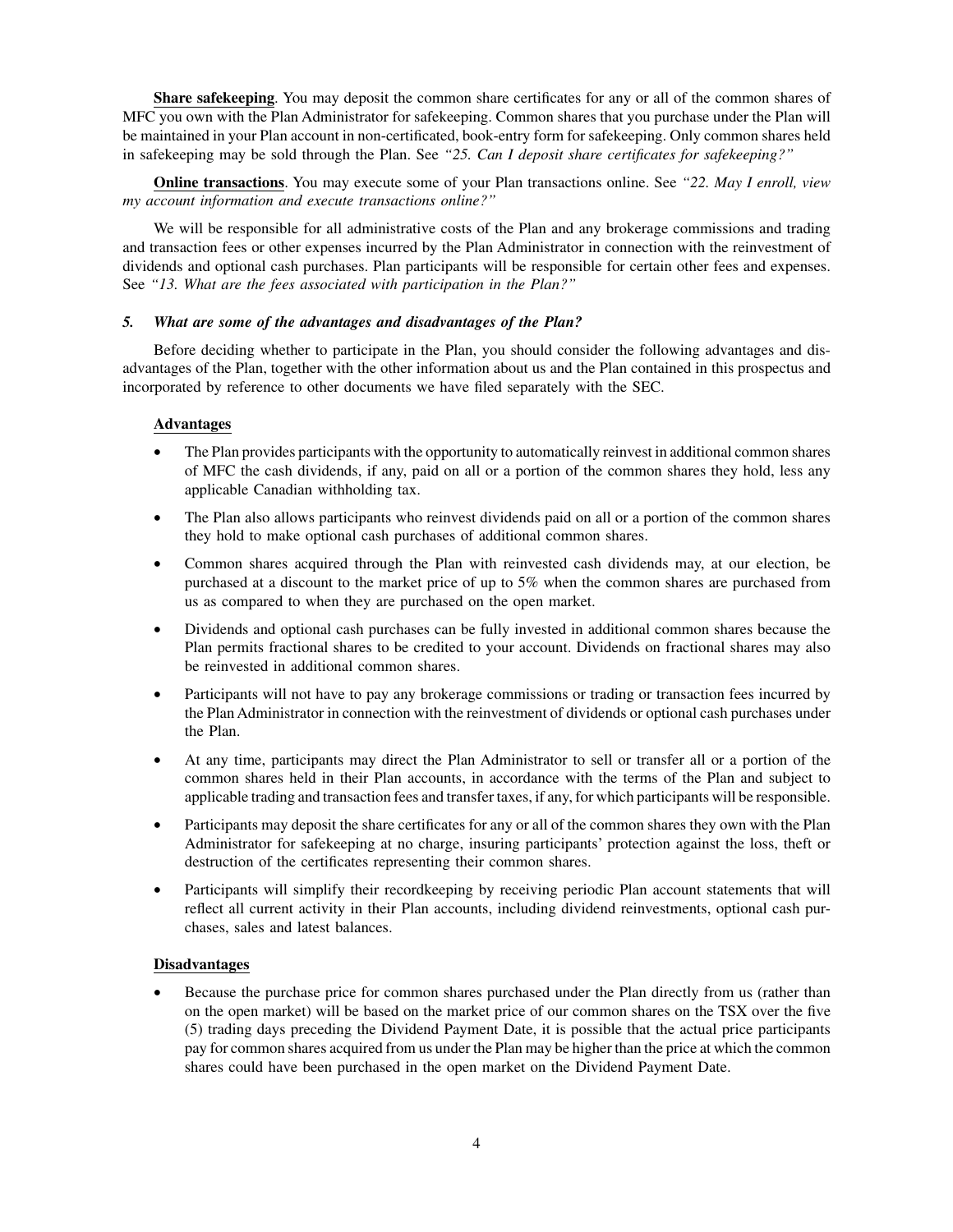- Participants will not know the actual number of common shares they have acquired through the Plan until after cash dividends and any optional cash payments are reinvested or invested, respectively.
- No interest will be paid by us or the Plan Administrator on dividends or optional cash payments held by the Plan Administrator pending reinvestment or investment, as the case may be.
- Participants' requests that the Plan Administrator sell their common shares are irrevocable, and such sales will be made at market prices at the time of sale. Participants who request the sale of their common shares will not be able to either control the timing of such sales or place "limit orders" specifying the prices at which they are willing to sell their common shares.
- Sales of common shares made at the request of participants will be subject to applicable trading and transaction fees and transfer taxes, if any, which will be deducted from the proceeds of the sale by the Plan Administrator.
- Participants may not pledge common shares deposited in their Plan accounts until such shares are withdrawn from the Plan.

U.S. shareholders considering participating in the Plan should carefully consider the matters noted under "Risk Factors" and "Caution Regarding Forward-Looking Statements" prior to enrolling in the Plan.

# *6. What are some of the key differences between this Plan and the Former Plan?*

This Plan differs from the Former Plan in some important ways, including but not limited to the following:

- Common shares purchased under the Former Plan were purchased only on the open market at the market price, and were not eligible for a discount. Common shares purchased from us with reinvested dividends under this Plan may, at our election, be purchased at a discount to the market price of up to 5%.
- Participants in the Former Plan were responsible for brokerage commissions and certain trading and transaction fees and other expenses the plan administrator incurred in connection with transactions under the Former Plan. We will be responsible for all administrative costs of the Plan and any brokerage commissions and trading and transaction fees and other expenses incurred by the Plan Administrator in connection with the reinvestment of dividends and optional cash purchases.
- U.S. shareholders could make optional cash purchases of additional common shares immediately upon enrollment in the Former Plan, without having to first reinvest dividends. U.S. shareholders who enroll in this Plan must reinvest dividends in accordance with the terms of the Plan before they may make optional cash purchases of additional common shares.
- Optional cash payments received under the Former Plan were used to purchase additional common shares upon receipt of good funds. Optional cash payments received from participants under this Plan will be used by the Plan Administrator to purchase additional common shares only on a Dividend Payment Date.
- Under the Former Plan, optional cash payments could be made through automatic deductions from your bank account at any time. Optional cash payments under this Plan may be made only by personal check, which must be received by the Plan Administrator no more than thirty (30) days and at least one (1) day prior to the Dividend Payment Date.
- Under the Former Plan, investors who did not own any of our common shares could participate by making an initial investment in our common shares. This Plan is open only to U.S. shareholders who already hold at least one whole common share in MFC.

# *7. Are cash dividends paid on common shares by MFC subject to Canadian withholding tax?*

Yes. Cash dividends paid on our common shares to shareholders who are U.S. residents are subject to applicable Canadian withholding tax. As of the date of this prospectus, the Canadian withholding tax is equal to 15% of the gross dividend amount paid on our common shares for U.S. residents who meet certain criteria. The amount of any dividend to be paid in cash in respect of common shares of U.S. residents will therefore be reduced by the applicable Canadian withholding tax. In the case of cash dividends that are to be reinvested, the Plan Administrator, before reinvesting the cash dividends in additional common shares, will deduct any applicable Canadian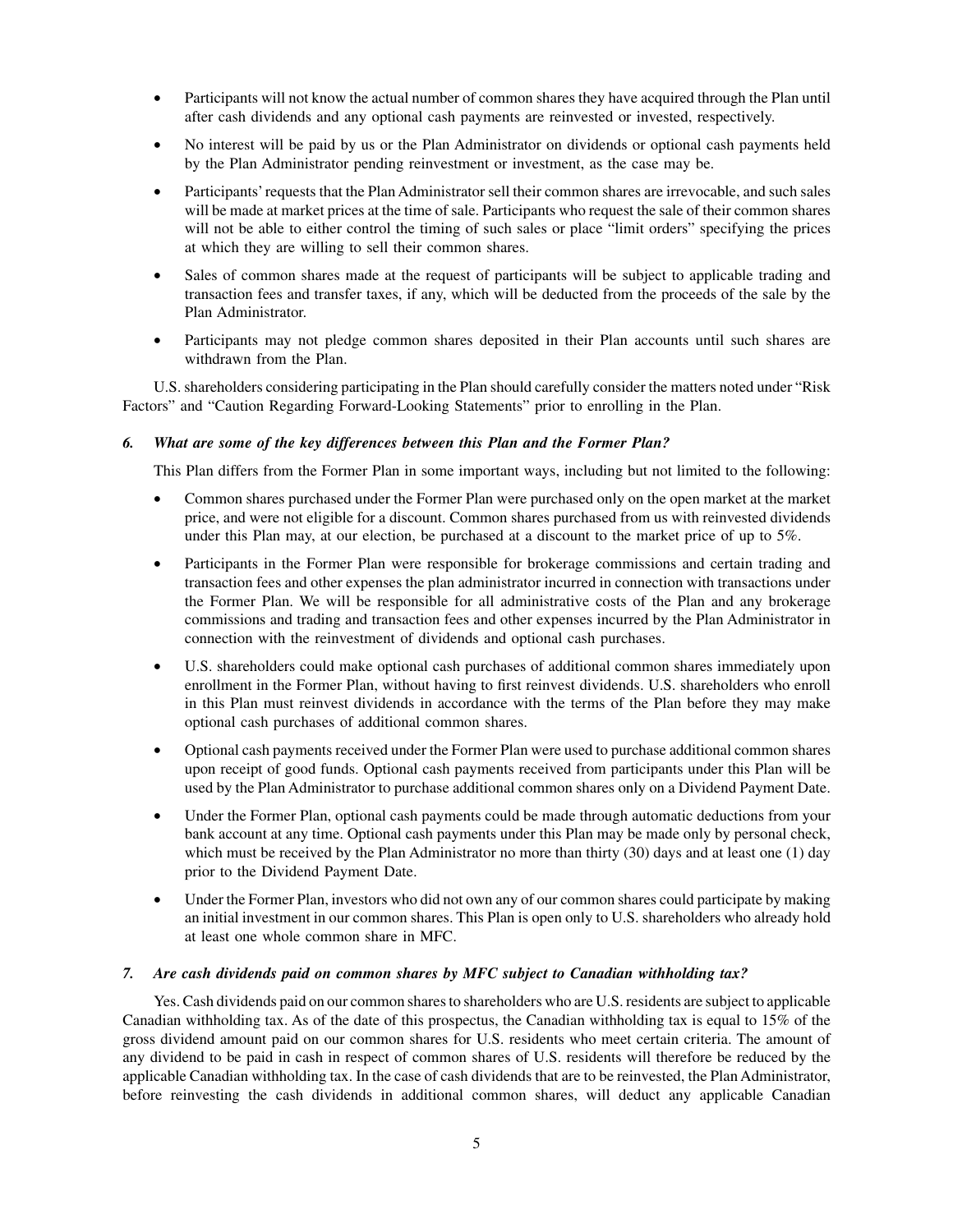withholding tax from the total amount of cash dividends to be reinvested for a Plan participant's account. See "Canadian Federal Income Tax Considerations" and *"20. How does the Plan Administrator purchase the common shares?"*

#### *8. Who is the Plan Administrator and what does the Plan Administrator do?*

The Bank of New York Mellon currently is the Plan Administrator. The Plan Administrator, as designated agent for each participating shareholder, with certain administrative support provided by BNY Mellon Shareowner Services, a registered transfer agent, and BNY Mellon Securities LLC, a registered broker-dealer, administers the Plan, keeps records, sends statements of account activity to each participant and performs other duties relating to the Plan. The Plan Administrator holds for safekeeping the common shares purchased for you under the Plan, together with common shares deposited with the Plan Administrator for safekeeping until termination of your participation in the Plan, receipt of your request for a certificate for all or part of your common shares or receipt of your request that the Plan Administrator sell all or part of the common shares held for you by the Plan Administrator.

Common shares purchased under the Plan and held by the Plan Administrator will be registered in the Plan Administrator's name or in the name of its nominee, as your agent. In the event that the Plan Administrator should resign, be removed by us or otherwise cease to act as agent, we will appoint a new administrator to administer the Plan. The Plan Administrator may use, and commissions may be paid to, a registered broker-dealer which is affiliated with the Plan Administrator to purchase and sell shares under the Plan. Investors must make independent investment decisions based upon their own judgment and research.

The Plan Administrator currently also acts as dividend disbursing agent, transfer agent and registrar for our common shares.

#### *9. How do I contact the Plan Administrator?*

If you have questions regarding the Plan, please write to the Plan Administrator at the following address:

**BNY Mellon Shareowner Services** P.O. Box 358013 Pittsburgh, PA 15252-8013

Or call the Plan Administrator at: 1-800-249-7702 if you are inside the United States or Canada, 1-201-680-6578 if you are outside the United States or Canada, or 1-800-231-5469 for the hearing impaired (TDD)

An automated voice response system is available 24 hours a day, seven days a week. Customer service representatives are available from 9:00 a.m. to 7:00 p.m., Eastern Time, Monday through Friday (except holidays).

Include your name, address, daytime telephone number, account key, Investor Identification Number, or IID, and a reference to Manulife Financial Corporation on all written correspondence.

In addition, you may visit the BNY Mellon Shareowner Services website at **[www.bnymellon.com/shareowner/isd](http://www.bnymellon.com/shareowner/isd.At)**. At this website, you can enroll in the Plan, obtain information and perform certain transactions on your Plan account via Investor ServiceDirect®, or ISD. U.S. shareholders can gain access using the 12-digit IID which can be found in a bolded box on your dividend check stub, statement or advice to establish a Personal Identification Number, or PIN. In order to access your account through ISD, you will be required to complete an account activation process. This one-time authentication process will be used to validate your identity in addition to your 12-digit IID and self-assigned PIN.

#### *10. How do I enroll in the Plan if my common shares are registered in my name?*

If your common shares are registered in your name, you may participate in the Plan immediately by choosing to reinvest the cash dividends, if any, less applicable Canadian withholding tax, paid on all or a portion of our common shares that you hold. See *"14. What are my dividend reinvestment options?"* for details regarding the different elections you can make under the Plan. You can enroll online through ISD at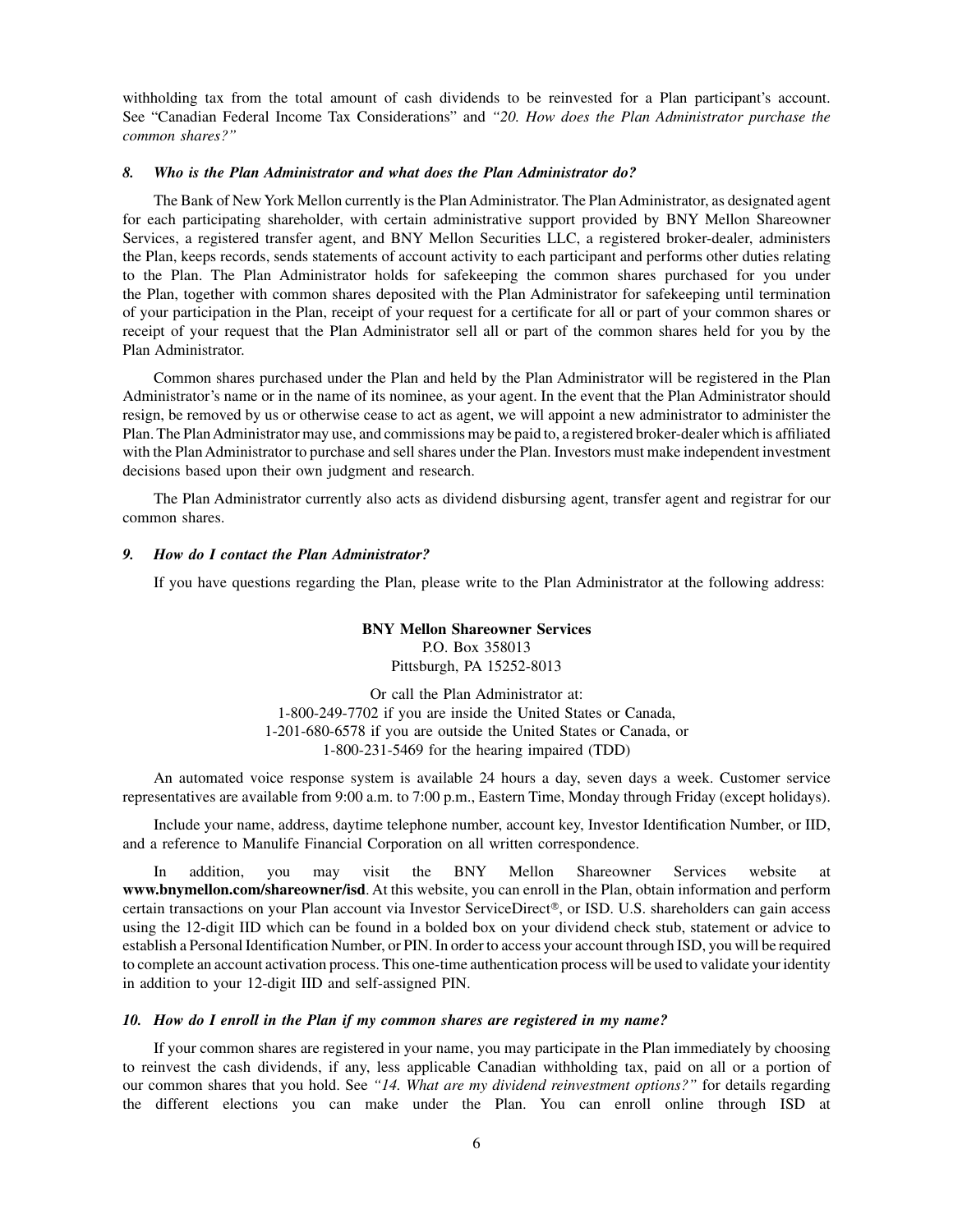**[www.bnymellon.com/shareowner/isd](http://www.bnymellon.com/shareowner/isd)** or by completing and returning an enrollment authorization to the Plan Administrator. The Plan Administrator must receive your enrollment authorization on or before the record date for a dividend.

To obtain an enrollment package, contact the Plan Administrator at 1-800-249-7702 if you are inside the United States or Canada, 1-201-680-6578 if you are outside the United States or Canada, or 1-800-231-5469 for the hearing impaired (TDD). Although there is no cost to enroll in the Plan, please refer to *"13. What are the fees associated with participation in the Plan?"* for more information on reinvestment, purchase, sale and termination fees and other expenses.

Your participation will begin promptly after your authorization is received. See *"16. When will my dividend reinvestment begin?"* Once you have enrolled, your reinvestment of dividends continues automatically until either you elect to withdraw from the Plan or the Plan is terminated by us. *If you reinvested dividends under the Former Plan as of May 7, 2009, the date on which this Plan became effective, you are automatically enrolled in the reinvestment of dividends under this Plan in the same manner and to the same extent that you reinvested dividends under the Former Plan, and no further action on your part is required to reinvest your dividends under this Plan.*

# *11. How do I participate in the Plan if my common shares are held in "street name," which means that the shares are registered in the name of a broker, bank or other nominee?*

If your common shares are registered in the name of a broker, bank or other nominee, you should contact that institution and discuss with it whether it can arrange for you to reinvest dividends through the Plan. If the broker, bank or other nominee cannot arrange for you to reinvest dividends through the Plan, you should arrange for the broker, bank or other nominee to register in your name the number of common shares for which you would like to reinvest dividends in the Plan or have the common shares electronically transferred into your own name through the Direct Registration System and follow the enrollment procedures described under *"10. How do I enroll in the Plan if my common shares are registered in my name?"* Although your broker, bank or other nominee may be able to arrange for you to reinvest dividends through the Plan, your broker, bank or other nominee will not be able to make optional cash purchases under the Plan on your behalf. For information on how to make optional cash purchases of additional common shares, see *"17. What are my options for making additional cash purchases of common shares once I am enrolled in the Plan?"*

#### *12. How do I enroll if I am not currently a shareholder?*

A non-shareholder must first become either a registered or beneficial shareholder of at least one whole common share in MFC before becoming eligible to participate in the Plan.

#### *13. What are the fees associated with participation in the Plan?*

We will be responsible for all administrative costs of the Plan and any brokerage commissions and trading and transaction fees and other expenses incurred by the Plan Administrator in connection with the reinvestment of dividends and optional cash purchases. See "U.S. Federal Income Tax Considerations" for information about the tax consequences of MFC paying such fees. There are no charges payable by a participant upon enrolling in the Plan. However, you will be responsible for reasonable brokerage commissions, trading and transaction fees and transfer taxes, if any, incurred by the Plan Administrator in connection with the sale of common shares by the Plan Administrator on your behalf, including the sale of your shares upon the termination of your participation in the Plan. In addition, if your common shares are held by a broker, bank or other nominee, you will be responsible for any costs incurred or fees charged by your broker, bank or other nominee, including but not limited to those incurred in connection with registering in your name the common shares that are to be enrolled in the Plan. Please contact your broker, bank or other nominee regarding any costs or fees that may apply.

#### *14. What are my dividend reinvestment options?*

If you elect "**Full Dividend Reinvestment**," you direct the Plan Administrator to apply toward the purchase of additional common shares all of the cash dividends, if any, paid on the common shares then or subsequently registered in your name, less any applicable Canadian withholding tax. Under this option, the Plan operates to reinvest dividends on a cumulative basis until you instruct the Plan Administrator otherwise, you withdraw from the Plan or the Plan is terminated.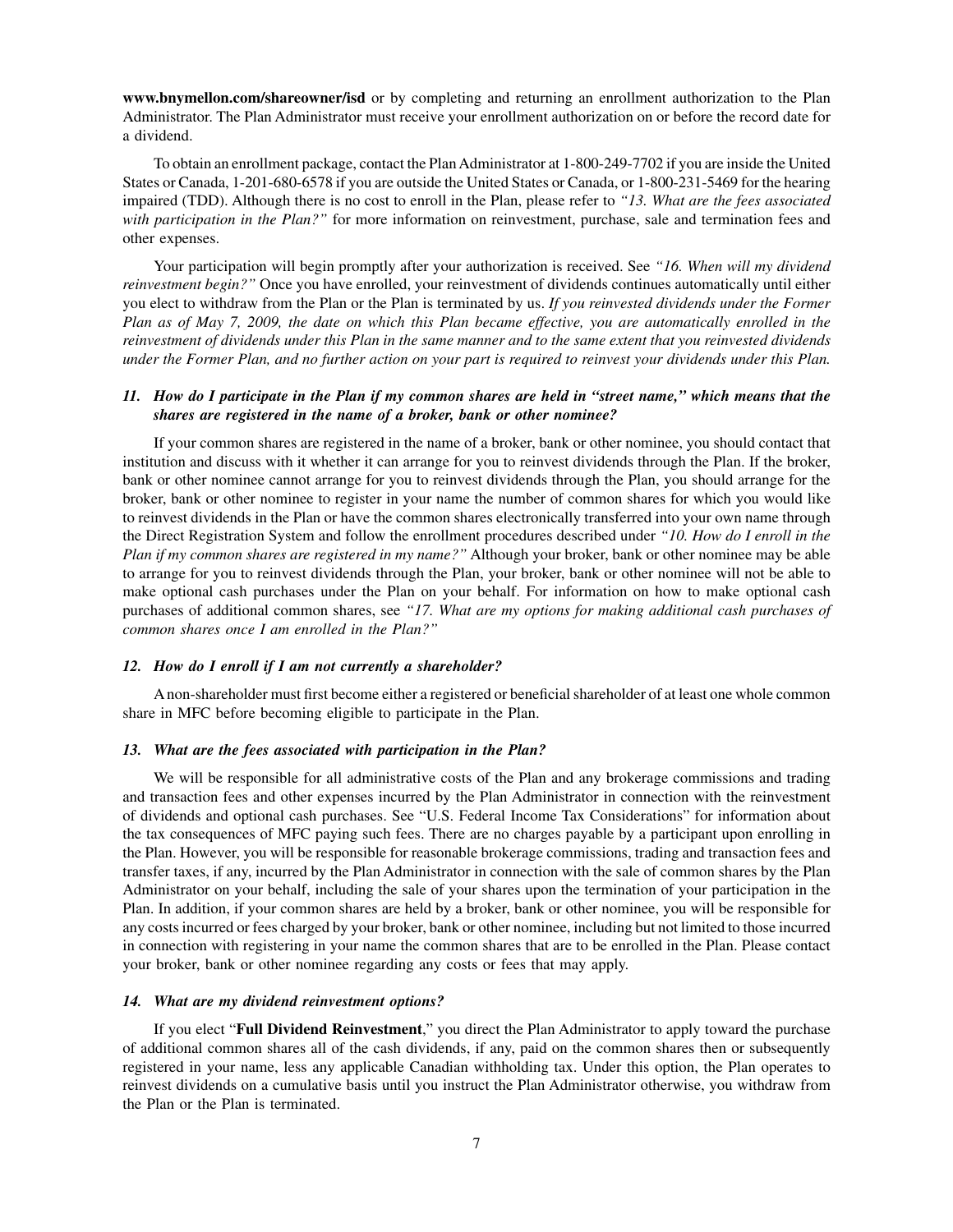If you elect "**Partial Dividend Reinvestment**," you direct the Plan Administrator to pay you dividends, if any, in cash on a specified number of the common shares you hold, less any applicable Canadian withholding tax, and to apply cash dividends paid on your remaining common shares, less any applicable Canadian withholding tax, toward the purchase of additional common shares.

The amount of any cash dividends paid in respect of common shares held by U.S. residents will be subject to, and before reinvestment will be reduced by, any applicable Canadian withholding tax, which as of the date of this prospectus is equal to 15% of the gross dividend amount for U.S. residents who meet certain criteria. See "Canadian Federal Income Tax Considerations" and *"20. How does the Plan Administrator purchase the common shares?"*

You may change your dividend reinvestment election by contacting the Plan Administrator. See *"9. How do I contact the Plan Administrator?"* for contact details. In order for any changes in your dividend reinvestment election to take effect for the next dividend payment, if any, you must notify the Plan Administrator of the changes you wish to make on or before the record date for the next dividend. See *"15. When are dividends paid and when are the record dates for dividend payments?"*

#### *15. When are dividends paid and when are the record dates for dividend payments?*

Historically, our board of directors has declared quarterly dividends on our common shares and we have paid dividends on our common shares on the 19th day (or the following business day if the 19th day is not a business day) of March, June, September and December in each year. We refer to each date on which we pay dividends on our common shares as a Dividend Payment Date. Only shareholders who own common shares as of the record date for any declared dividend will be entitled to receive the dividend payment on their shares. Record dates for the payment of dividends have historically preceded the applicable Dividend Payment Date by thirty (30) to thirty-five (35) calendar days.

We will announce each quarter whether our board of directors has declared that a cash dividend will be paid on our common shares and the record date for any dividend that has been declared. At the same time, we will also announce whether the common shares to be purchased under the Plan will be purchased from us or on the open market and, with respect to the reinvestment of dividends, any applicable discount to the market price when the shares are to be purchased from us. We will post each announcement on our website and file it with the SEC.

*The payment of dividends on our common shares is at the sole discretion of our board of directors. There is no guarantee that we will pay dividends in the future and nothing contained in the Plan obligates us to do so. Please see the documents incorporated into this prospectus by reference for a more detailed discussion of our dividend policy, limitations on our ability to declare dividends and the risks relating to dividends.* See "Incorporation of Information We File with the SEC."

# *16. When will my dividend reinvestment begin?*

**Participants in the Former Plan**. If you reinvested dividends under the Former Plan as of May 7, 2009, the date on which this Plan became effective, you are automatically enrolled in the reinvestment of dividends under this Plan in the same manner and to the same extent that you reinvested dividends under the Former Plan, and no further action on your part is required to reinvest your dividends under this Plan. However, you may direct the Plan Administrator at any time to change or terminate your dividend reinvestment participation, in accordance with the terms of the Plan, such as by opting for partial reinvestment rather than full reinvestment of any cash dividends paid on your common shares, by opting for full reinvestment rather than partial reinvestment of such dividends or by discontinuing the reinvestment of dividends paid on your common shares. In order for any changes in your dividend reinvestment participation to take effect for the next dividend, if any, you must notify the Plan Administrator of the changes you wish to make on or before the record date for the next dividend. See *"15. When are dividends paid and when are the record dates for dividend payments?"*

**New Participants**. The reinvestment of any cash dividends by U.S. shareholders who did not reinvest dividends under the Former Plan as of May 7, 2009 will begin with the first cash dividend that we pay following your enrollment, but only if the Plan Administrator receives an enrollment authorization on or before the record date for that dividend. If the Plan Administrator receives your enrollment authorization, or receives notice of any changes to your dividend reinvestment participation, after a record date, the reinvestment of any cash dividends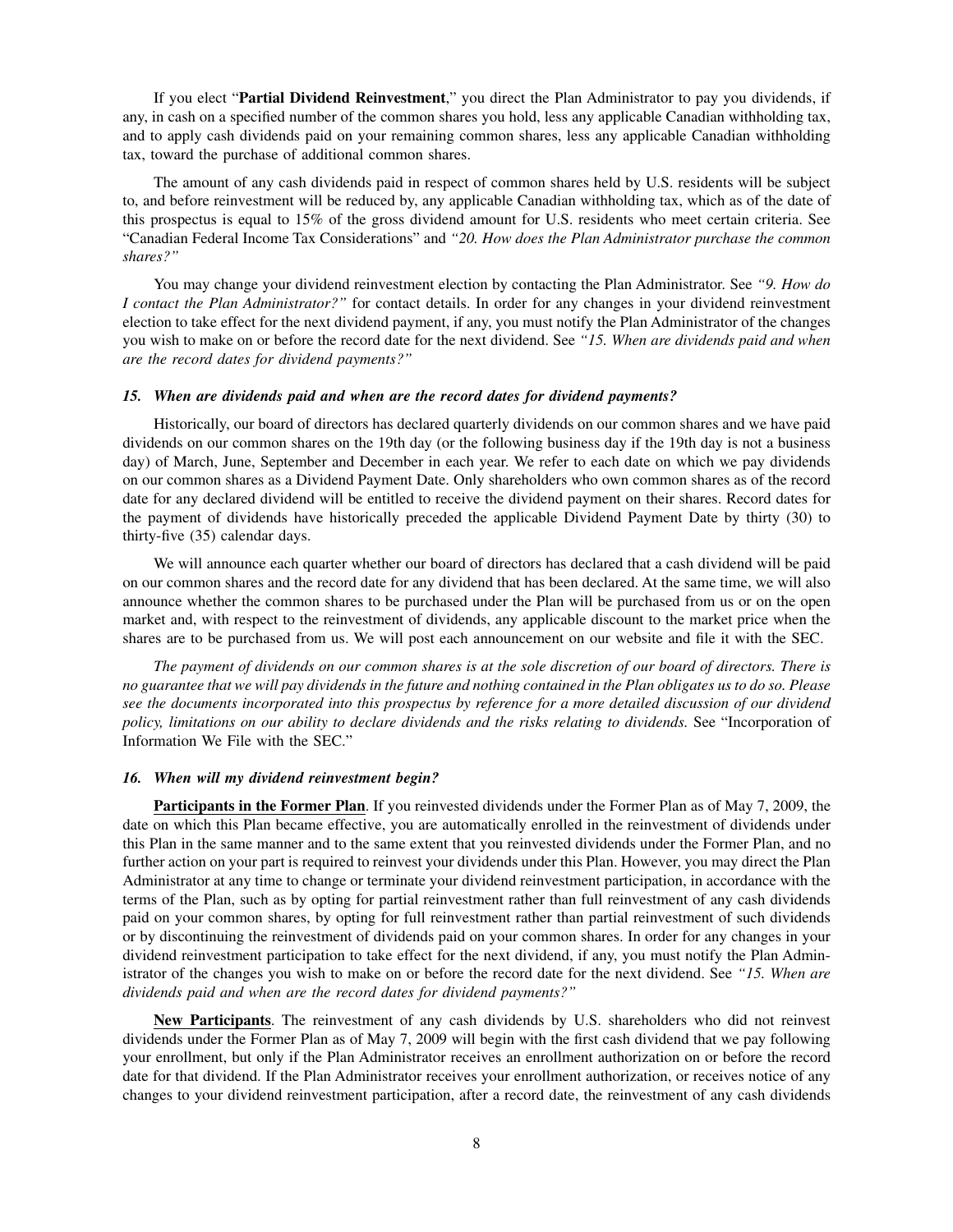paid on your common shares, or any changes thereto, will begin with the next dividend, if any, provided that you are still either a registered or a non-registered beneficial holder of common shares on the record date for the next dividend. See *"15. When are dividends paid and when are the record dates for dividend payments?"* If you hold common shares through a broker, bank or other nominee, you should contact that institution for information on enrolling in the Plan.

Once you reinvest dividends under the Plan, the Plan Administrator will continue to reinvest dividends on your behalf until you withdraw from the Plan, we terminate your participation or we terminate the Plan. See *"27. How do I discontinue participation in the Plan?"* and *"32. May the Plan be suspended, modified, or terminated?"*

# *17. What are my options for making additional cash purchases of common shares once I am enrolled in the Plan?*

Only U.S. shareholders who continue to reinvest cash dividends under the Plan on all or a portion of the common shares they hold may make optional cash purchases of additional shares through the Plan. If you reinvested dividends under the Former Plan as of May 7, 2009, you are immediately eligible to make optional cash purchases of additional common shares. If you did not reinvest dividends under the Former Plan as of May 7, 2009, you will be eligible to make optional cash purchases of additional common shares commencing with the Dividend Payment Date immediately following the first Dividend Payment Date on which you reinvested under the Plan cash dividends paid on all or a portion of the common shares you hold.

Optional cash purchases may not be made in amounts of less than \$50, and the total of all optional cash purchases made by an individual shareholder may not exceed \$250,000 in any calendar year. There is no obligation either to make any optional cash purchase under the Plan or to invest the same amount of cash with each optional cash purchase.

You may make optional cash purchases of our common shares by sending a personal check drawn on a U.S. bank account to the Plan Administrator payable to *BNY Mellon/Manulife*. Cash, money orders, travelers' checks and third party checks will not be accepted. To facilitate processing of your check, please use the transaction stub attached to your Plan, or Former Plan, statement, as the case may be. Mail your check and transaction stub to the address specified on the stub. Checks for optional cash purchases of additional common shares must be received by the Plan Administrator no more than thirty (30) days and at least one (1) day prior to the Dividend Payment Date. Optional cash purchases may not be made through automatic deductions from your bank account. See "U.S. Federal Income Tax Considerations" for more information about the U.S. federal income tax treatment of optional cash purchases of common shares under the Plan.

A \$35 fee will be assessed for any check that is returned for insufficient funds. In addition, the Plan Administrator will immediately remove from the participant's account any common shares that were purchased in anticipation of the collection of such funds, plus the \$35 return fee. These common shares will be sold to recover any uncollected funds and the return fee. If the net proceeds of the sale of such common shares are insufficient to recover in full the uncollected amounts plus the return fee, the Plan Administrator reserves the right to sell such additional common shares from any of the participant's accounts maintained by the Plan Administrator as may be necessary to recover in full the uncollected balance plus the return fee. See *"13. What are the fees associated with participation in the Plan?"* for information about other applicable Plan fees.

#### *18. When does the Plan Administrator reinvest dividends and purchase common shares?*

**Dividend reinvestment**. The reinvestment of dividends will occur on each Dividend Payment Date. Each Plan participant's account will then be credited with that number of common shares, including fractions computed to four decimal places, which is equal to (i) the total amount of cash dividends to be reinvested in common shares for the Plan participant's account, less any applicable Canadian withholding tax, divided by (ii) the applicable price per share calculated pursuant to the methods described under *"21. At what price will the Plan Administrator purchase the common shares?"* See also *"20. How does the Plan Administrator purchase the common shares?"*

**Optional cash payments**. Optional cash payments will be aggregated and used by the Plan Administrator to purchase common shares on behalf of eligible Plan participants on each Dividend Payment Date. Checks for optional cash payments must be received by the Plan Administrator at least one (1) day, but no more than thirty (30) days, before the Dividend Payment Date. Any optional cash payments received on a Dividend Payment Date or more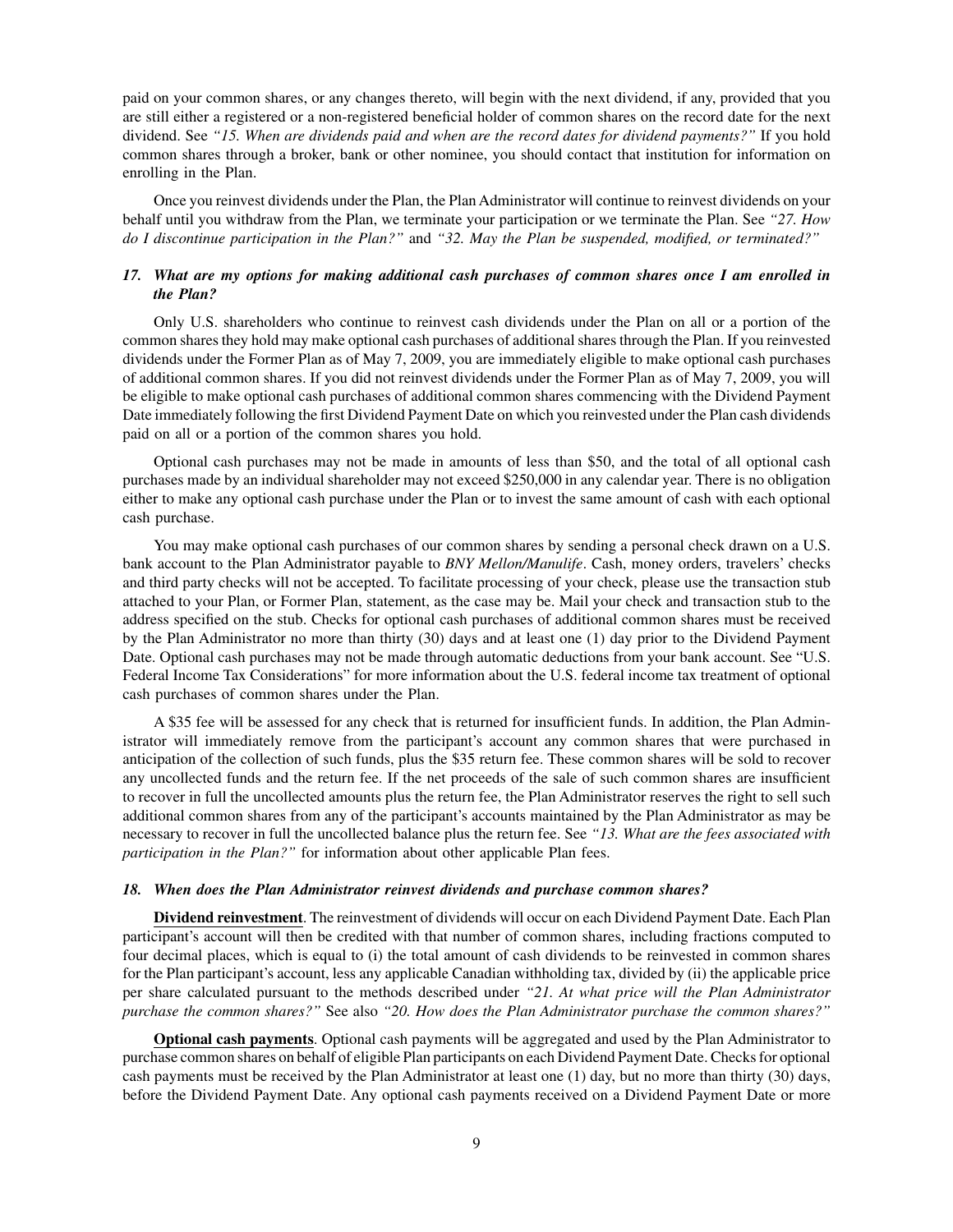than thirty (30) days before the next Dividend Payment Date will be returned to you by check. The account of each Plan participant making an optional cash purchase will then be credited with the number of common shares, including fractions computed to four decimal places, that is equal to (i) the total amount of cash payments each eligible Plan participant sent to the Plan Administrator to be invested for the participant's account, divided by (ii) the applicable price per share calculated pursuant to the methods described under *"21. At what price will the Plan Administrator purchase the common shares?"* See also *"20. How does the Plan Administrator purchase the common shares?"* Participants have no obligation to make any optional cash payments under the Plan, or to make all such optional cash payments in the same amount.

No interest will be paid to participants on any funds held under the Plan pending reinvestment or investment, as the case may be. Common shares purchased on behalf of Plan participants will automatically be enrolled in the Plan for purposes of dividend reinvestment. You may change or terminate your dividend reinvestment options at any time, in accordance with the terms of the Plan, by contacting the Plan Administrator. See *"9. How do I contact the Plan Administrator?"* for contact details.

You may request, up to two (2) business days before a Dividend Payment Date, that the Plan Administrator return to you any optional cash payments that the Plan Administrator has processed for investment on your behalf.

Common shares are purchased and sold pursuant to the Plan on specified dates. As a result, you do not have any control over the price at which common shares are purchased or sold for your account, and you may pay a higher purchase price or receive a lower sales price than if you had purchased or sold the common shares outside of the Plan. You bear the risk of fluctuations in the price of our common shares. See "Risk Factors."

In the unlikely event that, due to unusual market conditions, the Plan Administrator is unable to invest funds for dividend reinvestment or additional cash purchases within thirty (30) days of the Dividend Payment Date, the Plan Administrator will remit the funds to participants by check to each participant's address of record. No interest is paid on funds held by the Plan Administrator pending their investment. All optional cash payments are subject to collection by the Plan Administrator of the full face value in U.S. funds.

#### *19. Will my optional cash payments be used to purchase shares if MFC does not pay a dividend?*

No. The Plan Administrator will use optional cash payments to purchase common shares only on a Dividend Payment Date. See *"18. When does the Plan Administrator reinvest dividends and purchase common shares?"* If our board of directors has not declared a dividend, and therefore no dividends will be reinvested pursuant to the Plan, the Plan Administrator will not purchase additional common shares using optional cash payments received and will remit the funds to participants by check to each participant's address of record.

#### *20. How does the Plan Administrator purchase the common shares?*

Common shares acquired by the Plan Administrator under the Plan for the reinvestment of cash dividends or the investment of optional cash payments will, at our election as determined by authorization of our board of directors, be purchased either from us or on the open market through the facilities of the NYSE. The board of directors will determine the source of the common shares to be purchased under the Plan when it declares each dividend, if any, after a review of current market conditions and other factors.When we announce whether a dividend has been declared, we will also announce the source of the common shares to be purchased under the Plan on the Dividend Payment Date. We will post each announcement on our website and file it with the SEC.

**Dividend reinvestment when common shares are purchased from MFC**. We declare cash dividends on our common shares in Canadian dollars. If common shares are to be purchased from us using reinvested dividends, the Canadian dollar amount of the cash dividends payable on the common shares you have elected to reinvest under the Plan will be reduced by any applicable Canadian withholding tax and the Plan Administrator will use the remaining Canadian dollar amount to purchase common shares from us under the Plan for your account at the applicable price per share calculated pursuant to the methods described under *"21. At what price will the Plan Administrator purchase the common shares?"* Your account will then be credited with the number of common shares, including fractions computed to four decimal places, equal to (i) the total Canadian dollar amount of cash dividends to be reinvested on your behalf, less any applicable Canadian withholding tax, divided by (ii) the applicable price per share. If U.S. backup withholding tax applies to any dividends paid that are to be reinvested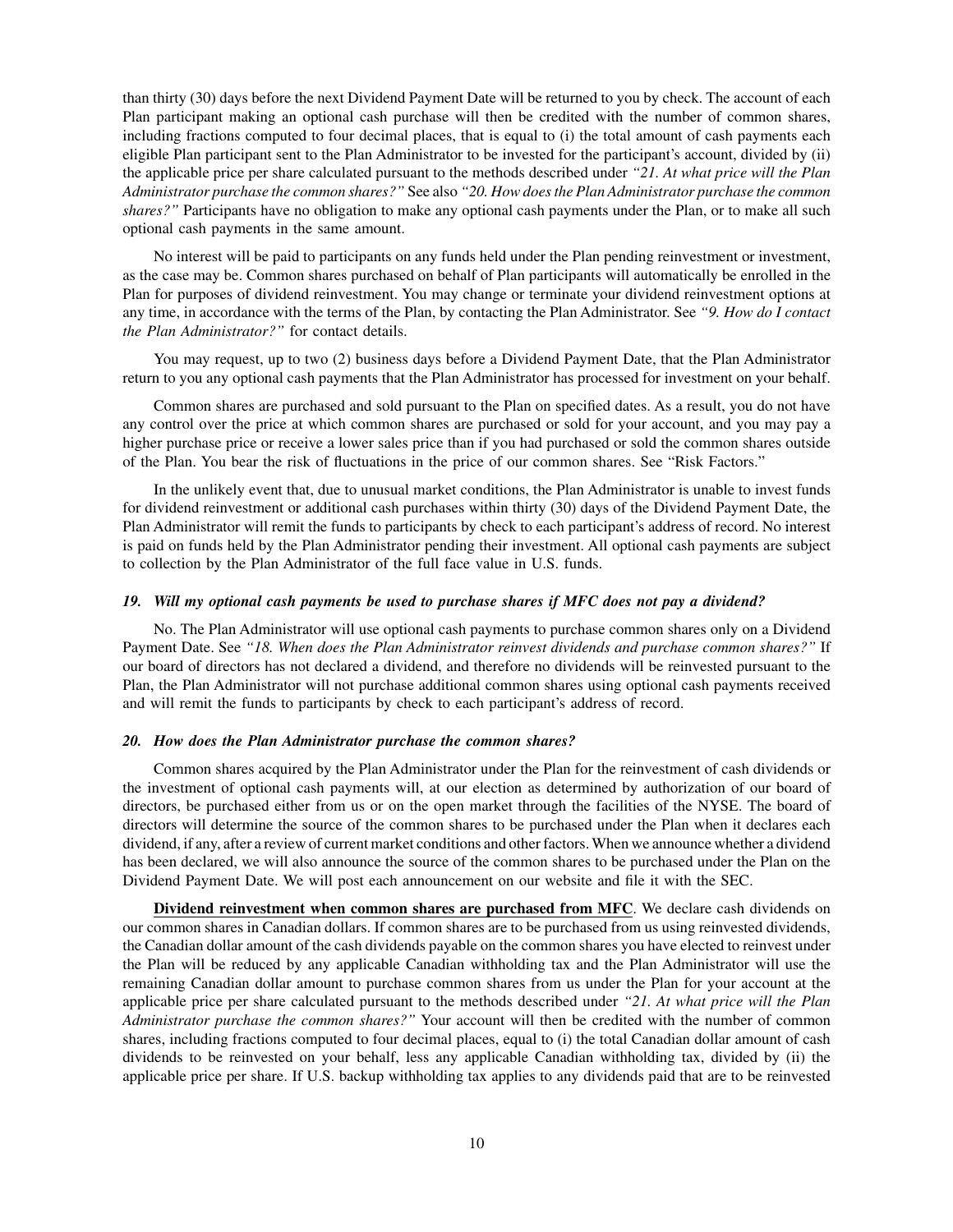in common shares, the number of common shares credited to your account will be reduced as a result of such backup withholding tax. See "U.S. Federal Income Tax Considerations."

Although we typically declare cash dividends on our common shares in Canadian dollars, we have historically paid cash dividends to U.S. shareholders in U.S. dollars. Therefore, if you have elected partial, rather than full, reinvestment of dividends, the total Canadian dollar amount of the cash dividends payable on any common shares that you have not elected to reinvest in common shares will be converted to U.S. dollars at the Bank of Canada noon rate on a specified date determined by MFC that is within ten (10) days of the dividend record date, which we refer to as the U.S. dollar exchange rate. (The Bank of Canada noon rate is the nominal noon rate of exchange for one Canadian dollar to U.S. dollars quoted by the Bank of Canada.) The Plan Administrator will then reduce the cash dividend amount in U.S. dollars by any applicable Canadian withholding tax and send you a check for the remaining U.S. dollar amount.

**Dividend reinvestment when common shares are purchased on the open market**. If common shares are to be purchased on the open market using reinvested dividends, the Canadian dollar amount of cash dividends payable on the common shares you have elected to reinvest under the Plan will be converted to U.S. dollars at the U.S. dollar exchange rate. The Plan Administrator will then reduce the cash dividend amount in U.S. dollars by any applicable Canadian withholding tax and use the remaining U.S. dollar amount to purchase common shares under the Plan for your account through the facilities of the NYSE. Your account will then be credited with the number of common shares, including fractions computed to four decimal places, equal to (i) the total U.S. dollar amount of cash dividends to be reinvested on your behalf, less any applicable Canadian withholding tax, divided by (ii) the applicable price per share calculated pursuant to the methods described under *"21. At what price will the Plan Administrator purchase the common shares?"*

If you have elected partial, rather than full, reinvestment of dividends, the Plan Administrator will reduce the total U.S. dollar amount of the cash dividends payable on any common shares that you have not elected to reinvest in common shares (converted from Canadian dollars at the U.S. dollar exchange rate) by the applicable Canadian withholding tax rate and send you a check for the remaining U.S. dollar amount.

In connection with the reinvestment of dividends, the total amount to be reinvested in common shares on your behalf will, regardless of the source from which common shares are purchased, depend on the amount of any cash dividend paid on the number of common shares you hold and have designated for reinvestment under the Plan, and will be reduced by any applicable Canadian withholding tax. See "Canadian Federal Income Tax Considerations."

**Optional cash purchases when common shares are purchased from MFC**. On the Dividend Payment Date, all optional cash payments received by the PlanAdministrator from Plan participants eligible to make such payments will be aggregated and the Plan Administrator will use the aggregate funds to purchase common shares from us at the applicable price per share calculated pursuant to the methods described under *"21. At what price will the Plan Administrator purchase the common shares?"* The account of each Plan participant making an optional cash purchase will then be credited with the number of common shares, including fractions computed to four decimal places, that is equal to (i) the total amount of cash payments each Plan participant sent to the Plan Administrator to be invested for the participant's account, divided by (ii) the applicable price per share.

**Optional cash purchases when common shares are purchased on the open market**. On the Dividend Payment Date, the Plan Administrator will aggregate all optional cash payments received from Plan participants eligible to make such payments and use that amount to purchase common shares through the facilities of the NYSE. The account of each Plan participant making an optional cash purchase will then be credited with the number of common shares, including fractions computed to four decimal places, that is equal to (i) the total amount, in U.S. dollars, of cash payments each Plan participant sent to the Plan Administrator to be invested for the participant's account, divided by (ii) the applicable price per share, calculated pursuant to the methods described under *"21. At what price will the Plan Administrator purchase the common shares?"*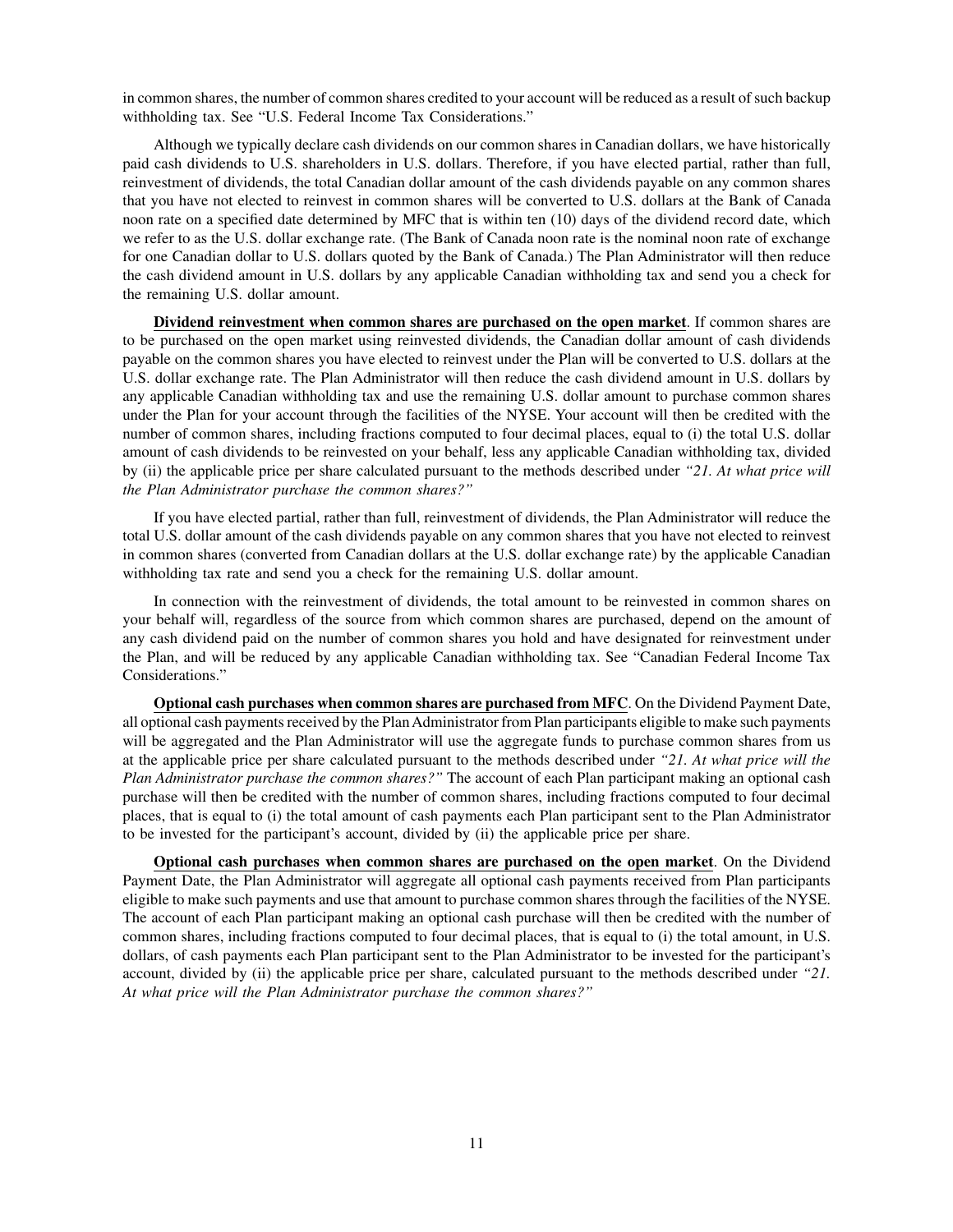# *21. At what price will the Plan Administrator purchase the common shares?*

The price for each common share, or fraction thereof, acquired by the Plan Administrator under the Plan on each Dividend Payment Date will be determined as follows:

- If common shares are purchased from us, the price per share will be equal to the volume weighted average closing trading price of our common shares on the TSX on the five (5) trading days preceding the Dividend Payment Date.
- Common shares purchased from us in connection with the reinvestment of dividends may be purchased, at our election, at a discount to the price per share of up to 5%, as described above. Common shares purchased from us using optional cash payments will not be eligible for a discount to the price per share.
- If common shares are to be purchased on the open market, they will be purchased through the facilities of the NYSE and the price per share will be the average price paid per common share by the Plan Administrator for all common shares purchased on that Dividend Payment Date under the Plan (including common shares purchased with reinvested dividends and optional cash payments).

The amount of any discount applicable to shares purchased from us with the reinvestment of dividends will be determined at the sole discretion of our board of directors. The board will determine whether a discount will apply to such purchases and what the discount, if any, will be when it declares a dividend, if any.

When we announce whether our board of directors has declared a cash dividend on our common shares, we will also announce whether purchases of common shares under the Plan will be made on the open market or from us, and whether any discount for shares purchased from us in connection with the reinvestment of dividends will apply. Each announcement will be posted on our website and filed with the SEC.

Neither we nor the Plan Administrator will exercise any direct or indirect control over the price paid for common shares purchased under the Plan. In connection with all purchases of common shares under the Plan, neither we nor any Plan participant shall have any authorization or power to direct the time or price at which common shares may be purchased, or the selection of the broker or dealer through or from whom purchases are to be made.

#### *22. May I enroll, view my account information and execute transactions online?*

Yes. Investor ServiceDirect®, or ISD, is a Web-enabled service, available 24 hours a day, seven days a week. This service provides shareholders of record with the ability to:

- enroll in the Plan;
- request the sale of common shares;
- obtain stock power forms;
- view account status and account transactions;
- perform address changes;
- request share certificates;
- request duplicate statements;
- view, print and request IRS Form 1099; and
- view certificate, book-entry and dividend payment history.

Technical assistance and help if you have forgotten your password are available Monday through Friday, between 9:00 a.m. and 7:00 p.m., Eastern Time, at (877) 978-7778.

To access Investor ServiceDirect<sup>®</sup>, please visit the BNY Mellon Shareowner Services website at *[www.bnymellon.com/shareowner/isd](http://www.bnymellon.com/shareowner/isd)***.**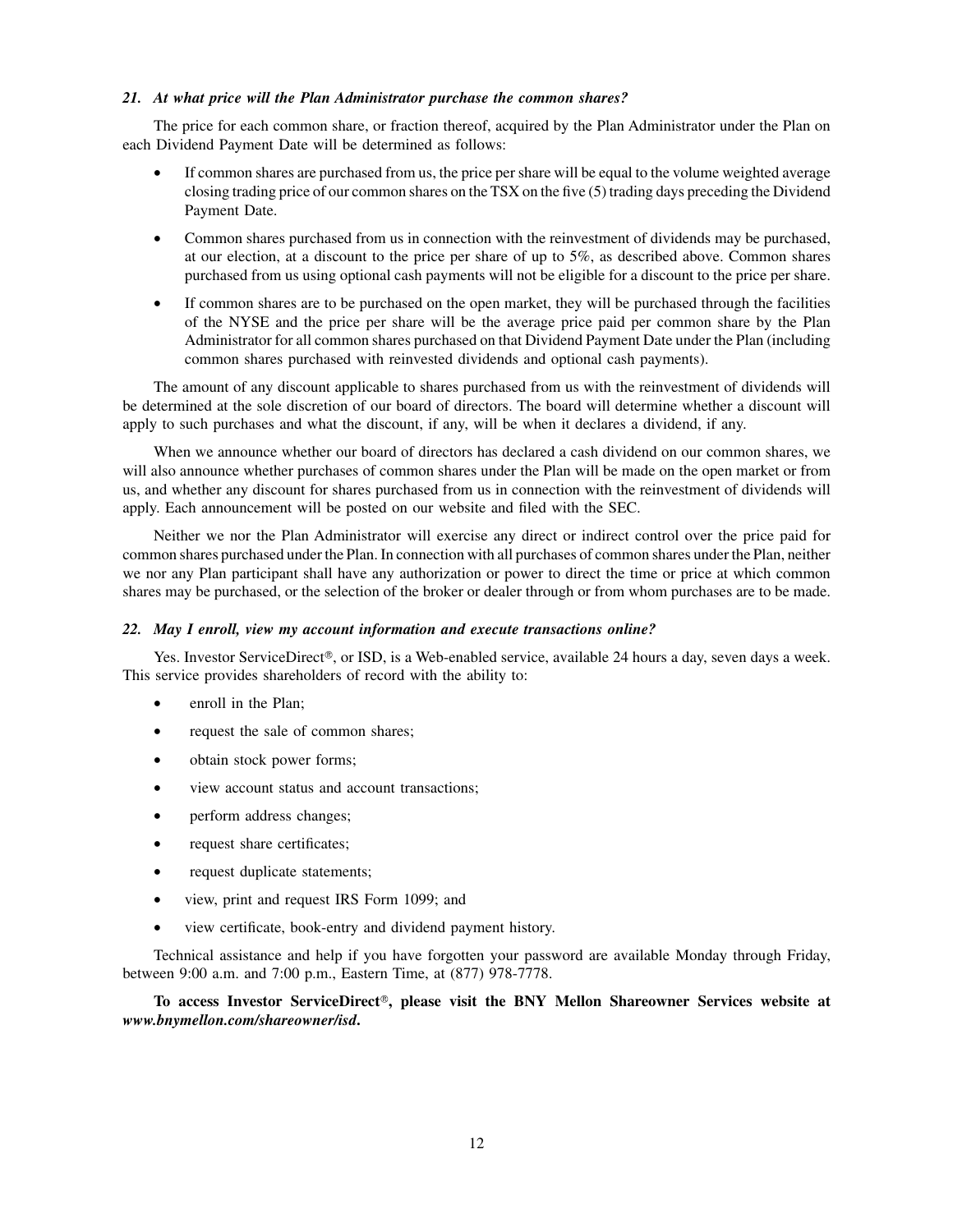#### *23. What kind of reports will I receive as a participant in the Plan?*

If you participate in the Plan directly, and not through a broker, bank or nominee, the Plan Administrator will send to you, as soon as practicable after each Dividend Payment Date, a transaction notice confirming the details of any purchases made on your behalf. In addition, the Plan Administrator will send to you, not later than two (2) business days following the date on which any common shares purchased on your behalf under the Plan are credited to your account, a notice of the registration of such common shares with the SEC.

The Plan Administrator will also send to you a statement following any sale activity in your account. In this statement you will receive a check for the proceeds from any sales and a statement with information regarding the trade, such as sale price, shares sold, net dollars and taxes paid, if any.

You should keep these notices and statements as they contain important information regarding the tax basis for common shares purchased pursuant to the Plan and any gain or loss for common shares sold. You may request copies of your Plan statements by contacting the Plan Administrator online or by telephone. In addition, you will receive copies of other communications sent to holders of common shares, including our annual and other reports to our shareholders, the notice of annual meeting and proxy statement in connection with our annual meeting of shareholders.

You can also access your Plan account statement through BNY Mellon Shareowner Services' online program, MLinksm. Convenient and easy online access to your shareholder communications is only a click away. Besides your Plan account statements, you may access your IRS Form 1099 and other applicable tax information, if any, notification of electronic direct deposits of dividend amounts made through the Automated Clearing House, also known as ACH, transmissions, transaction advices, annual meeting materials and selected correspondence online.

Enrollment is simple and quick. Log on to Investor ServiceDirect<sup>®</sup> to enjoy the many benefits MLink $\mathrm{S}^{\mathrm{sm}}$ offers, including:

- Faster delivery of important documents;
- Electronic notification of account activity via email;
- Secure access to your mailbox 24 hours a day, 7 days a week; and
- The convenience of managing your documents, including viewing, printing and downloading them.

Please visit **[www.bnymellon.com/shareowner/isd](http://www.bnymellon.com/shareowner/isd)** for more information.

All notices, communications and other items (including statements of account, transaction notices and certificates) to be given or sent to a registered shareholder participating in the Plan will be mailed by first-class mail to the latest address of the participant appearing on the records of the PlanAdministrator.AU.S. shareholder enrolled in the Plan whose common shares are registered in the name of a broker, bank or other nominee should contact the broker, bank or nominee for information about participation in the Plan.

#### *24. Will I receive share certificates for my Plan shares?*

No. Each purchase of common shares through the Plan is credited to your Plan account. Your account statement will show the number of common shares, including any fractional share, credited to your account. Because the Plan provides for safekeeping, you will not receive a certificate for your Plan shares unless you request one. You may request a certificate for some or all of your whole shares from the Plan Administrator at any time, subject to certain requirements of the Plan Administrator. Certificates for fractional shares are never issued.

Your account under the Plan will be maintained in the name or names in which your certificates were registered at the time you enrolled in the Plan or at the time you enrolled in the Former Plan, as applicable. Consequently, certificates for whole shares will be similarly registered when issued.

#### *25. Can I deposit share certificates for safekeeping?*

Common shares that you buy under the Plan with the reinvestment of dividends or optional cash purchases will be maintained in your Plan account in non-certificated, book-entry form for safekeeping, at no cost to you. You may at any time, including when you first enroll, deposit share certificates for any or all of the common shares registered in your name with the Plan Administrator for safekeeping, also at no cost to you.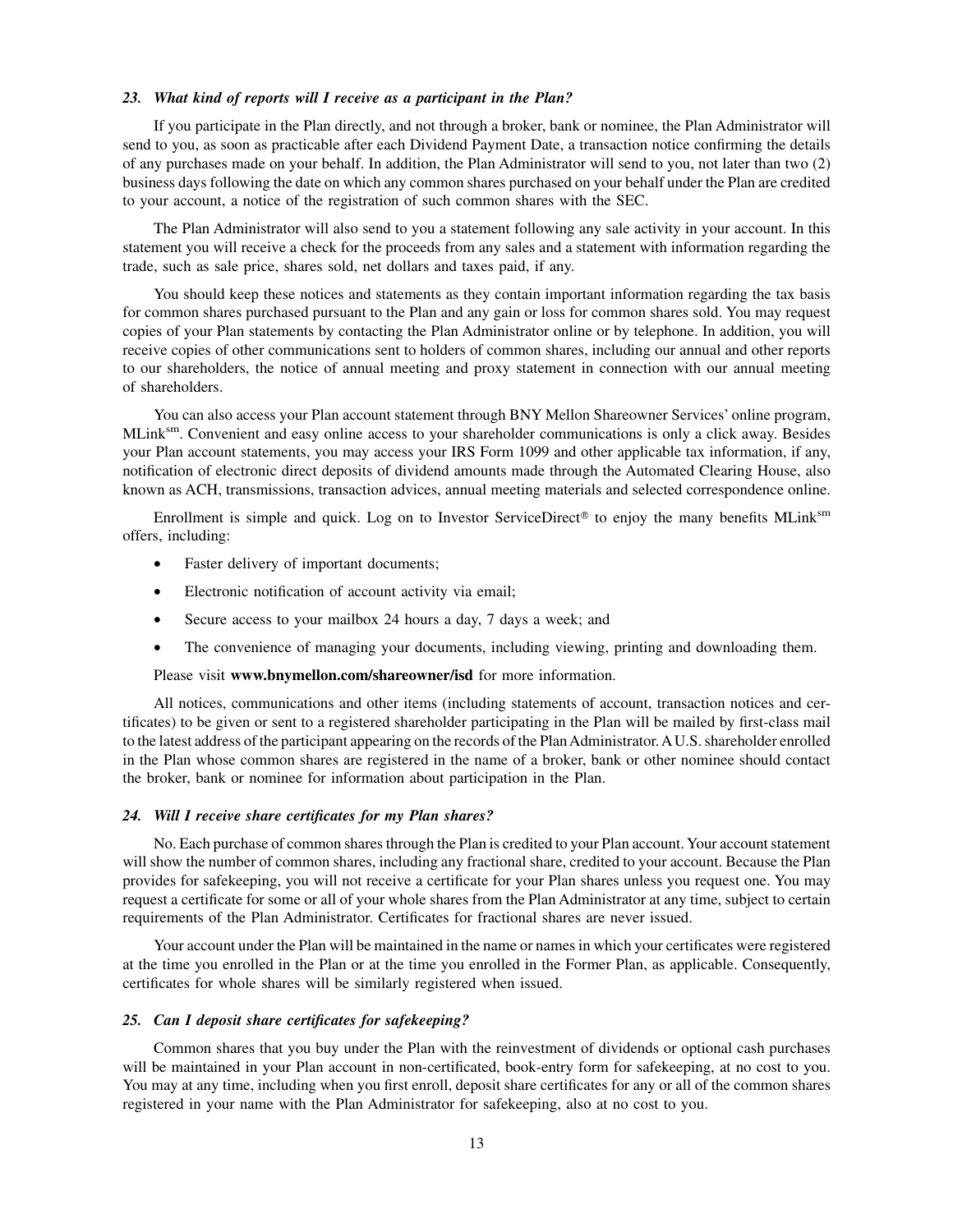Safekeeping protects your shares against loss, theft or accidental destruction and also provides a convenient way for you to keep track of your common shares. Only shares held in safekeeping may be sold through the Plan. If you own our common shares in certificate form, you may deposit your certificates for those shares free of charge with the Plan Administrator. The Plan Administrator will cancel the certificates that are deposited and hold common shares in non-certificated, book-entry form.

#### *26. How do I sell my Plan shares?*

You may elect at any time to sell some or all of your common shares held by the Plan Administrator by submitting a request and other required information to the Plan Administrator. See *"9. How do I contact the Plan Administrator?"* for contact details. You may also request the sale of your Plan shares online. See *"22. May I enroll, view my account information and execute transactions online?"* Your sale request will be processed and your Plan shares will, subject to market conditions and other factors, be sold at prevailing market prices on the NYSE within five (5) business days of receipt of your request, and the Plan Administrator will send you a check for the proceeds of the sale, less any trading and transaction fees and transfer taxes, for which you will be responsible.

Plan shares that are sold may be commingled with Plan shares of other participants to be sold, and the sale price of such shares will be the weighted average price of all Plan shares commingled and sold on the same day for participants in the Plan. *Please note that the Plan Administrator cannot and does not guarantee the actual sale date or price, nor can it stop or cancel any outstanding request to sell common shares or issue physical share certificates. These requests are final.*

Alternatively, you may choose to sell your Plan shares through a stockbroker of your choice, in which case you would have to request that the Plan Administrator electronically transfer your Plan shares to your stockbroker, and the sale of your common shares would be subject to the procedures and any costs or fees of your stockbroker. You may also request a certificate for your common shares from the Plan Administrator for delivery to your stockbroker prior to settlement of such sale. See *"27. How do I discontinue participation in the Plan?"* for instructions on how to obtain a certificate.

*The price of our common shares fluctuates on a daily basis. The price may rise or fall after you submit your request to sell and prior to the ultimate sale of your common shares. The price risk will be borne solely by you. You cannot revoke your request to the Plan Administrator to sell any Plan shares once it is made. See "Risk Factors."*

#### *27. How do I discontinue participation in the Plan?*

You may discontinue the reinvestment of your dividends by giving notice at any time to the Plan Administrator by telephone, in writing, or by changing your dividend reinvestment election under the "Manage Account Info" section when you access your account over the Internet through Investor ServiceDirect<sup>®</sup> at **[www.bnymellon.com/](http://www.bnymellon.com/) shareowner/isd**. See *"9. How do I contact the Plan Administrator?"* and *"22. May I enroll, view my account information and execute transactions online?"* for contact details. If you wish to discontinue the reinvestment of dividends under the Plan before the next Dividend Payment Date, you must notify the Plan Administrator on or before the dividend record date. Record dates have historically preceded Dividend Payment Dates by thirty (30) to thirty-five (35) calendar days.

If the Plan Administrator receives your request to discontinue the reinvestment of dividends on or before a dividend record date, dividends paid on your common shares will not be reinvested on any subsequent Dividend Payment Date. In addition, you will immediately be ineligible to make any further optional cash purchases of additional common shares under the Plan, unless you subsequently re-enroll in the Plan, subject to the limitations described below.

If the Plan Administrator receives your notice of termination after a dividend record date and before a Dividend Payment Date, the Plan Administrator will reinvest on the next Dividend Payment Date the dividends paid on the common shares you have elected to reinvest under the Plan. In addition, any optional cash payments you send to the Plan Administrator prior to such Dividend Payment Date will also be invested on the Dividend Payment Date, unless you expressly request, at least two (2) business days prior to the Dividend Payment Date, the return of any optional cash payments that the Plan Administrator has processed for investment on your behalf. Your request to discontinue dividend reinvestment under the Plan will then be processed as promptly as possible following such Dividend Payment Date. Thereafter, all cash dividends paid on your common shares subsequent to such Dividend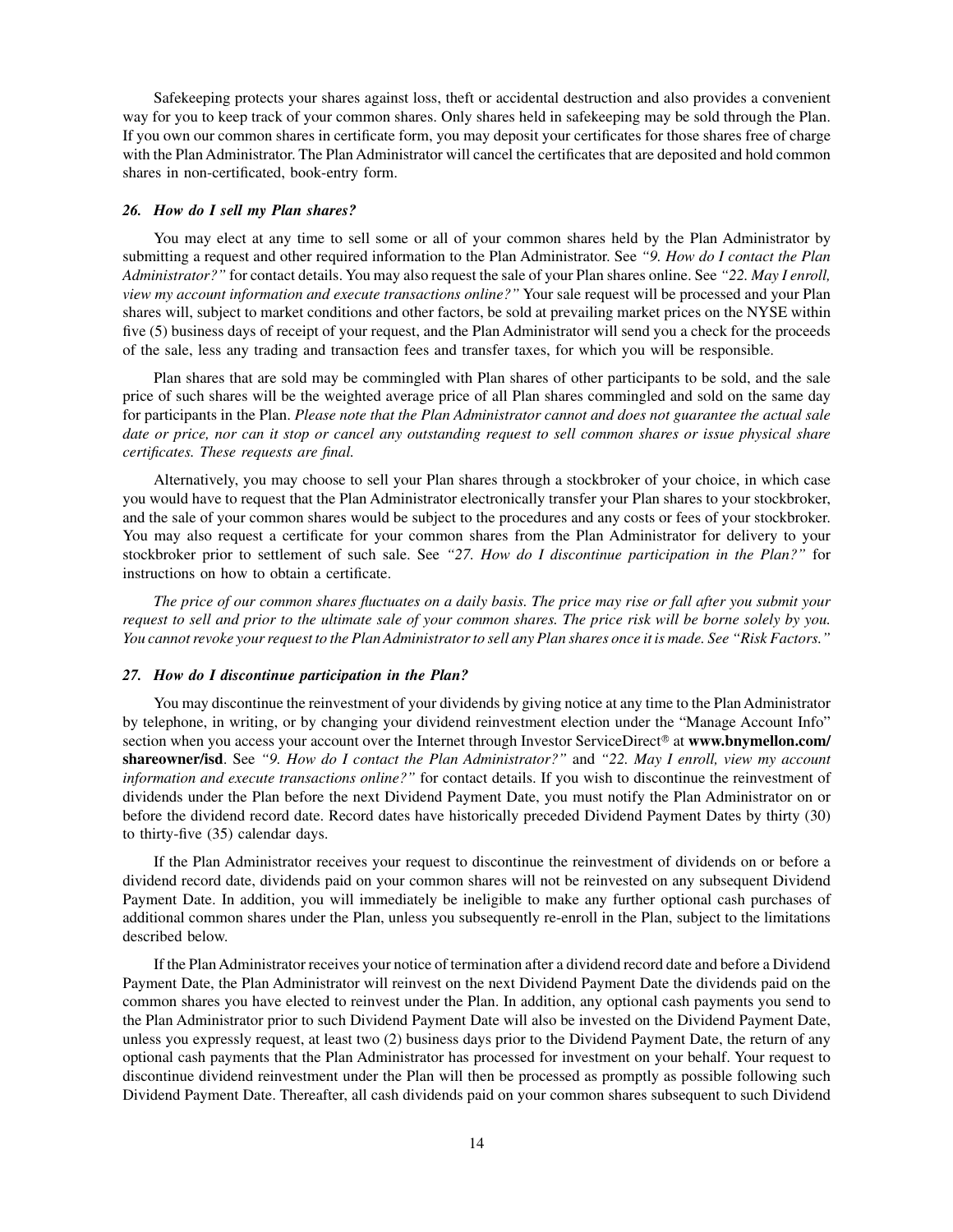Payment Date will be paid to you in cash and you will be no longer be eligible to make any optional cash purchases of additional common shares under the Plan. You may subsequently re-enroll in the Plan at any time, subject to the limitations described below.

If you discontinue your participation in the Plan, the Plan Administrator, as a participant in the Direct Registration System and as transfer agent for MFC, will continue to hold your common shares in book-entry form, unless you request a certificate for any full shares and a check for any fractional share.Alternatively, you may request that all or part of the common shares credited to your account in the Plan be sold at any time. See *"26. How do I sell my Plan shares?"* for more information.

You will be responsible for reasonable costs incurred or fees charged by the Plan Administrator in connection with the sale of the common shares you hold under the Plan upon the termination of your participation in the Plan.

If you discontinue participation in the Plan, you may re-enroll in the Plan online or by submitting a new enrollment authorization to the PlanAdministrator and complying with all other enrollment procedures. To minimize unnecessary Plan administrative costs and to encourage use of the Plan as a long-term investment vehicle, we reserve the right to deny participation in the Plan to previous participants who we or the Plan Administrator believe have been excessive in their enrollment and discontinuation. See *"2. Who is eligible to participate in the Plan?"* and *"3. Are there limitations on participation in the Plan other than those described above?"*

#### *28. What happens if I sell or transfer all of the common shares registered in my name and held by me?*

If you dispose of all of the common shares registered in your name, including the common shares participating in the Plan, but do not give notice to the Plan Administrator, the Plan Administrator, as a participant in the Direct Registration System and as transfer agent for MFC, will continue to reinvest the cash dividends paid on any common shares held in your account under the Plan until you notify the Plan Administrator otherwise.

#### *29. What happens if MFC declares a dividend payable in common shares or declares a stock split?*

Any common shares we distribute as a dividend on all of your common shares held by you in certificate form or held in your account under the Plan (including fractional shares), or upon any split of such shares, will be credited in book entry to your account.

#### *30. How will my common shares held by the Plan Administrator be voted at meetings of MFC shareholders?*

Plan participants who are registered shareholders may vote whole common shares held by the Plan Administrator on their behalf in the same manner as any other of our common shares, either by proxy or in person. The Plan Administrator will forward to such participants, as soon as practicable following receipt, any proxy solicitation materials. Non-registered beneficial shareholders who participate in the Plan should contact their bank, broker or other nominee to determine the procedures for voting the common shares they have enrolled in the Plan.

As in the case of shareholders who are not participating in the Plan, if on a properly signed and returned proxy card, no instructions are indicated by you, all of your common shares—those registered in your own name and those held by the Plan Administrator for your account under the Plan—will be voted in accordance with recommendations of our management, unless otherwise provided. If the proxy card is not returned, or if it is returned unsigned or improperly signed, none of the common shares covered by such proxy card (including those held by the Plan Administrator under the Plan) will be voted.

#### *31. Who interprets the Plan and what law governs the Plan?*

We and the Plan Administrator reserve the right to interpret the Plan as we deem necessary or desirable. Any such interpretation will be final. The Plan, and any related Plan documentation and Plan accounts, will be governed by, and construed in accordance with, the laws of the State of New York.

#### *32. May the Plan be suspended, modified or terminated?*

Although we currently expect to offer the Plan indefinitely, we reserve the right to suspend, modify or terminate the Plan at any time, including the right to replace this Plan with a new plan. But any such action shall have no retroactive effect which would prejudice the interests of participants. Any suspension, material modification or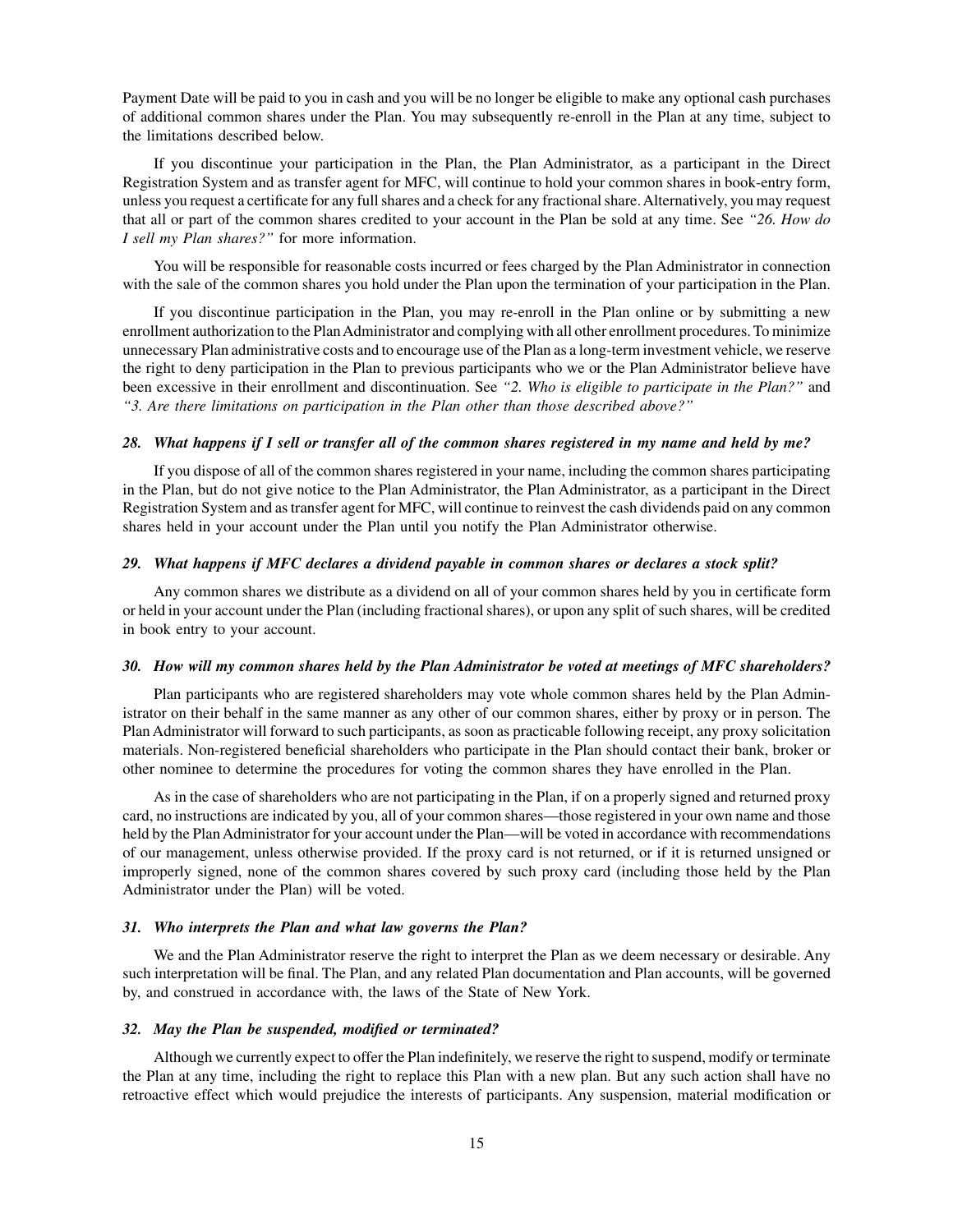termination of the Plan will be set forth in an amendment to this prospectus filed with the SEC. We and the Plan Administrator also reserve the right to change any administrative procedures of the Plan (including, but not limited to, fees and expenses) at any time without notice to you, and any such changes shall not be deemed material modifications to the Plan.

If we replace this Plan with a new plan, we reserve the right to automatically enroll you in the new plan for the reinvestment of dividends in the same manner and to the same extent as you participated in this Plan, and you will have the option, at any time, to change or terminate the reinvestment of dividends pursuant to this Plan or any new plan we offer, as described above. See *"27. How do I discontinue my participation in the Plan?"*

If the Plan is terminated by us, the Plan Administrator, as a participant in the Direct Registration System and as transfer agent for MFC, will continue to hold your common shares unless you request a certificate for any full shares and a check for any fractional share. Alternatively, you may request that all or a portion of the common shares held in your Plan account be sold at any time, in accordance with the terms of the Plan. See *"26. How do I sell my Plan shares?"*

#### *33. Limitation of Liability*

The Plan provides that neither we, the Plan Administrator nor any agent under the Plan will be liable to Plan participants in administering the Plan for any act done in good faith or as required by applicable law or regulation, or for any good faith omission to act in connection with the Plan, including, but not limited to, any claims of liability relating to:

- the failure to terminate your Plan account upon your death or adjudicated incompetence prior to receiving written notice of your death or adjudicated incompetence; or
- the prices at which common shares are purchased or sold on your behalf under the Plan, or the dates or times when purchases or sales of common shares are made under the Plan; or
- any loss or fluctuation in the market value of our common shares.

Neither we, the Plan Administrator nor any agent under the Plan will have any duties, responsibilities or liabilities to Plan participants other than those expressly set forth in the Plan or as imposed by applicable law. Because the Plan Administrator has assumed all responsibility for administering the Plan, we specifically disclaim any responsibility for any actions or inactions of the Plan Administrator or any agent under the Plan in connection with the administration of the Plan. Neither we nor any of our current or former directors, officers, employees or shareholders will have any personal liability under the Plan.

We and the Plan Administrator will be entitled to rely on completed forms and the proof of due authority to participate in the Plan, without further responsibility of investigation or inquiry. We and the Plan Administrator shall have the right to reject any request regarding enrollment, dividend reinvestment, optional cash purchase, sale, withdrawal or termination from the Plan if such request is not received in proper form. Any request not received in proper form will be deemed to be invalid until any irregularities have been resolved to our satisfaction and/or the satisfaction of the Plan Administrator. We and the Plan Administrator are under no obligation to notify any shareholder of an invalid request.

The foregoing limitation of liability does not represent a waiver of any rights you may have under applicable U.S. securities laws.

#### **CANADIAN FEDERAL INCOME TAX CONSIDERATIONS**

The following is a summary of the principal Canadian federal income tax considerations generally applicable to a participant under the Plan who, for purposes of the *Income Tax Act* (Canada), which we refer to as the Tax Act, and at all relevant times, is not a resident or deemed to be a resident of Canada and does not use or hold (or will not use or hold) and is not deemed to use or hold our common shares in, or in the course of, carrying on a business in Canada and does not carry on an insurance business in Canada and elsewhere.

This summary is based upon the current provisions of the Tax Act and the regulations issued thereunder, all specific proposals to amend the Tax Act and the regulations publicly announced by the Minister of Finance (Canada) prior to the date of this prospectus and the current published administrative policies and assessing practices of the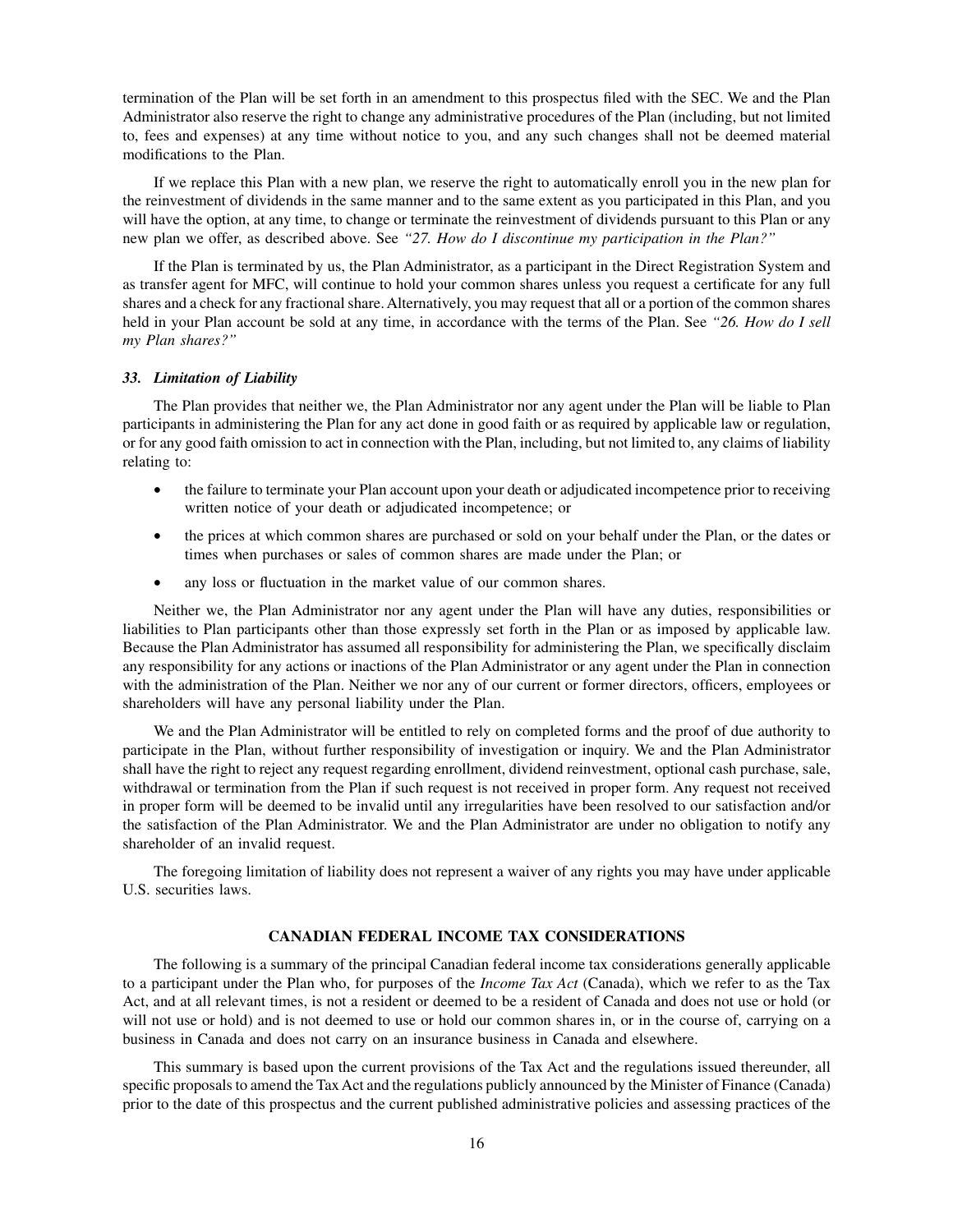Canada Revenue Agency. This summary is not exhaustive of all possible Canadian federal income tax considerations, and does not take into account Canadian provincial or territorial income tax laws, or foreign tax considerations.

#### **Dividends**

Dividends paid or credited to a U.S. resident holder on our common shares, including dividends reinvested under the Plan, will be subject to Canadian withholding tax at the rate of 25%, subject to the application of the *Canada-U.S. Income Tax Convention* (1980), as amended, which we refer to as the Treaty. If the U.S. resident holder is entitled to benefits under the Treaty, the applicable rate of Canadian withholding tax is generally reduced to 15%. The amount of dividends to be reinvested under the Plan will be reduced by the amount of tax withheld.

#### **Disposition of Common Shares**

Gains on the disposition of common shares by a U.S. resident holder are generally not subject to Canadian income tax unless such shares are or are deemed to be "taxable Canadian property" within the meaning of the Tax Act and the U.S. resident holder is not entitled to relief under the Treaty. Provided the common shares are listed on a designated stock exchange (which includes the TSX), such shares will generally not be taxable Canadian property to a U.S. resident holder unless, at any time during the five-year period immediately preceding a disposition, the U.S. resident holder, persons with whom the U.S. resident holder did not deal at arm's length or the U.S. resident holder and persons with whom the U.S. resident holder did not deal at arm's length owned or had an interest in or option to acquire 25% or more of the issued shares of any class or series of shares of MFC.

### **U.S. FEDERAL INCOME TAX CONSIDERATIONS**

The following is a summary of certain U.S. federal income tax considerations relating to participation in the Plan by U.S. Participants (as defined below) that hold common shares as capital assets. This summary is based on the U.S. Internal Revenue Code of 1986, as amended, which we refer to as the Code, U.S. Treasury regulations promulgated thereunder, administrative and judicial interpretations thereof and the Treaty, all as in effect on the date hereof and all of which are subject to change, possibly with retroactive effect, or to different interpretation. This summary is for general information only and does not address all of the tax considerations that may be relevant to specific U.S. Participants in light of their particular circumstances or to U.S. Participants subject to special treatment under U.S. federal income tax law (such as banks, insurance companies, dealers in securities, tax-exempt entities, retirement plans, regulated investment companies, real estate investment trusts, certain former citizens or residents of the United States, persons who hold common shares as part of a straddle, hedge, conversion transaction or other integrated investment, persons that have a "functional currency" other than the U.S. dollar, persons that own (or are deemed to own) 10% or more (by voting power) of our stock or persons that generally mark their securities to market for U.S. federal income tax purposes). This summary does not address any U.S. state or local or non-U.S. tax considerations or any U.S. federal estate, gift or alternative minimum tax considerations.

As used in this summary, the term "U.S. Participant" means a beneficial owner of common shares purchased pursuant to the Plan that is, for U.S. federal income tax purposes, (i) an individual who is a citizen or resident of the United States, (ii) a corporation created or organized in or under the laws of the United States, any state thereof, or the District of Columbia, (iii) an estate the income of which is subject to U.S. federal income tax regardless of its source or (iv) a trust with respect to which a court within the United States is able to exercise primary supervision over its administration and one or more United States persons have the authority to control all of its substantial decisions, or an electing trust that was in existence on August 19, 1996 and was treated as a domestic trust on that date.

If an entity treated as a partnership for U.S. federal income tax purposes participates in the Plan, the tax treatment of such partnership and each partner thereof will generally depend upon the status and activities of the partnership and the partner. Any such entity should consult its own tax adviser regarding the U.S. federal income tax considerations applicable to it and its partners relating to participation in the Plan.

PROSPECTIVE PARTICIPANTS IN THE PLAN ARE URGED TO CONSULT THEIR OWN TAX ADVISERS AS TO THE PARTICULAR TAX CONSIDERATIONS APPLICABLE TO THEM RELATING TO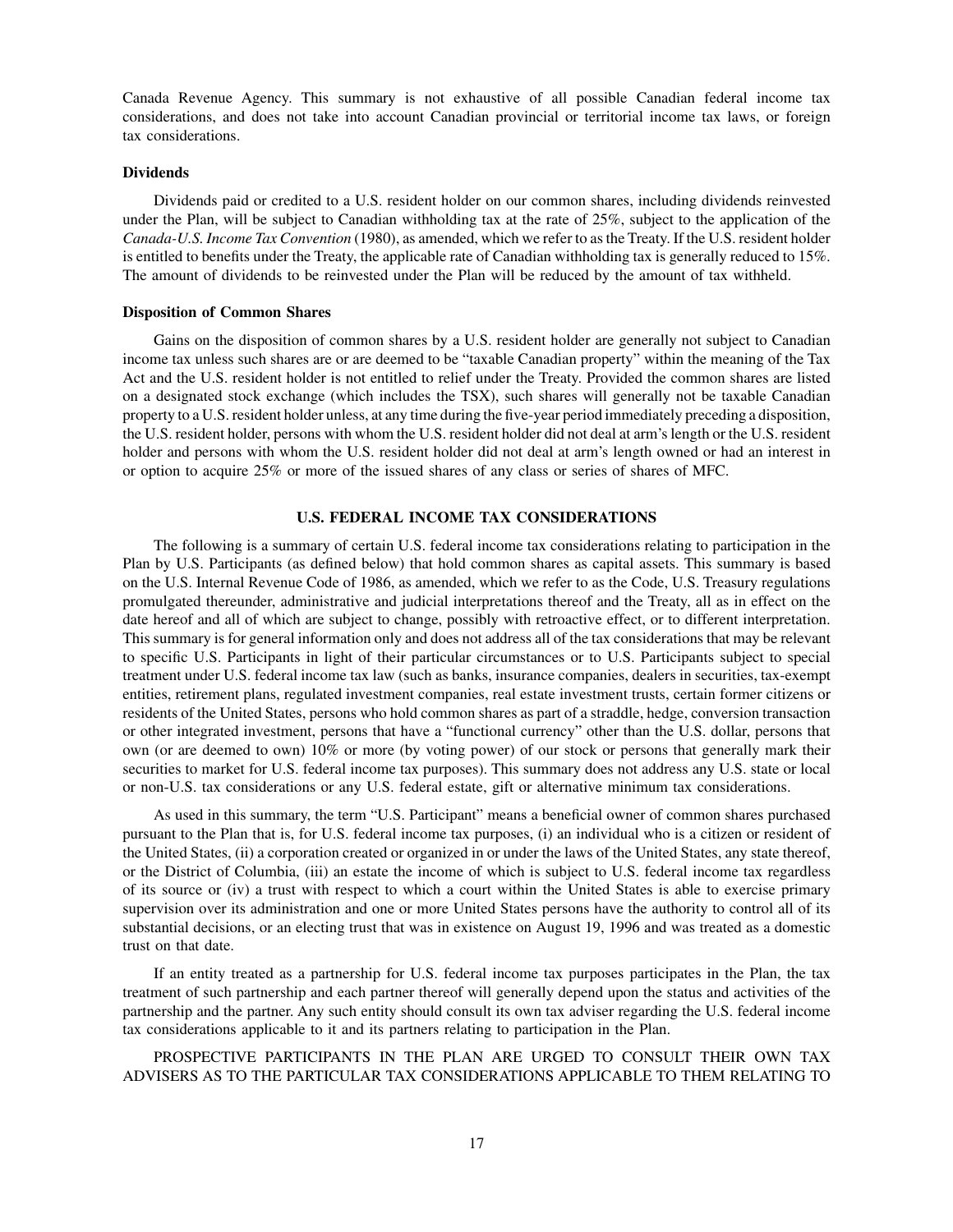# PARTICIPATION IN THE PLAN, INCLUDING THE APPLICABILITY OF U.S. FEDERAL, STATE AND LOCAL TAX LAWS AND NON-U.S. TAX LAWS.

#### **Tax Consequences of Purchase, Ownership and Disposition of Common Shares**

#### *Distributions*

Subject to the discussion below under "—Passive Foreign Investment Company Considerations," a U.S. Participant that receives a distribution with respect to a common share generally will be required to include the amount of such distribution in gross income as a dividend (without reduction for any Canadian tax withheld from such distribution) to the extent of our current or accumulated earnings and profits (as determined for U.S. federal income tax purposes). To the extent the amount of such distribution exceeds such current and accumulated earnings and profits, it will be treated first as a non-taxable return of capital to the extent of such U.S. Participant's tax basis in such common share and thereafter will be treated as gain from the sale or exchange of such common share.

The U.S. dollar value of any distribution on common shares made in Canadian dollars generally should be calculated by reference to the exchange rate between the U.S. dollar and the Canadian dollar in effect on the date of receipt of such distribution by the U.S. Participant (or the Plan Administrator on behalf of the U.S. Participant), regardless of whether the Canadian dollars so received are in fact converted into U.S. dollars. If the Canadian dollars so received are converted into U.S. dollars on the date of receipt, such U.S. Participant generally should not recognize foreign currency gain or loss on such conversion. If the Canadian dollars so received are not converted into U.S. dollars on the date of receipt, such U.S. Participant generally will have a tax basis in such Canadian dollars equal to the U.S. dollar value of such Canadian dollars on the date of receipt. Any gain or loss on a subsequent conversion or other disposition of such Canadian dollars generally will be treated as ordinary income or loss to such U.S. Participant and generally will be income or loss from sources within the United States for U.S. foreign tax credit purposes.

Distributions on common shares that are treated as dividends generally will constitute income from sources outside the United States and generally will be categorized for U.S. foreign tax credit purposes as "passive category income" or, in the case of some U.S. Participants, as "general category income." (However, if more than 50% of our shares are treated as owned by U.S. persons, special rules apply under section 904(h) of the Code.) Such dividends generally will not be eligible for the "dividends received" deduction ordinarily allowed to corporate shareholders with respect to dividends received from U.S. corporations. A U.S. Participant may be eligible to elect to claim a U.S. foreign tax credit against its U.S. federal income tax liability, subject to applicable limitations and holding period requirements, for Canadian tax withheld, if any, from distributions received in respect of the common shares. A U.S. Participant that does not elect to claim a U.S. foreign tax credit may instead claim a deduction for Canadian tax withheld, but only for a taxable year in which the U.S. Participant elects to do so with respect to all foreign income taxes paid or accrued in such taxable year. The rules relating to U.S. foreign tax credits are very complex, and each U.S. Participant should consult its own tax adviser regarding the application of such rules.

Distributions treated as dividends that are received by a non-corporate U.S. Participant (including an individual) through taxable years beginning on or before December 31, 2010 should generally qualify for a 15% reduced maximum tax rate so long as certain holding period and other requirements are met and we are not treated as a passive foreign investment company with respect to such U.S. Participant. Special rules apply for purposes of determining such U.S. Participant's investment income (which may limit deductions for investment interest) and foreign income (which may affect the amount of U.S. foreign tax credit) and to certain extraordinary dividends. Each non-corporate U.S. Participant should consult its own tax adviser regarding the possible applicability of the reduced tax rate and the related restrictions and special rules.

#### *Sale, Exchange or Other Disposition of Common Shares*

Subject to the discussion below under "—Passive Foreign Investment Company Considerations," a U.S. Participant generally will recognize capital gain or loss for U.S. federal income tax purposes upon the sale, exchange or other disposition of a common share in an amount equal to the difference, if any, between the amount realized on the sale, exchange or other disposition and such U.S. Participant's tax basis in such common share. Such capital gain or loss generally will be long-term capital gain (taxable at a reduced rate for non-corporate U.S. Participants) or loss if, on the date of sale, exchange or other disposition, the common share was held by such U.S. Participant for more than one year. The deductibility of capital losses is subject to limitations. Such gain or loss generally will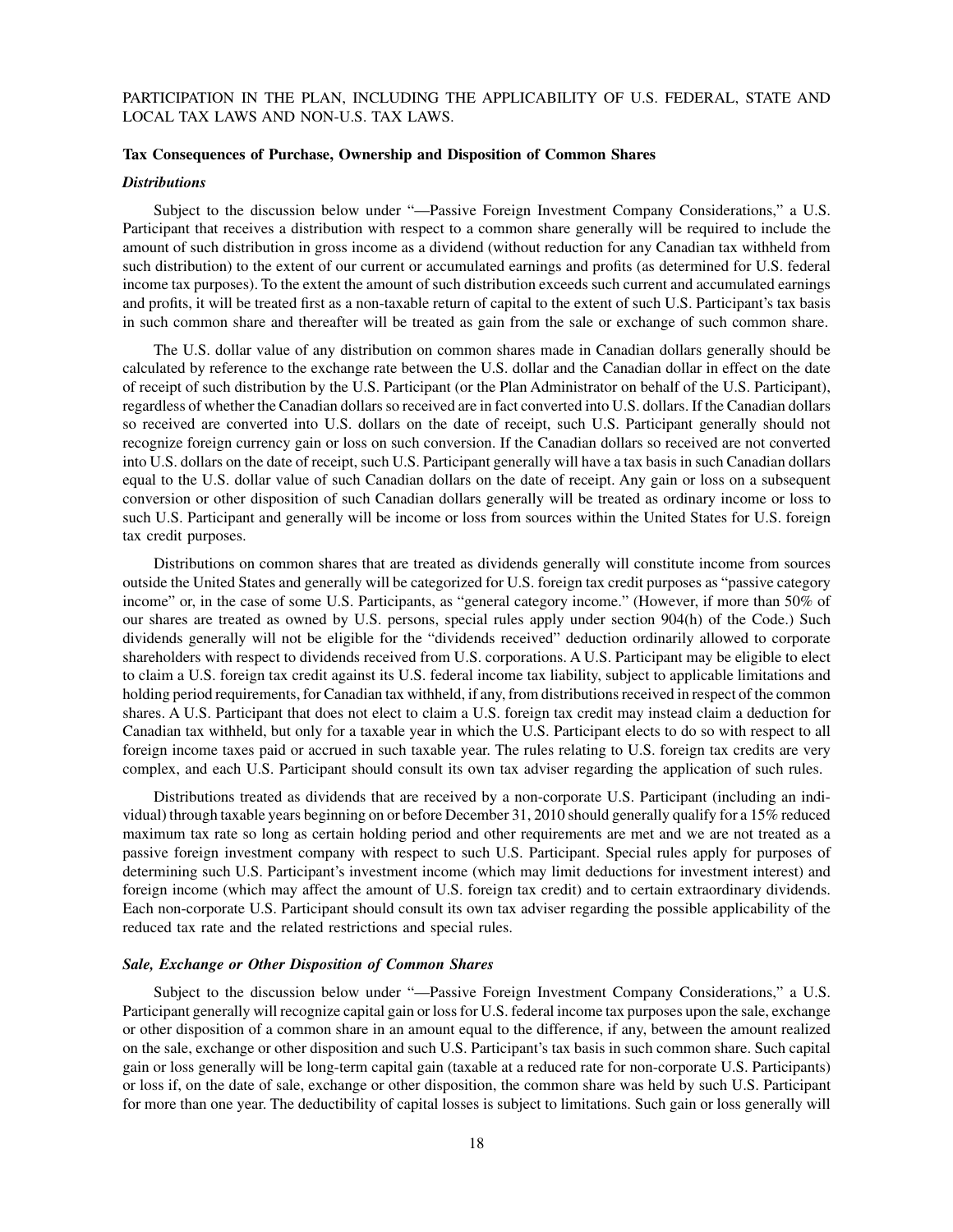be sourced within the United States for U.S. foreign tax credit purposes. Any such loss, however, could be resourced to the extent of dividends treated as received with respect to such common share within the preceding 24-month period.

#### *Passive Foreign Investment Company Considerations*

We believe that we were not in 2008, and we do not expect to become in 2009, a passive foreign investment company, which we refer to as PFIC, for U.S. federal income tax purposes. However, because this determination is made annually at the end of each taxable year and is dependent upon a number of factors, some of which are beyond our control, including the value of our assets and the amount and type of our income, there can be no assurance that we will not become a PFIC in any taxable year or that the Internal Revenue Service will agree with our conclusion regarding our PFIC status. If we are a PFIC in any taxable year, U.S. Participants could suffer adverse consequences, including the possible characterization of gain from sale, exchange or other disposition of common shares as ordinary income and an interest charge on a portion of the resulting tax liability.

#### *Related Person Insurance Income*

Certain adverse U.S. federal income and tax reporting rules may apply to a U.S. person who, directly or indirectly, owns stock of a non-U.S. corporation (which we refer to in this section as a U.S. shareholder) that earns "related person insurance income," which we refer to as RPII, if (i) 25% or more (by vote or value) of the shares of such non-U.S. corporation are, directly or constructively, owned by U.S. shareholders, (ii) 20% or more (by vote or value) of the shares of such non-U.S. corporation are, directly or indirectly, owned by persons insured by any insurance or reinsurance policy issued by such non-U.S. corporation or by persons who are related to such persons and (iii) 20% or more of the non-U.S. corporation's insurance income is RPII. RPII generally means insurance income derived by a non-U.S. corporation from insurance (or reinsurance) with respect to which the person insured is a U.S. shareholder or is related to a U.S. shareholder.

Currently, we own non-U.S. subsidiaries that are insurance companies. We believe that, based on the current direct and constructive ownership and income of such insurance subsidiaries, it is unlikely that the above RPII rules will apply. However, because this determination is made annually and is dependent on a number of factors, some of which are beyond our control, including the ownership of common shares and the amount of RPII, there can be no assurance that the above RPII rules will not apply in the future to income earned by our non-U.S. insurance subsidiaries or that the Internal Revenue Service will agree with our conclusion regarding the application of the above RPII rules. If the above RPII rules apply to income earned by any one or more of our non-U.S. insurance subsidiaries, U.S. shareholders will be required to (i) include in taxable income each taxable year their pro rata share, as computed under the Code, of any RPII earned by such insurance subsidiaries for the taxable year, regardless of whether U.S. shareholders receive any distribution with respect to such income and (ii) file Internal Revenue Service Form 5471, disclosing certain information regarding their direct or constructive ownership of such insurance subsidiaries. Tax-exempt entities would be required to treat any amount includible in income as a result of the application of the above RPII rules as unrelated business taxable income.

In addition, under section 1248 of the Code, if 25% or more (by vote or value) of the shares of any non-U.S. corporation that would be taxed as an insurance company if it were a domestic corporation is, directly or constructively, owned by U.S. shareholders, some or all of the gain recognized by a U.S. shareholder on the disposition of shares in such non-U.S. corporation may be treated as ordinary income, rather than capital gain. Existing regulations do not specifically address whether or how section 1248 would apply to dispositions of shares in a non-U.S. corporation that does not directly engage in the insurance business, but has a subsidiary that would be taxed as an insurance company if it were a domestic corporation. We believe that even if 25% or more (by vote or value) of the common shares are directly or indirectly owned by U.S. shareholders, section 1248 should not apply to the disposition of common shares because we are not directly engaged in the insurance business. There can be no assurance, however, that the Internal Revenue Service will not interpret section 1248 in a contrary manner or that the regulations will not be amended in a manner such that section 1248 would apply to dispositions of common shares. Prospective participants in the Plan should consult their own tax advisors regarding the effects of these rules.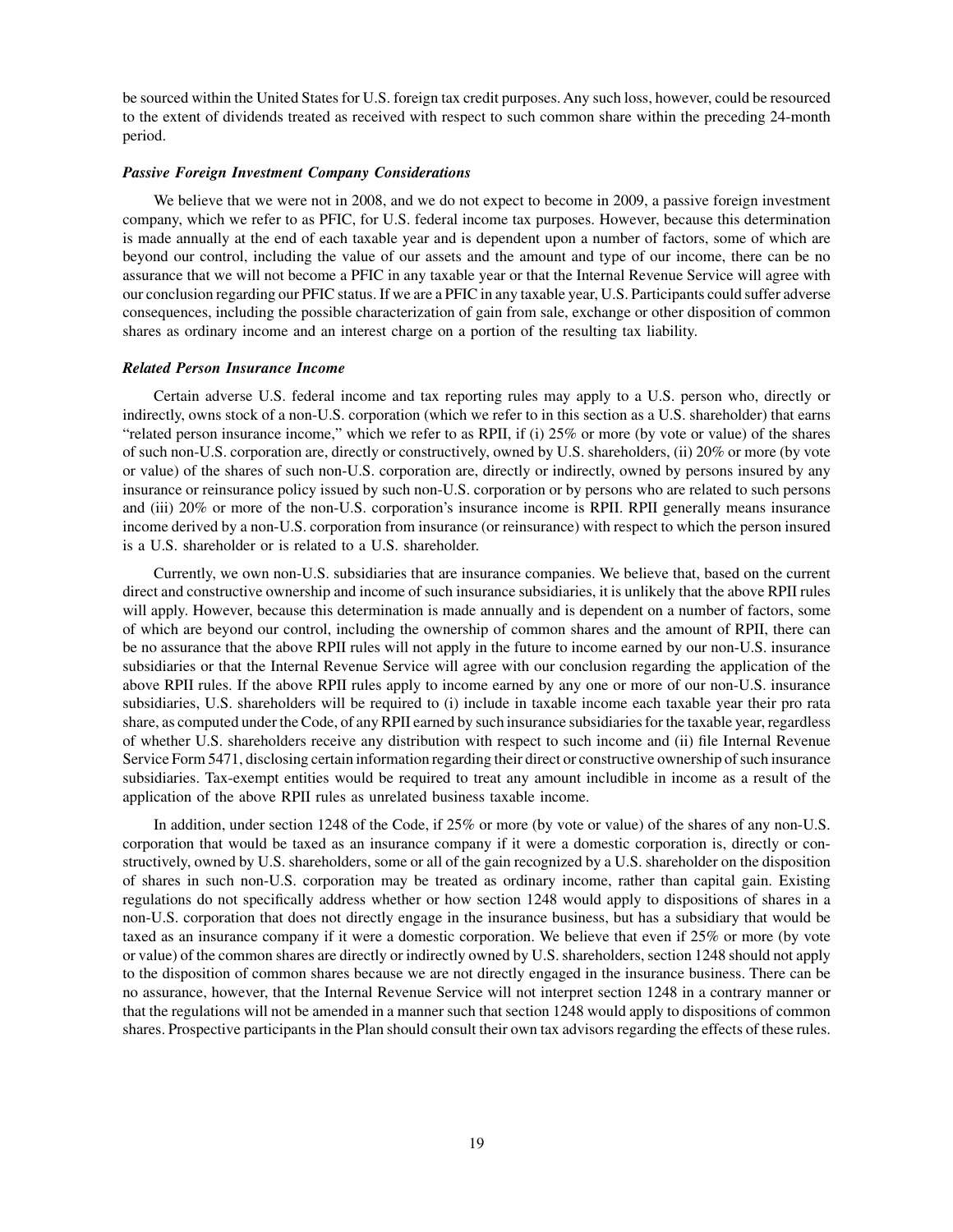#### *Backup Withholding Tax and Information Reporting*

Under certain circumstances, U.S. backup withholding tax and/or information reporting may apply to U.S. Participants with respect to payments made on or proceeds from the sale, exchange or other disposition of common shares, unless an applicable exemption is satisfied. U.S. Participants that are corporations generally are excluded from these information reporting and backup withholding tax rules. Any amounts withheld under the backup withholding tax rules will be allowed as a credit against a U.S. Participant's U.S. federal income tax liability, if any, or will be refunded, if such U.S. Participant furnishes the required information to the Internal Revenue Service on a timely basis.

#### *Reportable Transactions*

A U.S. Participant that participates in any "reportable transaction" (as defined in U.S. Treasury regulations) must attach to its U.S. federal income tax return a disclosure statement on Internal Revenue Service Form 8886. U.S. Participants should consult their own tax advisers as to the possible obligation to file Internal Revenue Service Form 8886 with respect to the sale, exchange or other disposition of any non-U.S. currency received as a dividend on common shares.

#### **Tax Consequences of Dividend Reinvestment**

In the case of common shares acquired from us by the Plan Administrator on behalf of a U.S. Participant, such U.S. Participant will be treated as receiving a distribution for U.S. federal income tax purposes in an amount equal to the fair market value on the applicable Dividend Payment Date of the common shares purchased with reinvested dividends plus the amount of any Canadian withholding tax withheld therefrom. The fair market value of the common shares purchased from us on the applicable Dividend Payment Date may be higher or lower than the price used to determine the number of common shares so purchased pursuant to the Plan. In the case of common shares acquired by the Plan Administrator in market transactions on behalf of a U.S. Participant, such U.S. Participant will be treated as receiving a distribution for U.S. federal income tax purposes in an amount equal to sum of (i) the cash dividend paid by us (without reduction for any Canadian tax withheld from such dividend) and (ii) any brokerage commissions or other related charges paid by us that are allocable to the Plan Administrator's purchase of common shares on behalf of such U.S. Participant. The amount of any such distribution to a U.S. Participant (reduced by any Canadian tax withheld from such distribution) will be such U.S. Participant's tax basis in the common shares purchased. A U.S. Participant's holding period for these common shares will begin on the day following the date of purchase.

Any distribution to a U.S. Participant described in the preceding paragraph will be subject to U.S. federal income tax in the same manner as cash distributions described above. See "Tax Consequences of Purchase, Ownership and Disposition of Common Shares—Distributions; —Backup Withholding Tax and Information Reporting."

If U.S. backup withholding tax applies to any dividends paid that are to be reinvested in common shares, the number of common shares credited to your account will be reduced as a result of such backup withholding tax. See "Tax Consequences of Purchase, Ownership and Disposition of Common Shares—Backup Withholding Tax and Information Reporting."

#### **Tax Consequences of Optional Cash Investments**

In the case of common shares acquired from us by the Plan Administrator on behalf of a U.S. Participant who invests in common shares by making optional cash investments, although the U.S. federal income tax treatment is not entirely clear, such U.S. Participant should not be treated as having received a distribution for U.S. federal income tax purposes as a result of such acquisition. In the case of common shares acquired by the Plan Administrator in market transactions on behalf of a U.S. Participant, such U.S. Participant will be treated for U.S. federal income tax purposes as receiving a distribution in an amount equal to any brokerage commissions or other related charges paid by us that are allocable to the Plan Administrator's purchase of common shares on behalf of such U.S. Participant. A U.S. Participant's tax basis in the common shares purchased will be equal to the cost paid by the Plan Administrator to acquire such common shares, plus the amount (if any) treated as a distribution for U.S. federal income tax purposes. The U.S. Participant's holding period for those common shares will begin on the day following the date of purchase.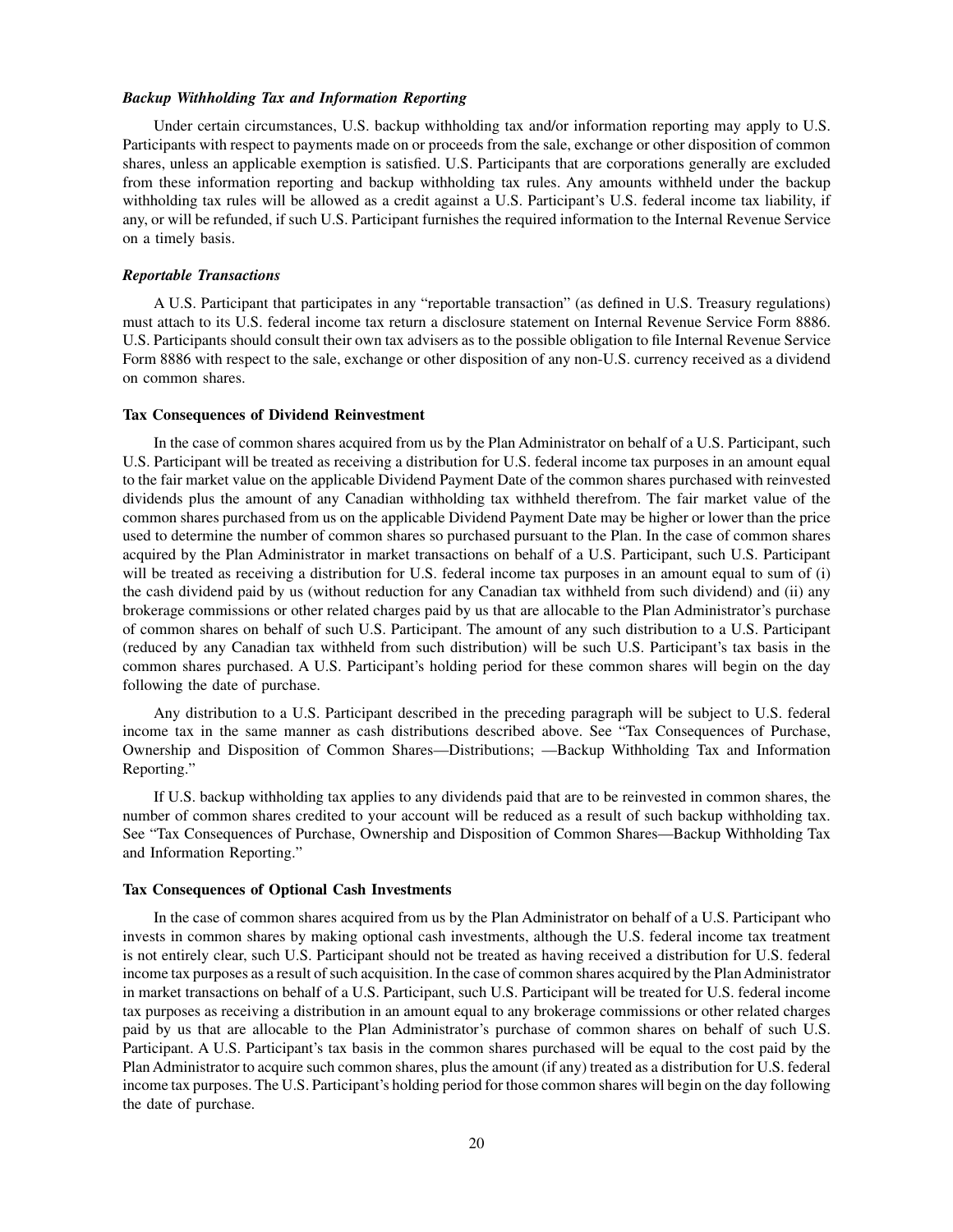Any distribution to a U.S. Participant described in the preceding paragraph will be subject to U.S. federal income tax in the same manner as cash distributions described above. See "Tax Consequences of Purchase, Investing and Disposition of Common Shares — Distributions; — Backup Withholding Tax and Information Reporting."

# **ENFORCEABILITY OF CIVIL LIABILITIES**

We are a Canadian corporation, and our executive offices are located outside of the United States in Canada. A majority of our directors and officers and some of the experts named in this prospectus reside outside of the United States. In addition, a substantial portion of our assets and the assets of our directors, officers and experts are located outside of the United States. As a result, you may have difficulty serving legal process within the United States upon us or any of these persons who is not a resident of the United States. You may also have difficulty enforcing, both in and outside the United States, judgments of courts of the United States against us or those persons predicated upon the civil liability provisions of U.S. federal or state securities laws.

We believe that a monetary judgment of a United States court predicated solely upon civil liability under U.S. federal securities law would likely be enforceable in Canada if the United States court in which the judgment was obtained had a basis for jurisdiction in the matter that was recognized by a Canadian court for such purposes. We cannot, however, assure you that this will be the case. It is less certain that an action could be brought in Canada in the first instance on the basis of liability predicated solely upon such laws.

The by-laws of MFC provide that the board of directors of MFC shall make provisions, by resolution, for the indemnification of directors, officers, employees and such other persons as the directors shall decide on such terms and conditions as they establish. MFC's administrative resolutions provide that MFC shall indemnify a director, officer or employee, a former director, officer or employee, or a person who acts or acted at MFC's request as a director, officer, employee or trustee of another corporation, partnership, joint venture, trust or other enterprise against any liability and costs arising out of any action or suit against them from the execution of their duties, subject to the limitations described in the administrative resolutions.

MFC's administrative resolutions provide that MFC will have no obligation to indemnify any person for:

- any acts committed with actual dishonest, fraudulent, criminal or malicious intent;
- any act of gross negligence or willful neglect;
- any claims relating to liabilities of other persons assumed by any person entitled to indemnification;
- any claims relating to enterprises owned, operated, managed or controlled by any person entitled to indemnification;
- any claims relating to pension plans sponsored by any person entitled to indemnification;
- bodily injury, sickness or disease of any person;
- injury to or destruction of any tangible property;
- any amounts covered by any other indemnification provision on any valid and collectible insurance which the person entitled to indemnification may have; and
- any actions which were in breach of compliance with MFC policy.

Insofar as indemnification for liabilities arising under the Securities Act may be permitted to directors, officers or persons controlling us pursuant to the foregoing provisions, we have been advised that in the opinion of the SEC such indemnification is against public policy as expressed in the Securities Act and is therefore unenforceable.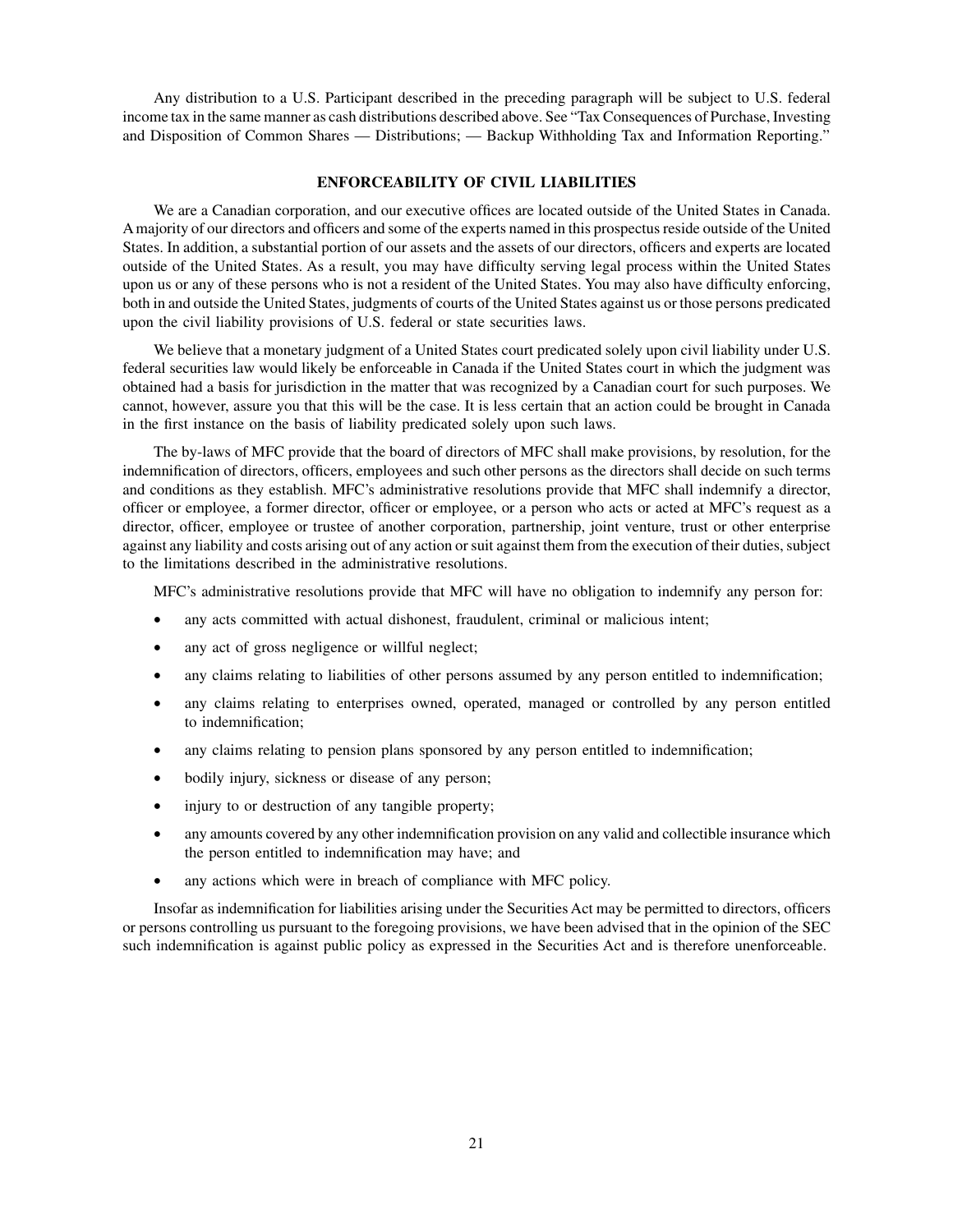### **PLAN OF DISTRIBUTION**

Subject to the discussion below, we will distribute common shares purchased pursuant to the Plan as described in this prospectus. BNY Mellon Securities LLC, a registered broker-dealer, may assist in the identification of shareholders, execute transactions in common shares pursuant to the Plan and provide other related services, but will not be acting as an underwriter with respect to our common shares sold under the Plan. You will pay no brokerage commissions or trading or transaction fees on common shares purchased through the Plan with reinvested dividends or optional cash payments, whether common shares are being acquired from us or through the open market. However, you may be responsible for other fees and expenses, including a handling fee and brokerage commissions and trading and transaction fees upon the sale of your common shares that are subject to the Plan, including the sale of your shares upon the termination of participation in the Plan. See *"13. What are the fees associated with participation?"* under "Description of the Plan." Our common shares are currently listed for trading principally on the TSX and the NYSE under the symbol "MFC," and are also traded on the Stock Exchange of Hong Kong (Symbol: 945) and the Philippine Stock Exchange (Symbol: MFC).

Persons who acquire our common shares through the Plan and resell them shortly after acquiring them, including coverage of short positions, under certain circumstances, may be participating in a distribution of securities that would require compliance with Regulation M under the Securities Exchange Act of 1934, as amended, which we refer to as the Exchange Act, and may be considered to be underwriters within the meaning of the Securities Act. We will not extend to any such person any rights or privileges other than those to which he, she or it would be entitled as a participant in the Plan, nor will we enter into any agreement with any such person regarding the resale or distribution by any such person of our common shares so purchased.

Certain of our major shareholders, directors, officers or members of our management, supervisory or administrative bodies may participate in the Plan.

From time to time, financial intermediaries, including brokers and dealers, and other persons may engage in positioning transactions in order to benefit from optional cash purchases or any discounts to the market price applicable to common shares purchased pursuant to the reinvestment of dividends under the Plan. Those transactions may cause fluctuations in the trading price and volume of our common shares. Financial intermediaries and such other persons who engage in positioning transactions may be deemed to be underwriters. We have no arrangements or understandings, formal or informal, with any person relating to the sale of our common shares to be received under the Plan. We reserve the right to modify, suspend or terminate participation in the Plan by otherwise eligible persons to eliminate practices that are inconsistent with the purposes of the Plan.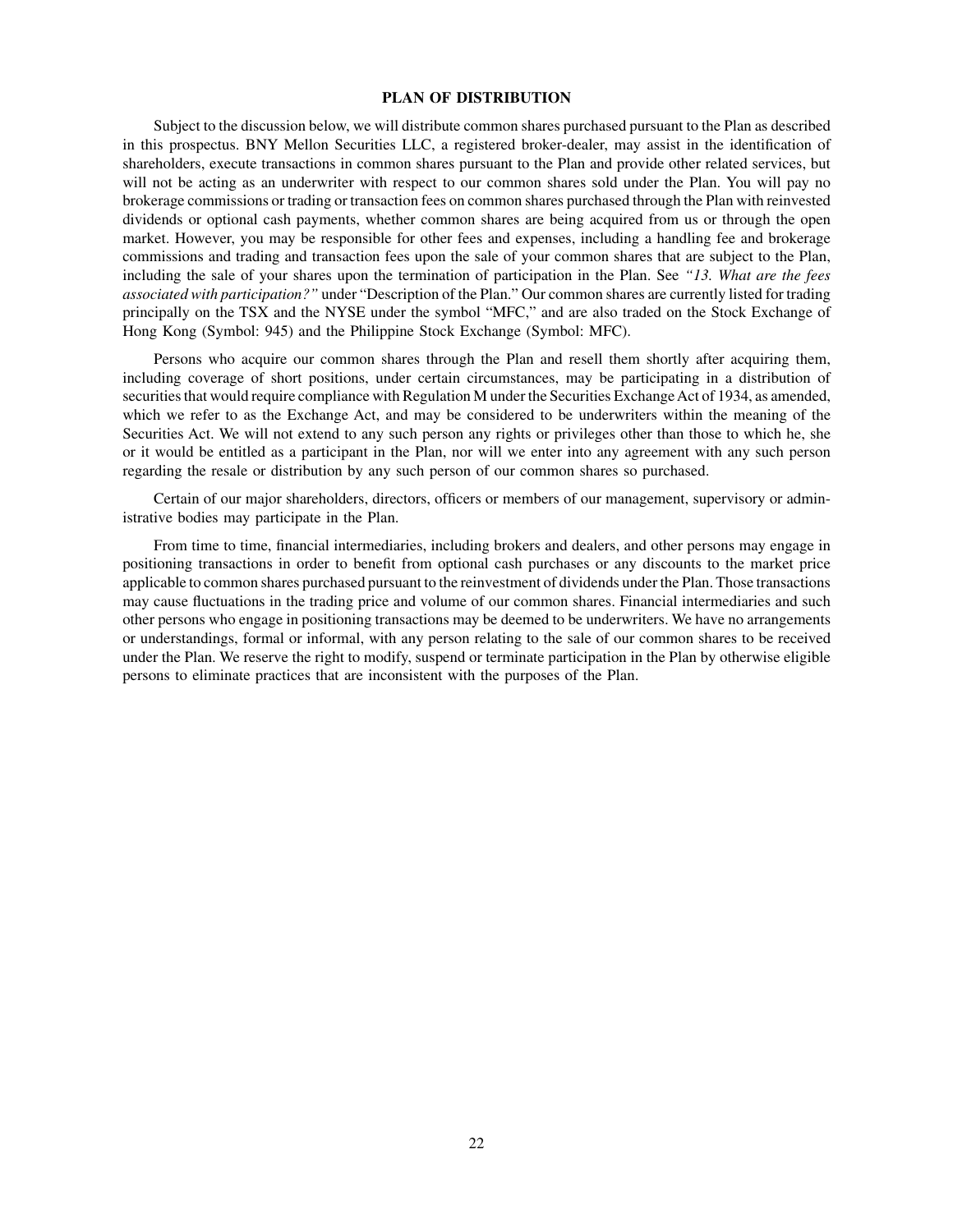# **CAPITALIZATION AND INDEBTEDNESS**

The following table sets forth the share capital and consolidated indebtedness of MFC as of March 31, 2009. The table below is not audited and should be read together with the detailed information and financial statements appearing in the documents incorporated by reference in this prospectus.

|                                                                     | As of March 31, 2009<br>(Cdn\$ in millions) |
|---------------------------------------------------------------------|---------------------------------------------|
|                                                                     | 3.602                                       |
|                                                                     | 3.683                                       |
|                                                                     | 222                                         |
| Equity                                                              |                                             |
|                                                                     | 59                                          |
| Shareholders equity                                                 |                                             |
|                                                                     | 1.080                                       |
|                                                                     | 16.177                                      |
|                                                                     | 161                                         |
| Shareholders' retained earnings and Accumulated Other Comprehensive |                                             |
|                                                                     | 9.135                                       |
|                                                                     | 26,612                                      |
|                                                                     | 34,119                                      |

#### **DESCRIPTION OF COMMON SHARES TO BE REGISTERED**

As of the date of this prospectus, MFC has authorized share capital consisting of an unlimited number of common shares, an unlimited number of Class A Shares, which we refer to as Class A Shares, and an unlimited number of Class B Shares, which we refer to as Class B Shares and which, together with Class A Shares, we refer to as Preferred Shares, in each case without nominal or par value. As of December 31, 2008, MFC had approximately 1,610 million common shares issued, outstanding and fully paid, as compared to approximately 1,501 million as of December 31, 2007. As of December 31, 2007 and 2008, MFC had approximately 14 million Class A Shares Series 1, 14 million Class A Shares Series 2 and 12 million Class A Shares Series 3 issued, outstanding and fully paid. On March 4, 2009, MFC issued 18 million Class A Shares Series 4 and authorized but not issued Class A Shares Series 5. As of December 31, 2007 and 2008, MFC had no Class B Shares issued and outstanding.

# **Certain Provisions of the Common Shares as a Class**

The authorized common share capital of MFC consists of an unlimited number of common shares without nominal or par value. Each holder of common shares is entitled to receive notice of and to attend all meetings of the shareholders of MFC and is entitled to one vote for each common share held except meetings at which only holders of a specified class or series of shares of MFC are entitled to vote separately as a class or series.

The ICA governs the manner in which annual and special meetings of shareholders of MFC are called, including the conditions of admission to such meetings. The board of directors of MFC is required to call an annual meeting of shareholders to be held not later than six months after the end of each financial year, and is permitted to at any time call a special meeting of shareholders. The board of directors may in advance of a meeting of shareholders fix a record date that is within a prescribed period for the determination of shareholders who are entitled to receive notice of a meeting of shareholders or who are entitled to vote at a meeting of shareholders. Shareholders who together hold not less than 5% of the issued and outstanding voting shares of MFC may requisition the board of directors to call a meeting of shareholders for the purposes stated in the requisition.

The holders of common shares are entitled to receive dividends as and when declared by the board of directors of MFC, subject to the preference of the holders of Class A Shares, Class B Shares and any other shares ranking senior to the common shares with respect to priority in payment of dividends, as described below. Any dividend (other than a stock dividend) unclaimed after a period of six years from the date on which such dividend has been declared to be payable shall be forfeited and shall revert to MFC, subject to applicable laws. Information about our dividend policy and limitations on our ability to declare dividends may be found in our most recent annual report filed with the SEC, which is incorporated in this prospectus by reference.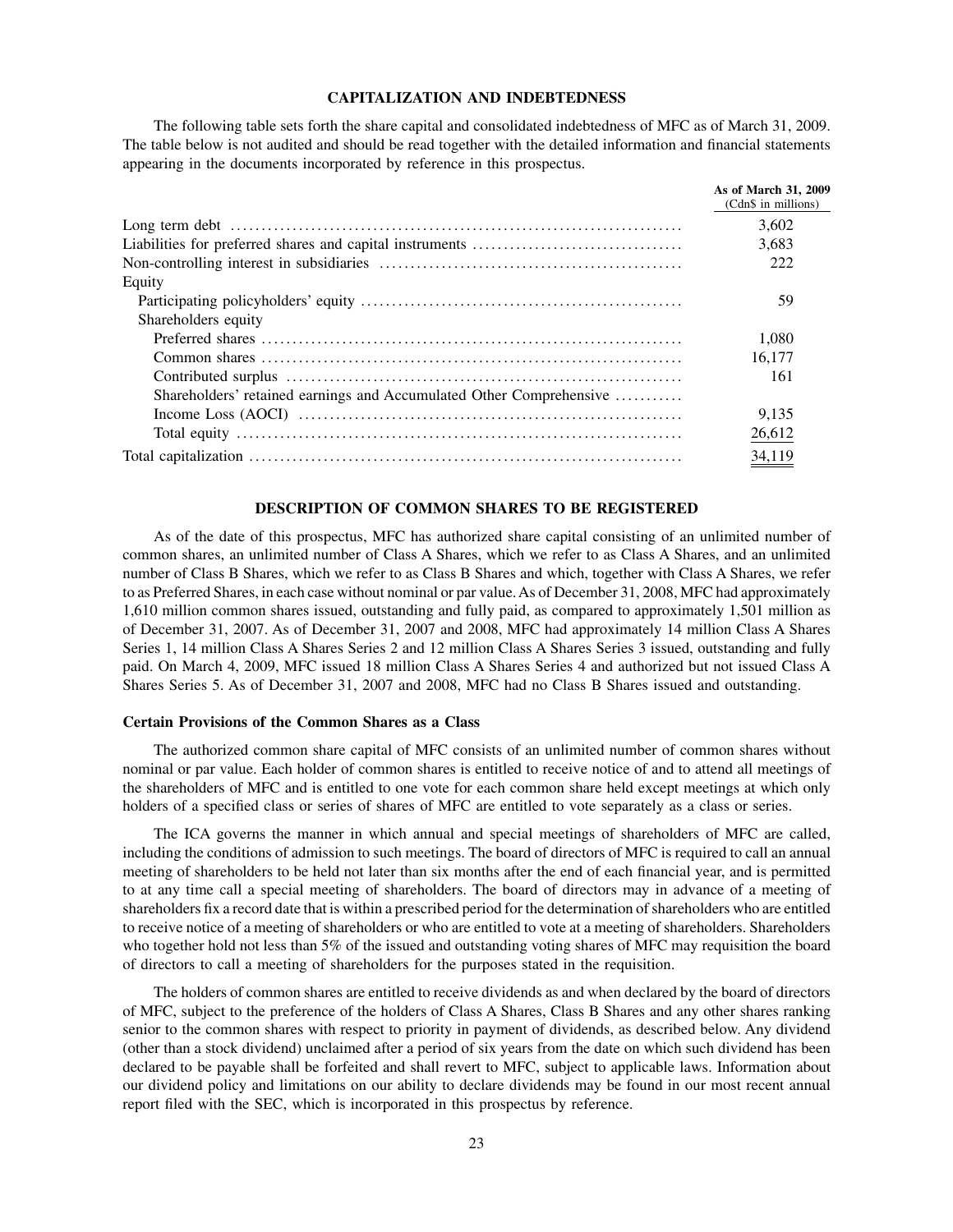After payment to the holders of Class A Shares, Class B Shares and any other shares ranking senior to common shares with respect to priority in the distribution of assets in the event of the liquidation, dissolution or winding up of MFC, the holders of common shares shall be entitled to receive prorated the net assets of MFC remaining, after the payment of all creditors and liquidation preferences, if any, that pertains to common shareholders. Common shares are non-redeemable.

The rights of common shareholders are defined in MFC's Letters Patent of Incorporation and MFC's By-Laws No. 1 and No. 2, which are incorporated in this prospectus by reference. Certain provisions of the ICA contain restrictions on the purchase or other acquisition, issue, transfer and voting of the common shares of MFC. See "—Constraints on Ownership of Common Shares" below.

#### **Limitations on Rights of Common Shareholders**

#### *Certain Provisions of the Class A Shares as a Class*

Each series of Class A Shares ranks on a parity with every other series of Class A Shares with respect to dividends and return of capital. The Class A Shares shall be entitled to a preference over the Class B Shares, the common shares and any other shares ranking junior to the Class A Shares with respect to priority in payment of dividends and in the distribution of assets in the event of the liquidation, dissolution or winding-up of MFC, whether voluntary or involuntary, or any other distribution of the assets of MFC among its shareholders for the specific purpose of winding up its affairs.

## *Certain Provisions of the Class B Shares as a Class*

Each series of Class B Shares ranks on a parity with every other series of Class B Shares with respect to dividends and return of capital. The Class B Shares shall rank junior to the Class A Shares with respect to priority in payment of dividends and in distribution of assets in the event of the liquidation, dissolution or winding up of MFC, whether voluntary or involuntary, or any other distribution of assets of MFC among its shareholders for the specific purpose of winding up its affairs, but the Class B Shares shall be entitled to a preference over the common shares and any other shares ranking junior to the Class B Shares with respect to priority in payment of dividends and the distribution of assets in the event of the liquidation, dissolution or winding up of MFC, whether voluntary or involuntary, or any other distribution of the assets of MFC among its shareholders for the specific purpose of winding up its affairs.

# *Certain Provisions Common to Both Class A Shares and Class B Shares*

Both the Class A Shares and the Class B Shares may be issued at any time and from time to time in one or more series. Before any shares of a series are issued, the board of directors of MFC shall fix the number of shares that will form such series, if any, and shall, subject to any limitations set out in the bylaws of MFC or in the ICA, determine the designation, rights, privileges, restrictions and conditions to be attached to the Class A Shares or the Class B Shares, as the case may be, of such series, the whole subject to the filing with the Superintendent of Financial Institutions (Canada) of the particulars of such series, including the rights, privileges, restrictions and conditions determined by the board of directors of MFC.

#### **Changes in Common Shareholder Rights**

The rights, privileges, restrictions and conditions attached to the common shares as a class may be added to, changed or removed but only with the approval of the holders of the common shares. The approval of the holders of the common shares to add to, change or remove any right, privilege, restriction or condition attaching to the common shares as a class may be given in such manner as may then be required by law, subject to a minimum requirement that such approval be given by resolution signed by all the holders of the common shares or passed by the affirmative vote of at least two-thirds (2/3) of the votes cast at a meeting of the holders of the common shares duly called for that purpose.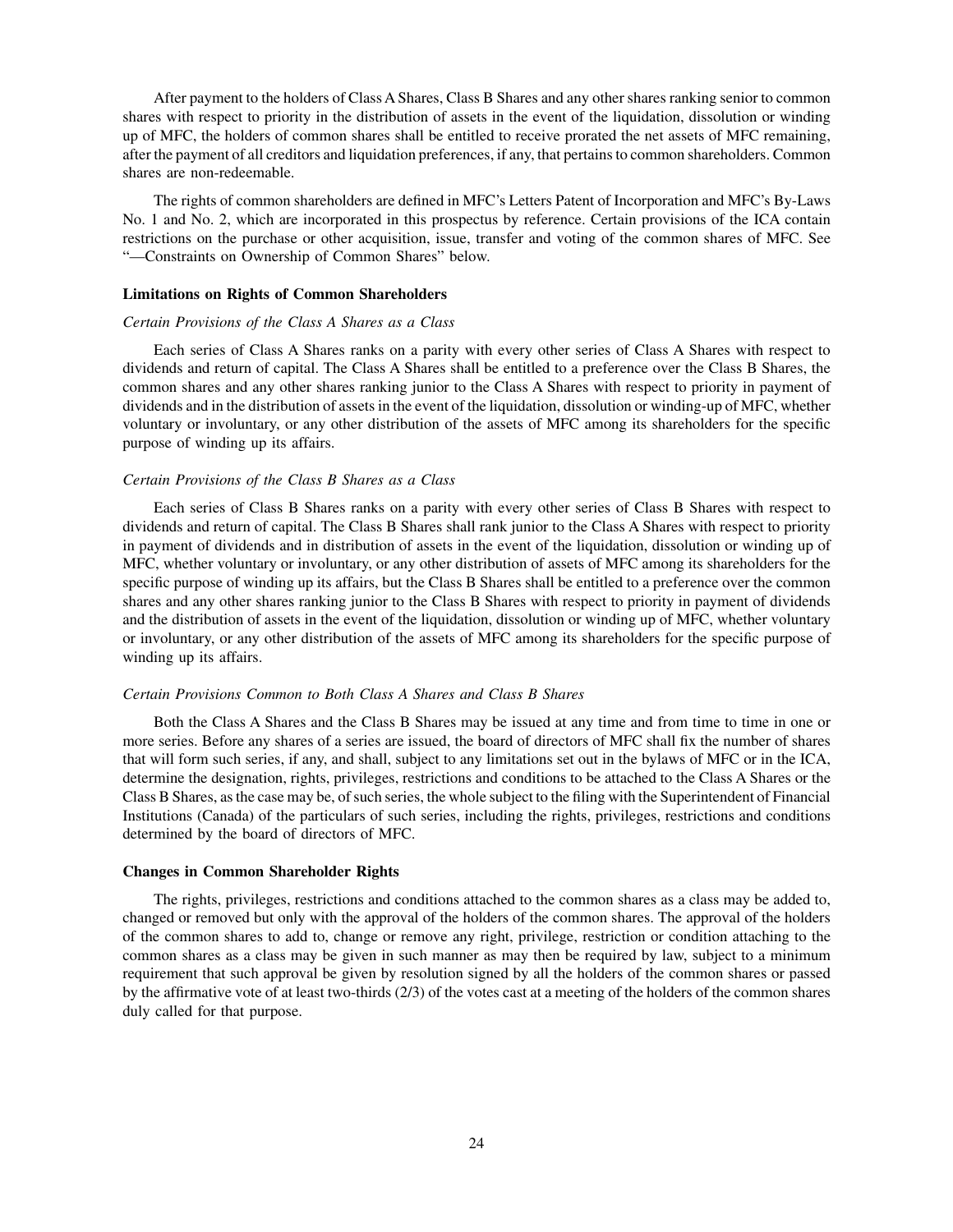Notwithstanding any other condition or provision of the common shares, the approval of the holders of the common shares, voting separately as a class, is not required on a proposal to amend the bylaws of MFC to:

- increase or decrease the maximum number of authorized common shares, or increase the maximum number of authorized shares of a class of shares having rights or privileges equal or superior to the common shares;
- effect the exchange, reclassification or cancellation of all or any part of the common shares; or
- create a new class of shares equal to or superior to the common shares.

On every poll taken at every meeting of the holders of the common shares as a class, each holder of common shares entitled to vote at such meeting shall have one vote in respect of each common share held.

#### **Constraints on Ownership of MFC Shares**

MFC is governed by the ICA. The ICA contains restrictions on the purchase or other acquisition, issue, transfer and voting of the shares of MFC. Pursuant to these restrictions, no person is permitted to acquire any shares of MFC if the acquisition would cause the person to have a "significant interest" in any class of shares of MFC, unless the prior approval of the Minister of Finance (Canada) is obtained. The restrictions also prohibit any person from becoming a "major shareholder" of MFC. In addition, MFC is not permitted to record in its securities register any transfer or issue of shares if the transfer or issue would cause the person to breach the ownership restrictions. For these purposes, a person has a significant interest in a class of shares of MFC where the aggregate of any shares of that class beneficially owned by that person, any entity controlled by that person and by any person associated or acting jointly or in concert with that person exceeds 10% of all the outstanding shares of that class of shares of MFC. A person is a major shareholder if the aggregate of any shares in a class of voting shares held by that person and by any entity controlled by that person exceeds 20% of the outstanding shares of that class, or, for a class of non-voting shares, a holding exceeds 30% of that class. If a person contravenes any of these restrictions, the Minister of Finance (Canada) may, by order, direct such person to dispose of all or any portion of those shares. In addition, the ICA prohibits life insurance companies, including MFC, from recording in its securities register a transfer or issue of any share to Her Majesty in right of Canada or of a province, an agent or agency of Her Majesty, a foreign government or an agent or agency of a foreign government.

Under applicable insurance laws and regulations in Michigan, New York, Massachusetts and Vermont, no person may acquire control of any of MFC's insurance company subsidiaries domiciled in any such state without obtaining prior approval of such state's insurance regulatory authority. Under applicable laws and regulations, any person acquiring, directly or indirectly, 10% or more of the voting securities of any other person is presumed to have acquired "control" of such person. Thus, any person seeking to acquire 10% or more of the voting securities of MFC must obtain the prior approval of the insurance regulatory authorities in certain states including Michigan, New York, Massachusetts and Vermont, or must demonstrate to the relevant insurance commissioner's satisfaction that the acquisition of such securities will not give them control of MFC. Under U.S. law, the failure to obtain such prior approval would entitle MFC or the insurance regulatory authorities to seek injunctive relief, including enjoining any proposed acquisition, the voting of such securities at any meeting of the holders of common shares, or seizing shares owned by such person, and such shares may not be entitled to be voted at any meeting of the holders of common shares.

#### **Three-Year History of Share Capital**

In each of 2008, 2007 and 2006, the authorized capital of MFC consisted of an unlimited number of common shares without nominal or par value and an unlimited number of Class A Shares and Class B Shares, in each case without nominal or par value, issuable in series.

All transactions under the normal course issuer bids referred to below were executed on the TSX at prevailing market prices (or, with regulatory approval, off the TSX) in amounts and at times determined by MFC, subject to compliance with applicable law and regulations. Any common shares purchased as part of these bids were cancelled.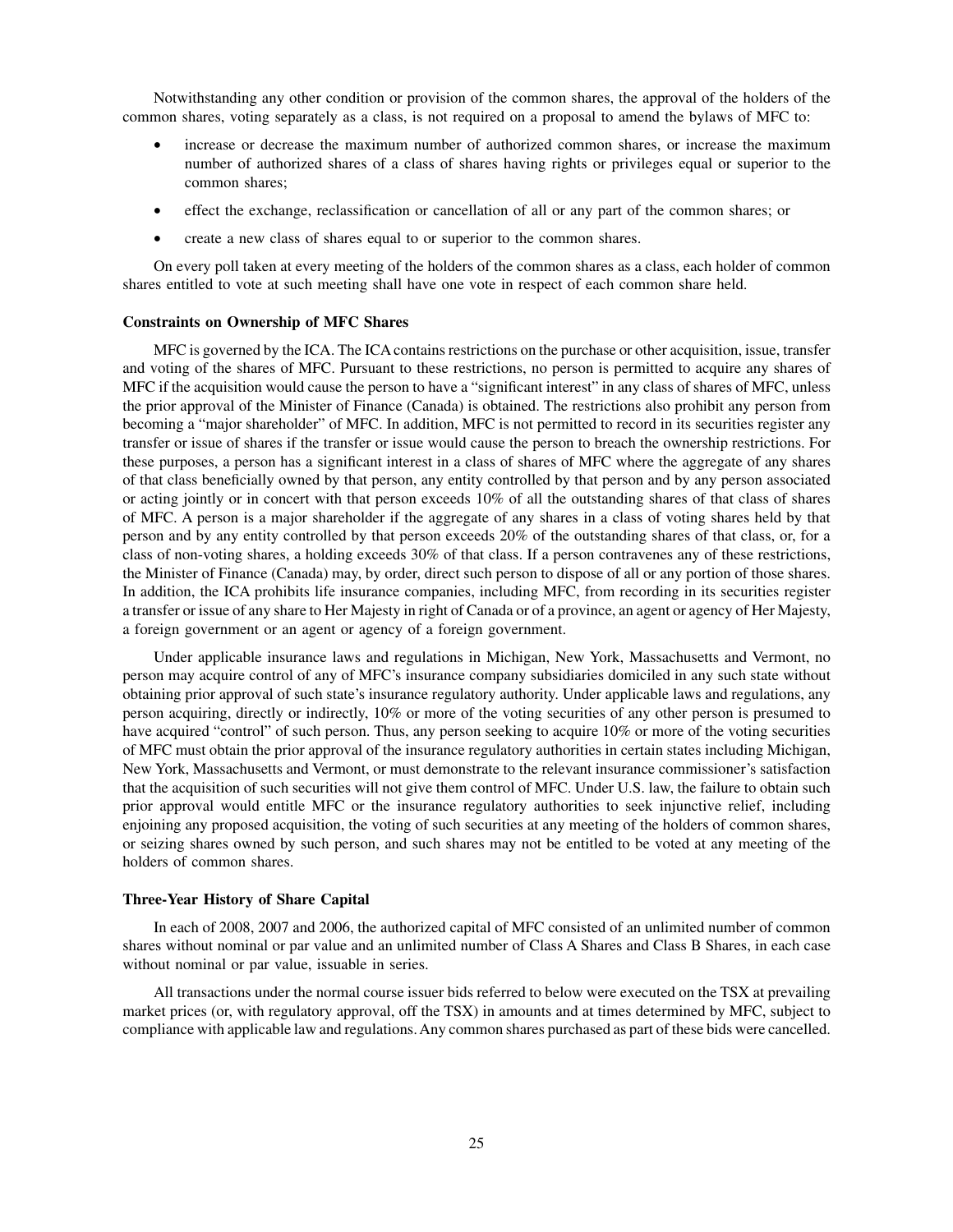#### *Fiscal Year 2008*

## **Common Shares**

On December 11, 2008, MFC issued 117 million common shares at Cdn\$19.40 per share. On November 7, 2007, the TSX accepted MFC's filing of notice of intention to make a normal course issuer bid during the 12-month period commencing November 9, 2007 to repurchase up to 75 million of its common shares, representing approximately 5.0% of common shares outstanding. MFC was also limited to purchasing up to 626,918 common shares on any one day under this bid. The previous normal course issuer bid program (described below) terminated on November 8, 2007. In total, during the year ended December 31, 2008, MFC purchased and subsequently cancelled 11 million of its common shares pursuant to the normal course issuer bids at a total cost of Cdn\$403 million.

#### **Preferred Shares**

MFC did not issue any Preferred Shares in 2008.

#### *Fiscal Year 2007*

#### **Common Shares**

During the year ended December 31, 2007, MFC purchased and subsequently cancelled a total of 56 million of its common shares pursuant to normal course issuer bids at a total cost of Cdn\$2,245 million. During the year ended December 31, 2007, MFC purchased and subsequently cancelled three million of its common shares pursuant to the normal course issuer bid program filed on November 7, 2007 at a cost of Cdn\$126 million. On November 7, 2006, the TSX accepted MFC's filing of notice of intention to make a normal course issuer bid during the 12-month period commencing November 9, 2006 to repurchase up to 75 million of its common shares, representing approximately 4.9% of common shares then outstanding. During the year ended December 31, 2007, MFC purchased and subsequently cancelled 53 million of its common shares pursuant to this normal course issuer bid at a cost of Cdn\$2,119 million. A previous normal course issuer bid program terminated on November 8, 2006.

#### **Preferred Shares**

MFC did not issue any Preferred Shares in 2007.

#### *Fiscal Year 2006*

#### **Common Shares**

In total, during the year ended December 31, 2006, MFC purchased and subsequently cancelled 45 million of its common shares pursuant to a previous normal course issuer bid program initiated in 2005, which terminated on November 8, 2006, at a total cost of Cdn\$1,631 million. During the year ended December 31, 2006, MFC did not purchase or cancel any of its common shares pursuant to the normal course issuer bid program authorized on November 7, 2006. On June 2, 2006, MFC paid a stock dividend of one common share on each of its then issued and outstanding common shares. The effect is the same as a two-for-one split of MFC's common shares.

#### **Preferred Shares**

On January 3, 2006, MFC issued 12 million Class A Shares, Series 3, which we refer to as Series 3 Preferred Shares, at a price of Cdn\$25.00 per share, for an aggregate amount of Cdn\$300 million. The Series 3 Preferred Shares are non-voting and entitled to non-cumulative preferential cash dividends payable quarterly, if and when declared, at a per annum rate of 4.50%. With regulatory approval, the Series 3 Preferred Shares may be redeemed by MFC on or after March 19, 2011, in whole or in part, for cash, at declining premiums that range from Cdn\$1.00 to nil per share. MFC did not issue any Class B Shares in 2006.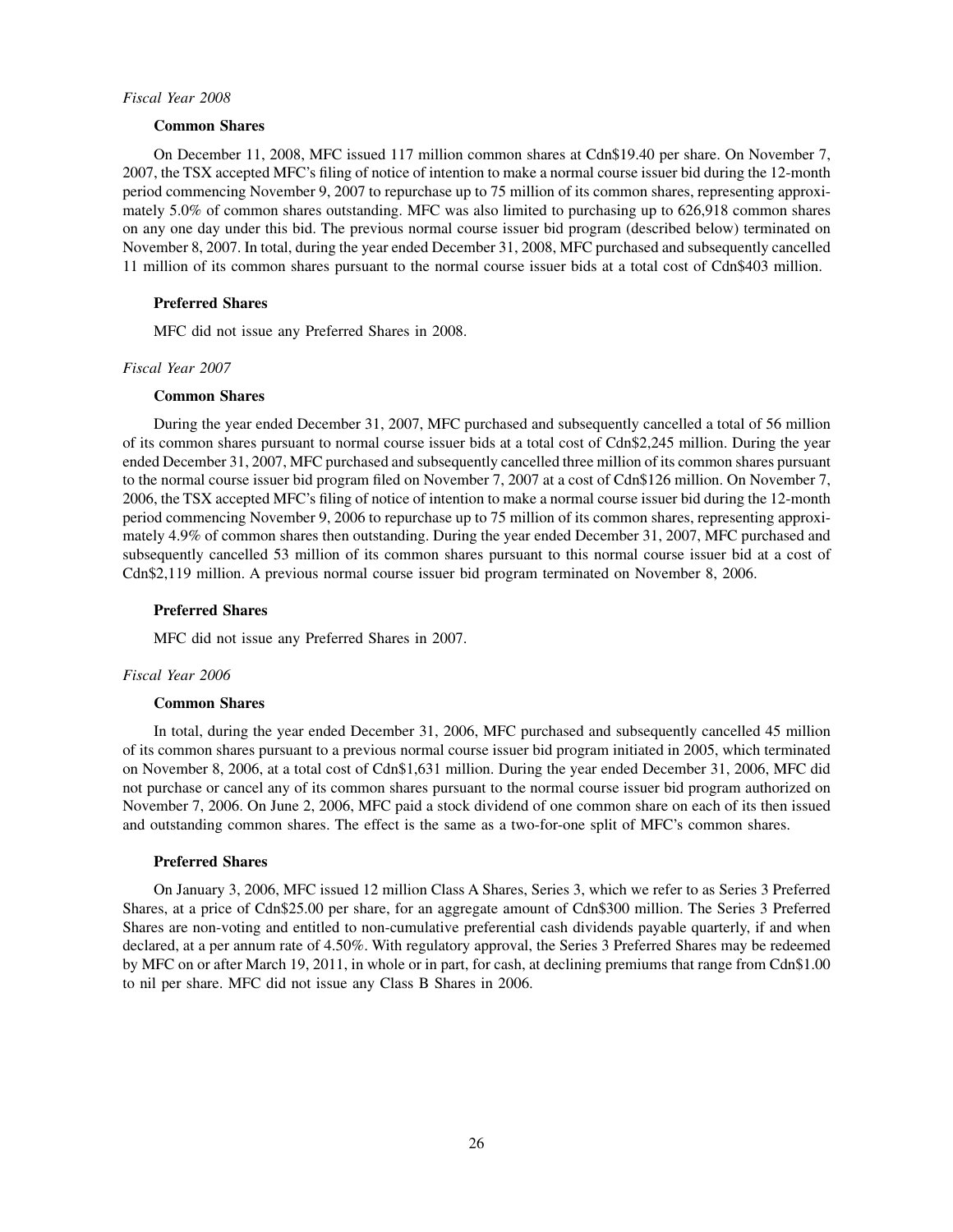| Cash Dividend Paid Per Common Share |              |  |
|-------------------------------------|--------------|--|
| Cdn\$                               | $$^{(1)(2)}$ |  |
| 0.26                                | 0.2085       |  |
| 0.26                                | 0.2122       |  |
| 0.26                                | 0.2485       |  |
| 0.24                                | 0.2425       |  |
| 0.24                                | 0.2405       |  |
| 0.24                                | 0.2430       |  |
| 0.22                                | 0.2090       |  |
| 0.22                                | 0.2029       |  |
| 0.20                                | 0.1724       |  |
| 0.20                                | 0.1763       |  |
| 0.175                               | 0.1575       |  |
| 0.175                               | 0.1558       |  |
| 0.175                               | 0.1519       |  |
| 0.15                                | 0.1280       |  |
| 0.15                                | 0.1254       |  |
| 0.15                                | 0.1189       |  |
| 0.13                                | 0.1047       |  |
| 0.13                                | 0.1100       |  |
| 0.13                                | 0.0996       |  |
| 0.105                               | 0.0763       |  |
|                                     |              |  |

# **SUMMARY OF CASH DIVIDENDS PAID PER COMMON SHARE**

**Dividends declared prior to Q2 2006 have been restated on a post-split basis.**

- **Note (1):** U.S. dividend rates apply to U.S. registered shareholders and U.S. ownership statement holders only. U.S. dividend rates are based on the Bank of Canada noon rate in effect on a specified date determined by MFC that is within ten (10) days of the applicable dividend record date.
- **Note (2):** Dividend rates quoted are gross dividend rates. Actual dividends paid to shareholders who are U.S. residents are reduced by the applicable Canadian withholding tax, which as of the date of this prospectus is equal to 15% of the gross dividend amount for U.S. residents who meet certain criteria.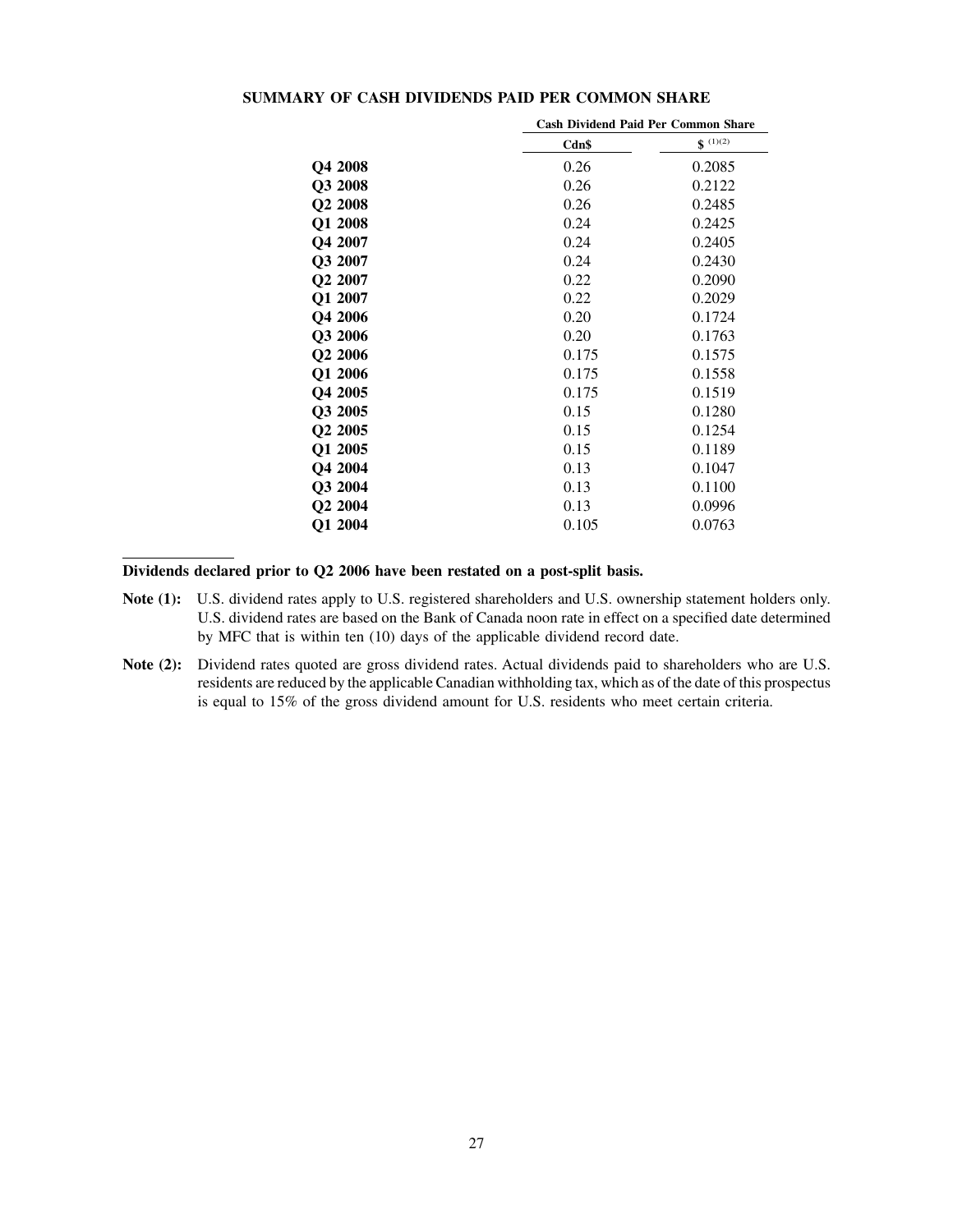### **MARKET PRICE INFORMATION**

The following tables set forth the market price range of our common shares on the TSX and NYSE for the periods indicated. Our financial years referred to below end December 31 of each year and our financial quarters referred to below end March 31 (1st Quarter), June 30 (2nd Quarter), September 30 (3rd Quarter) and December 31 (4th Quarter) of each year.

|             | <b>Toronto Stock Exchange</b><br><b>Price Range</b><br>(Cdn\$) |       | <b>New York Stock Exchange</b><br><b>Price Range</b><br>\$) |       |  |
|-------------|----------------------------------------------------------------|-------|-------------------------------------------------------------|-------|--|
|             |                                                                |       |                                                             |       |  |
|             | High                                                           | Low   | <b>High</b>                                                 | Low   |  |
| 2004        | 29.60                                                          | 20.86 | 24.35                                                       | 16.20 |  |
| 2005        | 35.00                                                          | 26.65 | 29.99                                                       | 21.69 |  |
| 2006        | 39.80                                                          | 33.83 | 34.48                                                       | 29.04 |  |
| 2007        | 44.23                                                          | 36.37 | 46.93                                                       | 32.43 |  |
| 2008        | 40.65                                                          | 16.28 | 40.98                                                       | 12.70 |  |
| 2007        |                                                                |       |                                                             |       |  |
|             | 41.49                                                          | 38.05 | 35.45                                                       | 32.43 |  |
| 2nd Quarter | 41.10                                                          | 38.08 | 37.79                                                       | 34.37 |  |
| 3rd Quarter | 41.50                                                          | 36.37 | 41.35                                                       | 33.69 |  |
|             | 44.23                                                          | 38.67 | 46.93                                                       | 39.11 |  |
| 2008        |                                                                |       |                                                             |       |  |
|             | 40.65                                                          | 33.77 | 40.98                                                       | 33.44 |  |
|             | 41.04                                                          | 35.25 | 40.35                                                       | 34.60 |  |
|             | 39.40                                                          | 33.22 | 38.44                                                       | 31.28 |  |
| 4th Quarter | 39.20                                                          | 16.28 | 37.00                                                       | 12.70 |  |
| 2009        |                                                                |       |                                                             |       |  |
|             | 24.57                                                          | 9.02  | 20.79                                                       | 6.94  |  |

# **Trading statistics prior to Q2 2006 have been restated on a post-split basis.**

On May 6, the closing price of our common shares on the TSX was Cdn\$22.74 per share and the closing price of our common shares on the NYSE was \$19.54 per share.

The following table sets forth the market price range of our common shares on the TSX and NYSE for the most recent six months.

|                                                                             | <b>Toronto Stock Exchange</b><br><b>Price Range</b><br>(Cdn\$) |       | <b>New York Stock Exchange</b><br><b>Price Range</b><br>(\$) |       |  |
|-----------------------------------------------------------------------------|----------------------------------------------------------------|-------|--------------------------------------------------------------|-------|--|
|                                                                             |                                                                |       |                                                              |       |  |
|                                                                             | High                                                           | Low   | High                                                         | Low   |  |
|                                                                             | 39.20                                                          | 21.17 | 37.00                                                        | 16.46 |  |
|                                                                             | 27.21                                                          | 16.28 | 23.35                                                        | 12.70 |  |
| December 2008 $\dots\dots\dots\dots\dots\dots\dots\dots\dots\dots$          | 22.09                                                          | 18.50 | 17.83                                                        | 14.91 |  |
| January 2009 $\dots\dots\dots\dots\dots\dots\dots\dots\dots\dots\dots\dots$ | 24.57                                                          | 18.51 | 20.79                                                        | 14.71 |  |
|                                                                             | 21.74                                                          | 12.25 | 17.85                                                        | 9.85  |  |
| March $2009$                                                                | 16.38                                                          | 9.02  | 13.37                                                        | 6.94  |  |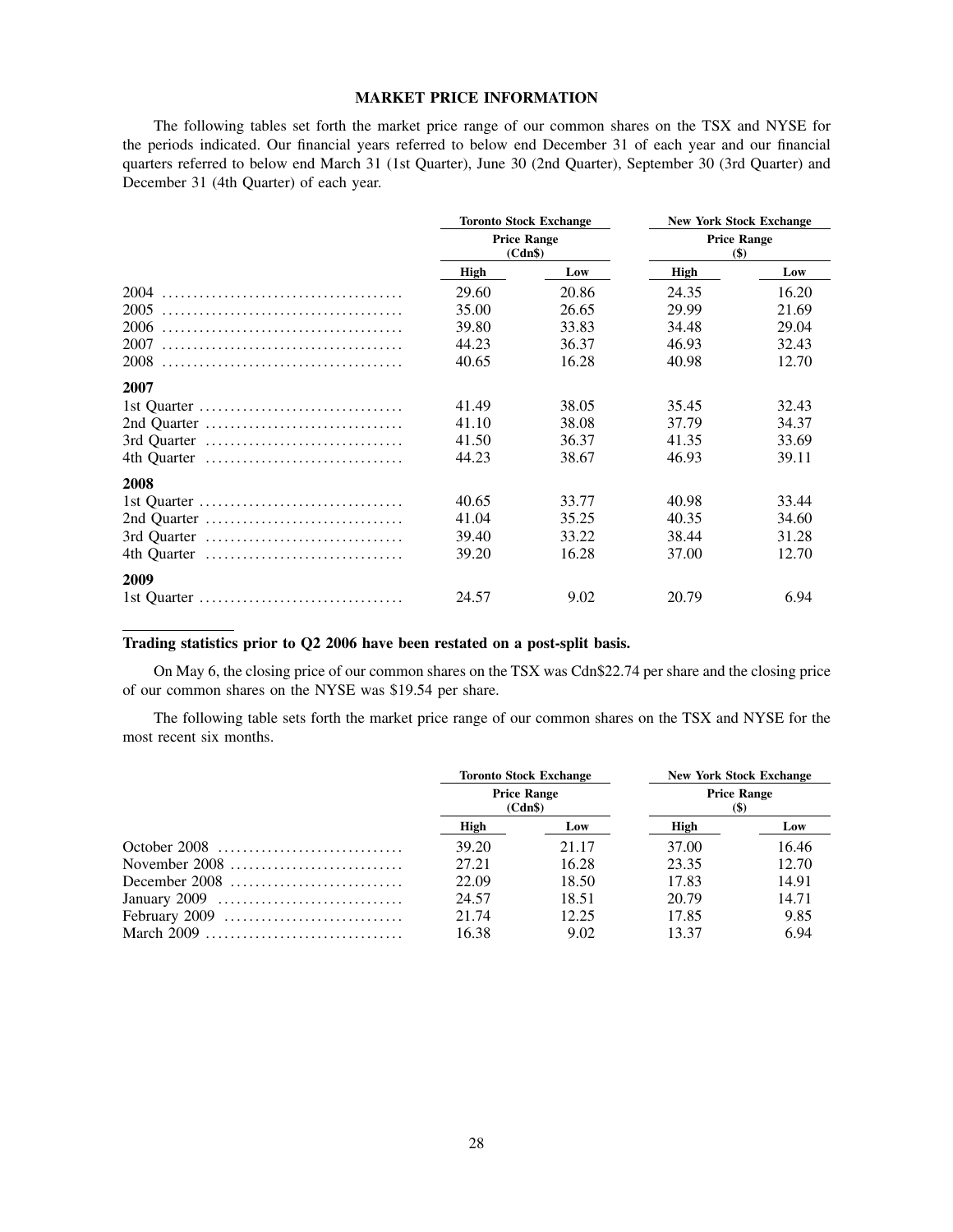#### **WHERE YOU CAN FIND MORE INFORMATION**

MFC is subject to the information requirements of the Exchange Act, and, in accordance with the Exchange Act, files reports and other information with the SEC. Under a multijurisdictional disclosure system adopted by the United States and Canada, these reports and other information (including financial information) may be prepared in accordance with the disclosure requirements of Canada, which are different from those of the United States.

You may read and copy any reports, statements or other information filed by MFC at the SEC's Public Reference Room at 100 F Street, N.E., Washington, D.C. 20549. Please call the SEC at 1-800-SEC-0330 for further information on the operation of the Public Reference Room. You can also inspect reports, proxy statements and other information about MFC at the offices of the New York Stock Exchange, 20 Broad Street, New York, New York 10005.

You may also obtain copies of this information by mail from the Public Reference Section of the SEC, Station Place, 100 F Street, N.E., Room 1024, Washington, D.C. 20549, at prescribed rates, or from commercial document retrieval services. The SEC maintains a website that contains reports, proxy statements and other information, including those filed by MFC, at [http://www.sec.gov. Y](http://www.sec.gov)ou may also access the SEC filings and obtain other information about MFC through the website maintained by MFC, which is [http://www.manulife.com. Th](http://www.manulife.com)e information contained in that website is not incorporated by reference into this prospectus.

## **INCORPORATION OF INFORMATION WE FILE WITH THE SEC**

The SEC allows us to "incorporate by reference" information into this prospectus, which means that we can disclose important information to you by referring you to other documents filed separately with the SEC.

The information incorporated by reference is deemed to be part of this prospectus, except for any information superseded by information in this prospectus. These documents contain important information about us and our financial condition.

We incorporate by reference the documents listed below, which were filed with the SEC:

- The description of our common shares set forth in the registration statement on Form 8-A filed on August 20, 1999 pursuant to Section 12(b) of the Exchange Act; and
- MFC's annual report on Form 40-F for the year ended December 31, 2008, as filed on March 26, 2009.

All subsequent annual reports we will file on Form 40-F or Form 20-F prior to the termination of this offering shall be deemed incorporated by reference into this prospectus. We also incorporate by reference each of the following documents that we will file with the SEC after the date of this prospectus until this offering is completed:

- Reports filed under Sections 13(a) and (c) of the Exchange Act, including reports on Form 6-K if and to the extent specified in such report as being incorporated by reference in this prospectus; and
- Any reports filed under Section  $15(d)$  of the Exchange Act.

You should assume that the information appearing in this prospectus or any document incorporated by reference is accurate only as of the date of the document in which such information appears. Our business, financial condition and results of operations may have changed since that date.

Copies of the documents incorporated in this prospectus by reference may be obtained on request without charge from:

#### **Manulife Financial Corporation**

Attention: Corporate Secretary 200 Bloor Street East, NT-10 Toronto, Ontario Canada M4W 1E5 Telephone: 416-926-3000

Any statement contained in this prospectus or in a document incorporated or deemed to be incorporated by reference in this prospectus shall be deemed to be modified or superseded for purposes of this prospectus to the extent that a statement contained in this prospectus or in any other subsequently filed document which also is or is deemed to be incorporated by reference in this prospectus modifies or supersedes such prior statement. Any